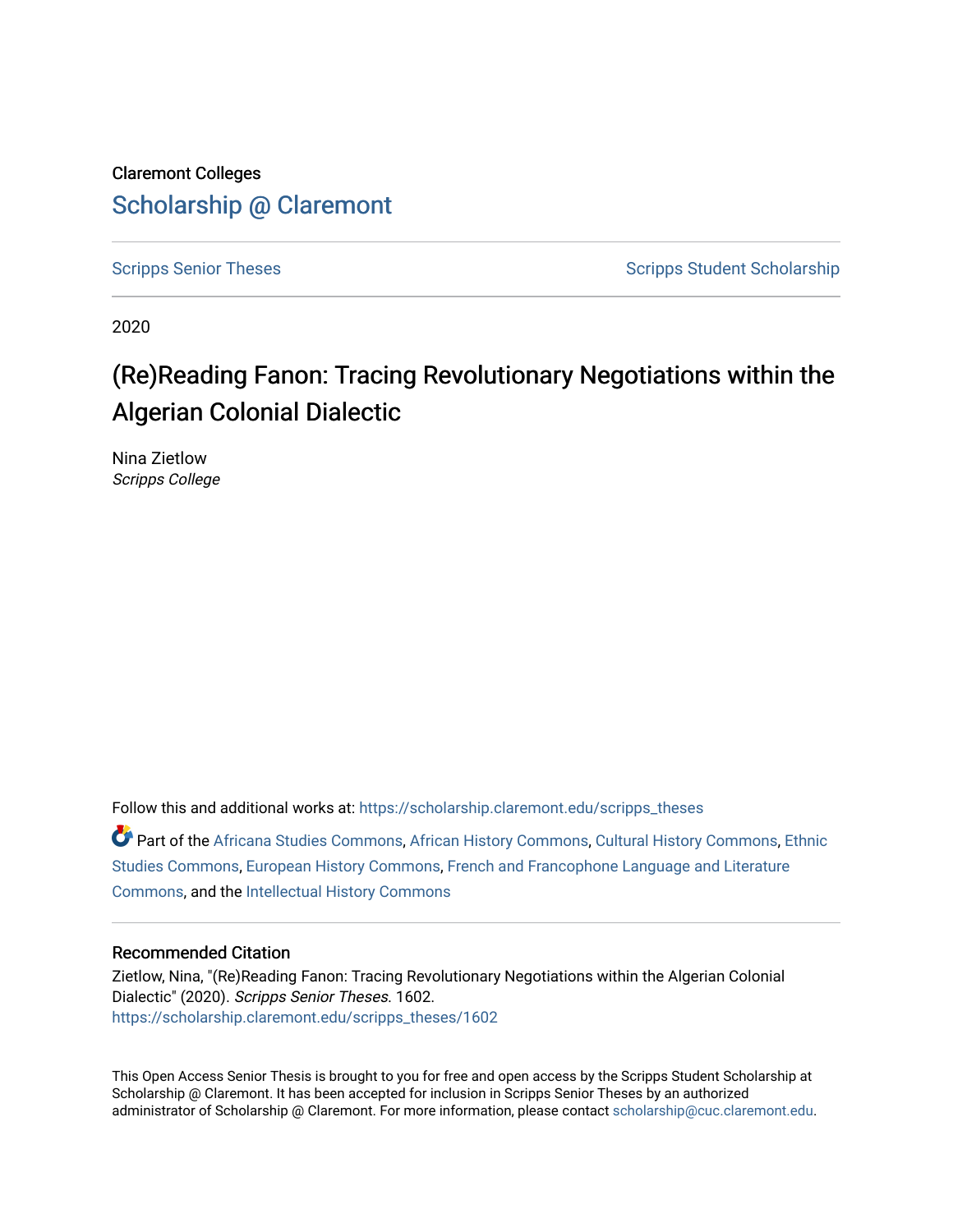# **(RE)READING FANON: TRACING REVOLUTIONARY NEGOTIATIONS WITHIN THE ALGERIAN COLONIAL DIALECTIC**

by

# **NINA FLOWERDAY ZIETLOW**

# **SUBMITTED TO SCRIPPS COLLEGE IN PARTIAL FULFILLMENT OF THE DEGREE OF BACHELOR OF ARTS**

**PROFESSOR ANDREW AISENBERG PROFESSOR HEATHER FERGUSON** 

**04, MAY 2020**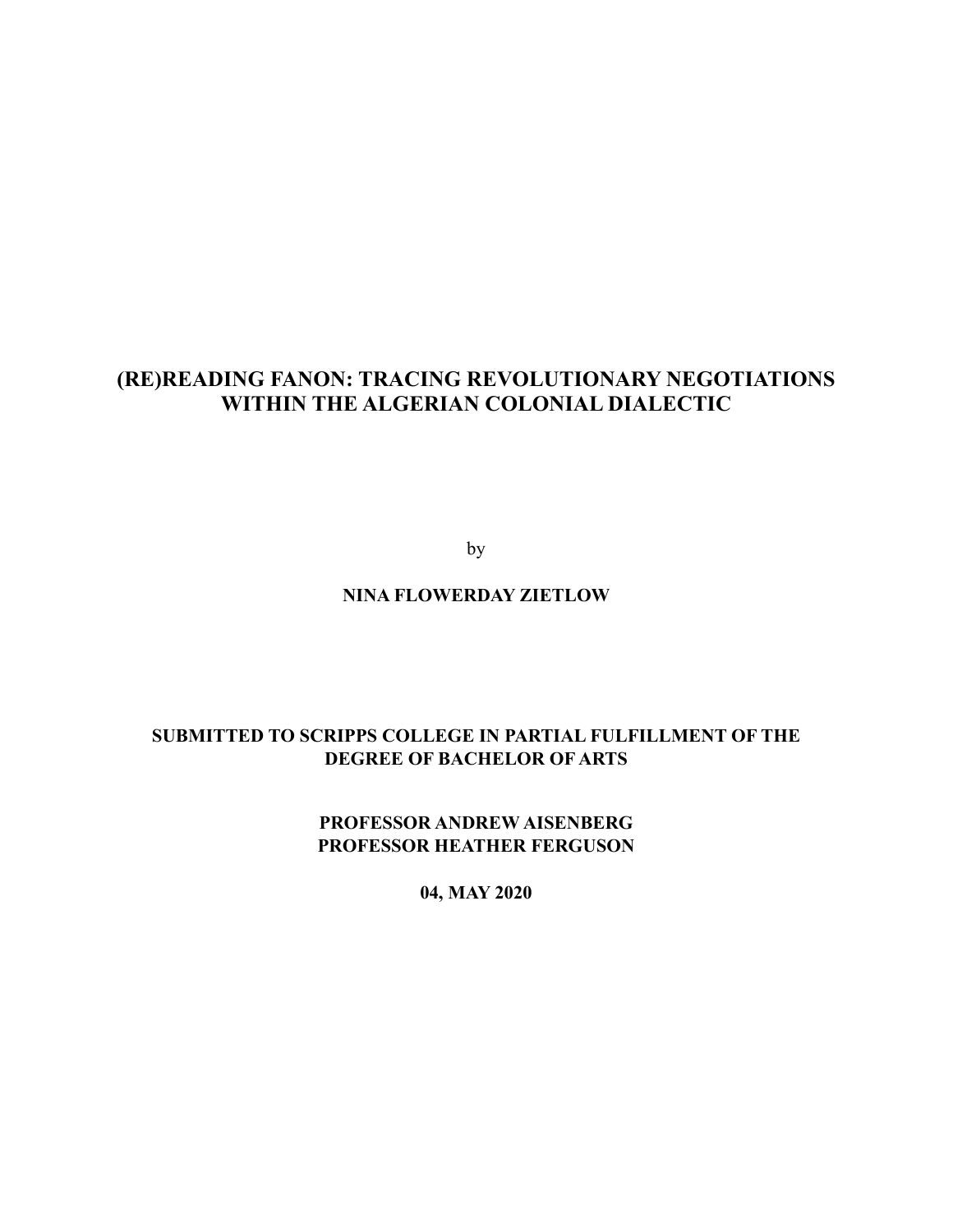### *Acknowledgements*

*I have to first thank my two readers, Professor Andrew Aisenberg and Professor Heather Ferguson whose endless support made this thesis possible. It was Professor Aisenberg who introduced me to the works of Fanon, Derrida and other theorists who have significantly altered my understanding of the world. I owe my interest in both Algeria and Fanon to the themes we discussed in his brilliant course "France and Algeria." Prof F. has been an inspiration to me since I took her class as a first year. Her overwhelming generosity and genius pedagogy has transformed not only my approach to Middle East Studies, but my relationship with curiosity, humanity, and friendship. I feel incredibly grateful to be able to work closely with two scholars who I admire so much. I could not have written this thesis without your guidance. Thank you.* 

*I also must thank Professor Fazia Aitel, Professor Myriam Chancy, Professor Samuel Anderson, and Professor Phyllis Jackson all of whom taught courses which led me towards this thesis topic, helped pushed my analysis, and guided me through challenging questions. I am especially grateful for PJ's course "Critical Race Theory, Representation, and the Rule of Law" for giving me the language to critically discuss whiteness in a way that I have tried to reproduce in this thesis. Thank you also to Salim Abdelmadjid who offered up his limited time during his visit to Scripps to help me work through my understanding of Fanon's theory.* 

*Finally, thank you to my parents. I can't even begin to encompass all they have done to put me a position where writing a senior thesis is possible. Thank you to my mom for teaching me to question the world and my pop for teaching me to care about history. And, of course, thank you to my late brother, Henry. Like everything I write, this thesis is dedicated to him.*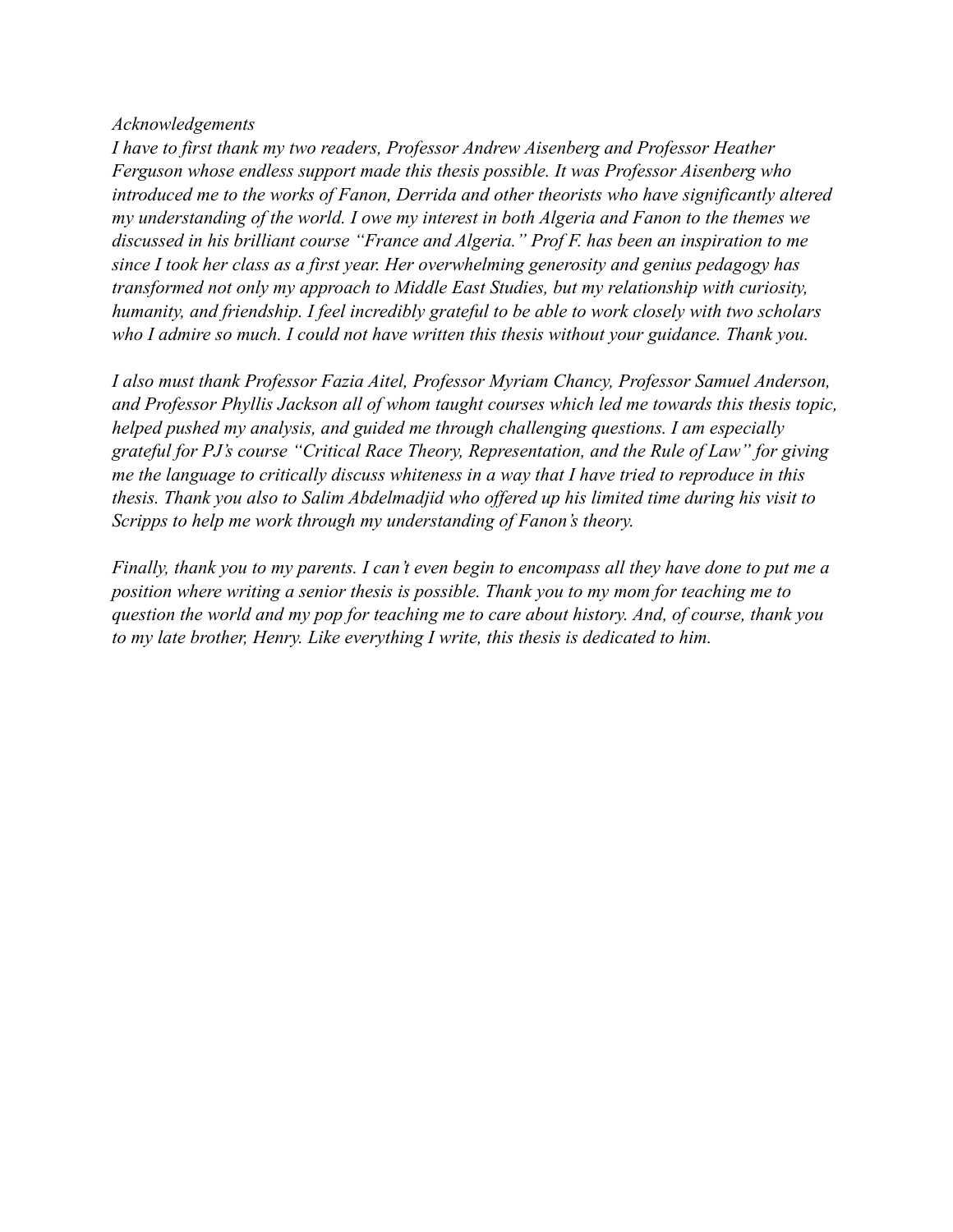| <b>Introduction</b> |
|---------------------|
|                     |
|                     |
| <b>Chapter One</b>  |
|                     |
|                     |
|                     |
|                     |
|                     |
| <b>Chapter Two</b>  |
|                     |
|                     |
|                     |
|                     |
|                     |
|                     |
|                     |

# TABLE OF CONTENTS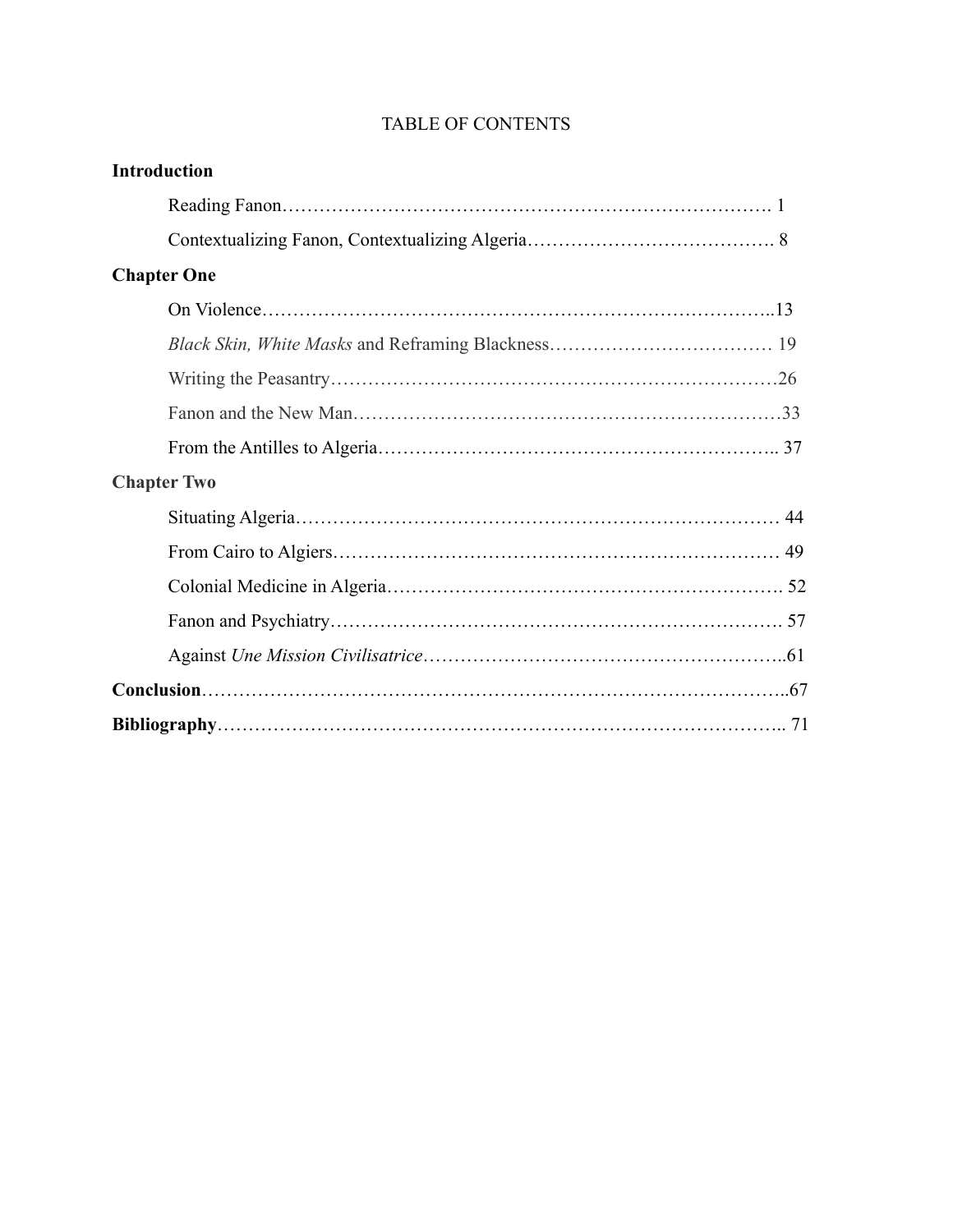#### **INTRODUCTION**

*I show solidarity with humanity provided I can go one step further. -Frantz Fanon, Black Skin,White Masks* 

#### **Reading Fanon**

 This thesis is a practice in reading and rereading. There is perhaps no work better suited for this practice than that of Frantz Fanon as he embodies and produces complexities which defy a flattened diagnosis. Therefore, rereading Fanon with particular histories and contexts in mind always produces varied meanings. As a political theorist, revolutionary, and, perhaps most importantly, a psychiatrist, Fanon walks a careful line between reproducing traditions of the French and western thought and transcending the limitations of these universalized ideas. His work does not fit neatly into European epistemologies nor does it represent a total embrace of a new revolutionary framework; it occupies the tense space between theory and praxis. Fanon, the man, was an author, researcher, medical doctor, and member of the French intelligentsia. However, simultaneously, he occupied the seemingly contradictory roles of a revolutionary psychiatrist, active member of the Front de Libération Nationale, and political exile. His writing, while most often categorized as critical theory, has also occupied for some the role of a manifesto. In reading (and rereading) all these parts of Fanon—both the work and the man—it becomes clear that to characterize Fanon's work as a monolithic *thing* or the profession of a singular political doctrine does it a disservice. We must read into *all* these complex and seemingly dissonant aspects of his work because the particular value of Fanon lies in his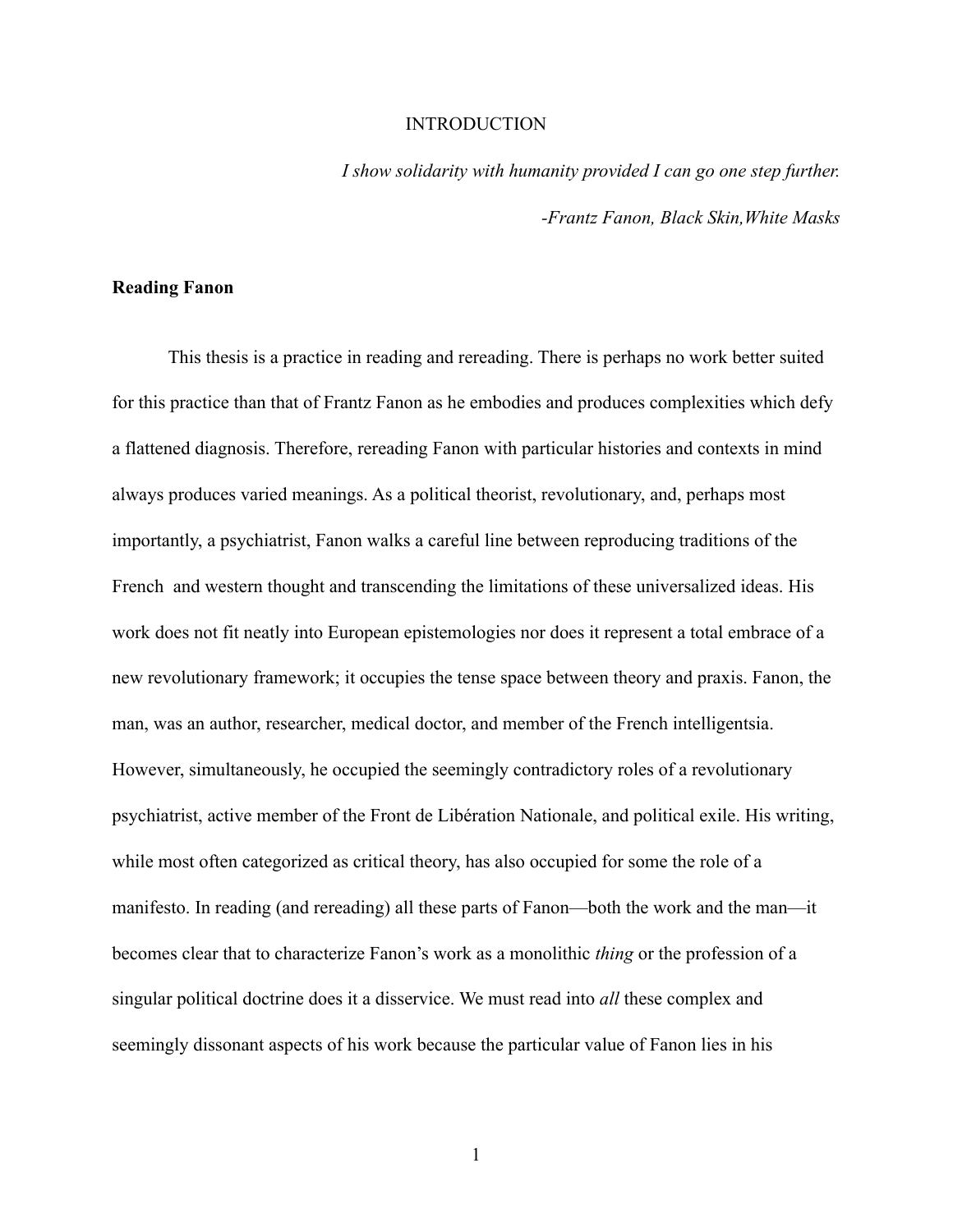biographical and bibliographical obliteration of the rigid binaries between Europe and Africa, colonial ontologies and revolutionary newness, and theory and praxis.

<span id="page-5-3"></span><span id="page-5-2"></span> This obliteration of dichotomies, which, through rereading Fanon is also the main goal of this thesis, should also structure our approach to Algeria as a site of revolutionary transformation. Algeria, and North Africa more generally, occupy a peripheral space in the western Academy. Often left out of Middle East studies and African studies and systematically excluded from European studies, the study of North Africa is relegated to the tangental realm of regional studies by western scholars and framed as a colonial reproduction of either Europe or the Middle East devoid of its own histories[.](#page-5-0)<sup>[1](#page-5-0)</sup> Algeria, however, should be understood both as a site for the creation of European oriental taxonomies *and* the incubation site for revolutionary ideologies. Edmund Burke argues that studying North Africa is a means by which scholars can de-essentialise Europe[.](#page-5-1)<sup>[2](#page-5-1)</sup> I hope to reinforce this argument in two ways. Firstly by showing that North Africa was the geographical, cultural, and historical site against which the French republic defined itself. Secondly, I hope to demonstrate through a focus on Fanon that Algeria was a locus of revolutionary ideology. This was in part because the Algerian colonial project was a manifestation of the paradox of the French republic which on one hard rhetorically framed itself as the purveyor of Liberté, Égalité, Fraternité, and on the other hand instituted a brutalized colonial rule which maintained multiple levels of violence. In this way, I hope to show that the study of Algeria is a way by which to deconstruct the French (read: European) imagination of

<span id="page-5-0"></span>See: Edmund Burke. "Theorizing the Histories of Colonialism and Nationalism in the Arab Maghrib." *Arab* [1](#page-5-2) *Studies Quarterly* 20:2 (1998): 5–19. I address this further in chapter two.

<span id="page-5-1"></span> $2$  Ibid., 7.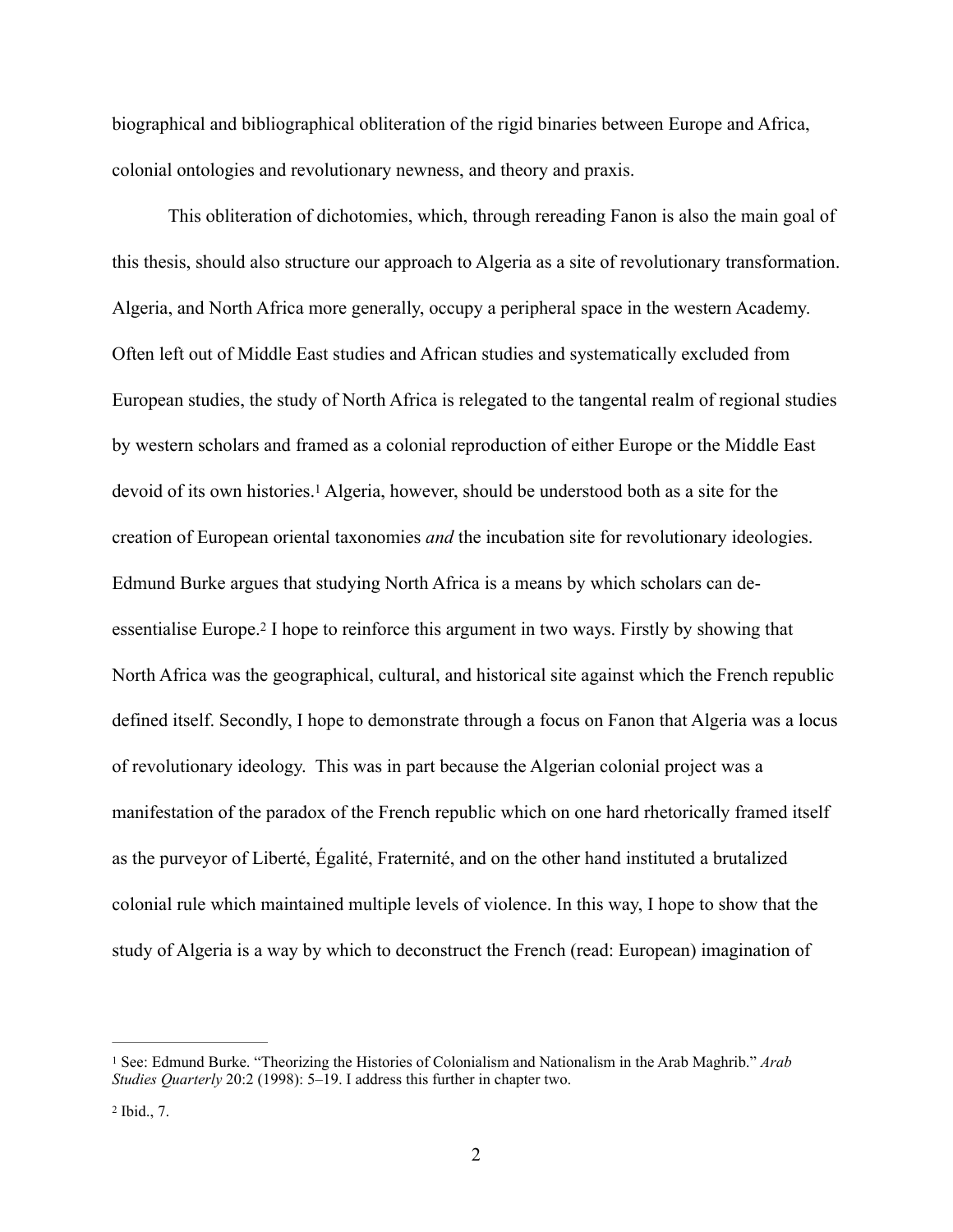itself. Indeed this is precisely the work Fanon does: To deconstruct Europe through the disentangling of the colonial world.

<span id="page-6-1"></span> Keeping the tensions of the Algerian context at the forefront of our minds, I advocate for reading into the humanism of Fanon while recognizing that the humanism he puts forward is a radical departure from the "universal humanism" of the European enlightenment. The disciplines of European enlightenment humanism, which Fanon pushed against, do the work of imagining the black colonial subject as the binary opposite of the white European rational self and therefore constructwhiteness as a system of domination.<sup>[3](#page-6-0)</sup> To demonstrate more clearly what I mean, I turn to two essential works which delineate how the construction of European scientific and artistic disciplines put forward a humanist doctrine which constructed and sustained whiteness. The first is V.Y. Mudimbe's *The Invention of Africa,* which I address in conjunction with Fanon's *Black Skin, White Masks* in chapter one. The second work is Sander Gilman's article "Black Bodies, White Bodies : Toward an Iconography of Female Sexuality in Late Nineteenth-Century Art, Medicine, and Literature." Gilman delineates the interlocking construction of scientific and artistic representations of Black women in the European academy and culture. He argues that the black figure in nineteenth century European arts was produced as a signifier of sexual deviance. This signification developed in tandem with scientific representations of women of African origin as sexually charged. Pseudo-scientific works by figures such as French anthropologist J.J. Virey and French naturalist Georges Cuvier used anatomical studies of black women to construct the black female body as the deviant other in relation to the normalized body of the white

<span id="page-6-0"></span><sup>&</sup>lt;sup>[3](#page-6-1)</sup> In place of "whiteness" Fanon uses "Europe" to discuss the interlocking systems of dominations of white supremacist and imperial capitalist domination (see *The Wretched of the Earth*). My use of "whiteness" draws on the work more contemporary scholars particularly James Baldwin (*The Fire Next Time,* 1963) and Toni Morrison (*Playing in the Dark: Whiteness and the Literary Imagination,* 1992)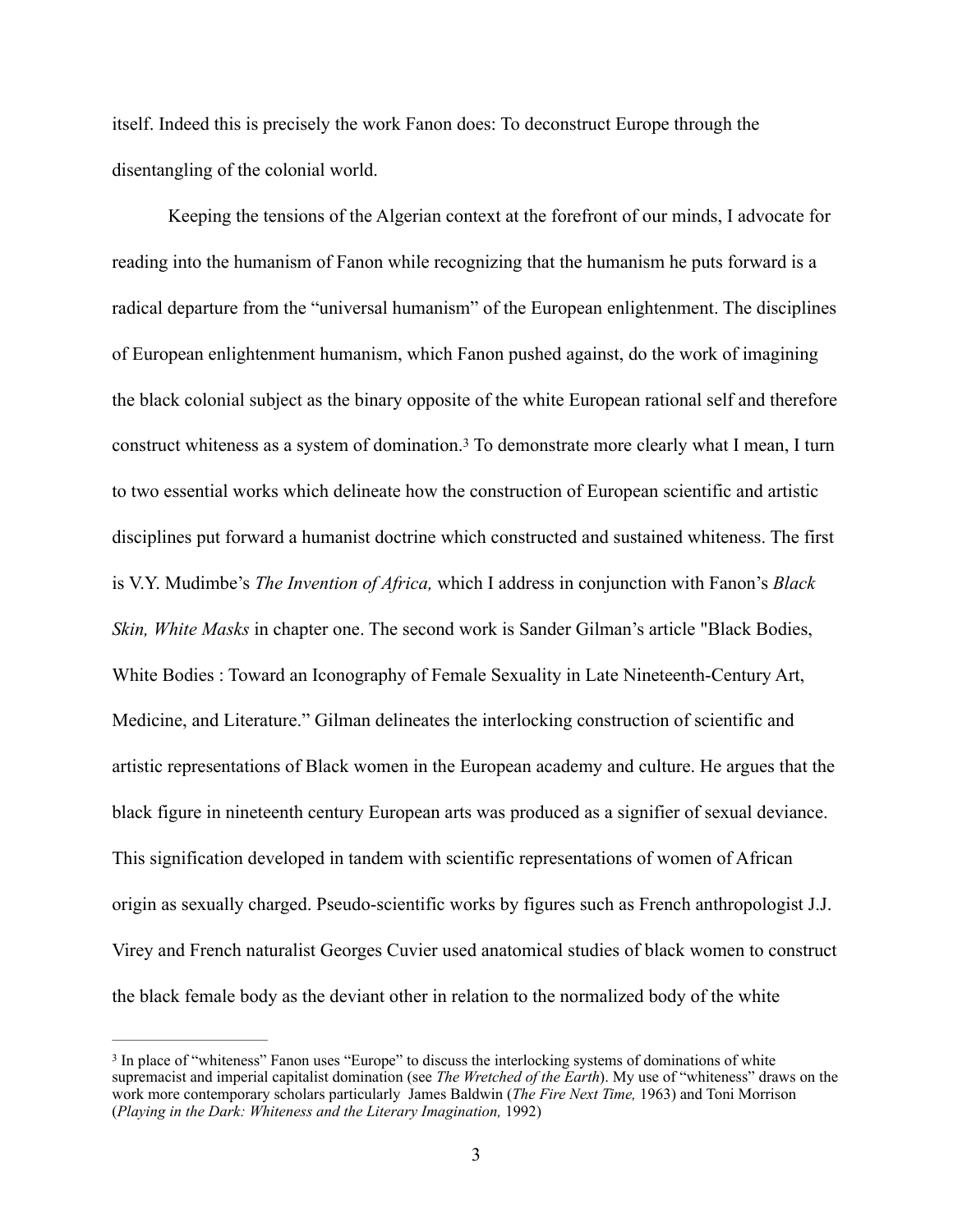<span id="page-7-4"></span>European male[.](#page-7-0)<sup>[4](#page-7-0)</sup> In this way, the sexual organs of women of African origin became the site on which European scientists marked the difference between Africa and Europe. This constructed the white male body as the "universal" body which the the project of enlightenment humanism legitimated and upheld as "human" thereby casting other bodies as deviant. As Gilman writes, "The antithesis of European sexual mores and beauty is embodied in the black, and the essential black, the lowest rung on the greater chain of being, is the hottentot.["](#page-7-1)

<span id="page-7-6"></span><span id="page-7-5"></span> How, then, does Fanon reconcile the interconnected construction of the European scientific academy—and indeed all European epistemologies—and colonial ontologies with his own work as a scientist, theorist and physician? Ella Shohat frames this question succinctly, writing "Fanon's 'new humanism' ultimately faces the dilemma of whether to 'mend or end' the Enlightenment'shumanists project."<sup>[6](#page-7-2)</sup> Her conclusion, with which I agree, is that Fanon deconstructs the "colorless universalism" of so called "master narratives," among them Marxism, existentialism, and psychoanalysis, while retaining the parts of these frameworks which prove beneficial in dismantling colonial structures. As Shohat puts it, "What we see over and over is that Fanon takes a preexisting discourse and interrogates it, often transforming its terms by briningrace and colonialism on board."[7](#page-7-3) Similarly, D. Pal s. Ahluwali writes of Fanon's relationship with Sartrean philosophy that,

<span id="page-7-7"></span>Fanon's nausea was manifested clearly in his recognition of the absurdity of the colonial world. However, this became enabling, forcing him to consider the

<span id="page-7-0"></span>The interlocking development of biological sciences and colonial frameworks continued well into the end of the [4](#page-7-4) nineteenth century and beyond. I address these institutions in the context of colonial Algeria in chapter two.

<span id="page-7-1"></span>Sander L. Gilman, "Black Bodies, White Bodies : Toward an Iconography of Female Sexuality in Late Nineteenth- [5](#page-7-5) Century Art, Medicine, and Literature." *Critical Inquiry* 12:1, S. 204-242 (1985), 212.

<span id="page-7-2"></span>Ella Shohat, *Taboo Memories, Diasporic Voices*. Next Wave. (Durham: Duke University Press, 2006), 278. [6](#page-7-6)

<span id="page-7-3"></span><sup>&</sup>lt;sup>[7](#page-7-7)</sup> Ibid., 252.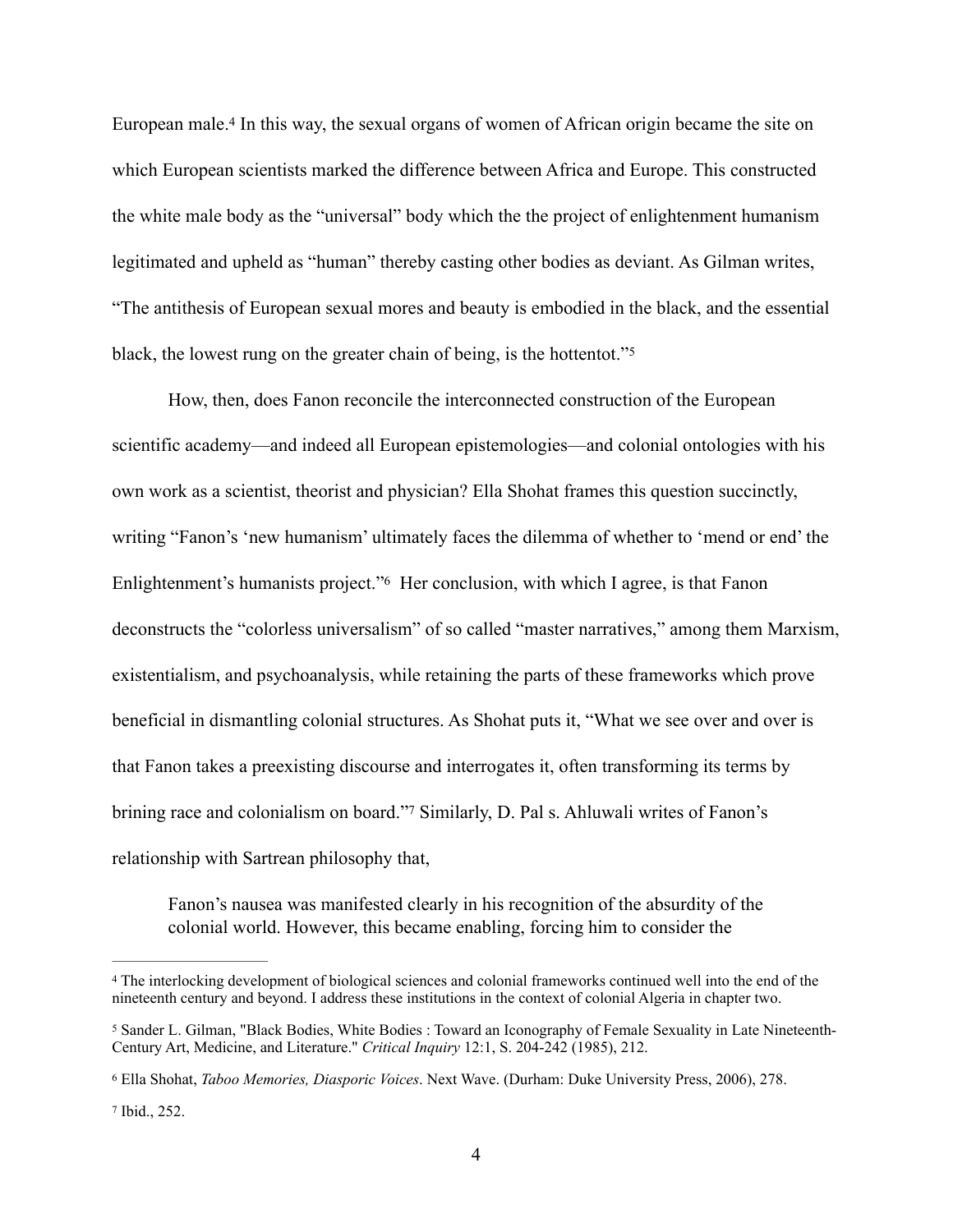<span id="page-8-2"></span>possibilities of a new society in which both the colonizer and colonized are transformed through a new humanism, one that is by no means the humanism of the Enlightenment. It is this possibility of transformation that is pertinent to postcolonial societies.[8](#page-8-0)

<span id="page-8-3"></span>I hope to show that Fanon's us of existing epistemologies is nuanced: he builds on psychoanalytic tradition, yet rejects Freud's oedipal complex replacing the familial oedipal event with a colonial encounter; he recognizes Marxists revolutionary frameworks while demonstrating the limitations of a proletariat/bourgeoisie binary; he embraces Sartrean existentialism while arguing that is does not provide an existential framework for comprehending the lived experience of blackness. In this way, Fanon's work itself misleads us. For example, he famously insists in the conclusion of *The Wretched of the Earth,* "if we want humanity to take one step forward, if we want to take it to another level than the one where Europe has placed it, then we must innovate, we must be pioneers…we must make a new start, develop a new way of thinking, and endeavor to create a new man.["](#page-8-1)<sup>[9](#page-8-1)</sup> It is parts of Fanon such as this one that read as a manifesto or even call to arms, but I argue that Fanon's conception of "newness" does not necessarily entail a complete overhaul of existing liberation ideologies. Rather, he calls for negotiations *within* them brining in the colonial context. By theoretically unpacking some of Fanon's works and reading them alongside the colonial and de-colonial processes in Algeria, I demonstrate that Fanon consistently negotiated with *and* strategically manipulated the epistemological and medical institutions of the French state to forge a new social vision for the colonized world. In this way,

<span id="page-8-0"></span>D. P. S Ahluwalia, *Out of Africa : Post-Structuralism's Colonial Roots*. Postcolonial Politics. (Abingdon, Oxon, [8](#page-8-2) England: Routledge, 2010), 54.

<span id="page-8-1"></span><sup>&</sup>lt;sup>[9](#page-8-3)</sup> Frantz Fanon, et al. *The Wretched of the Earth*. Translated by Richard Philcox, (Grove Press, 2004), 239.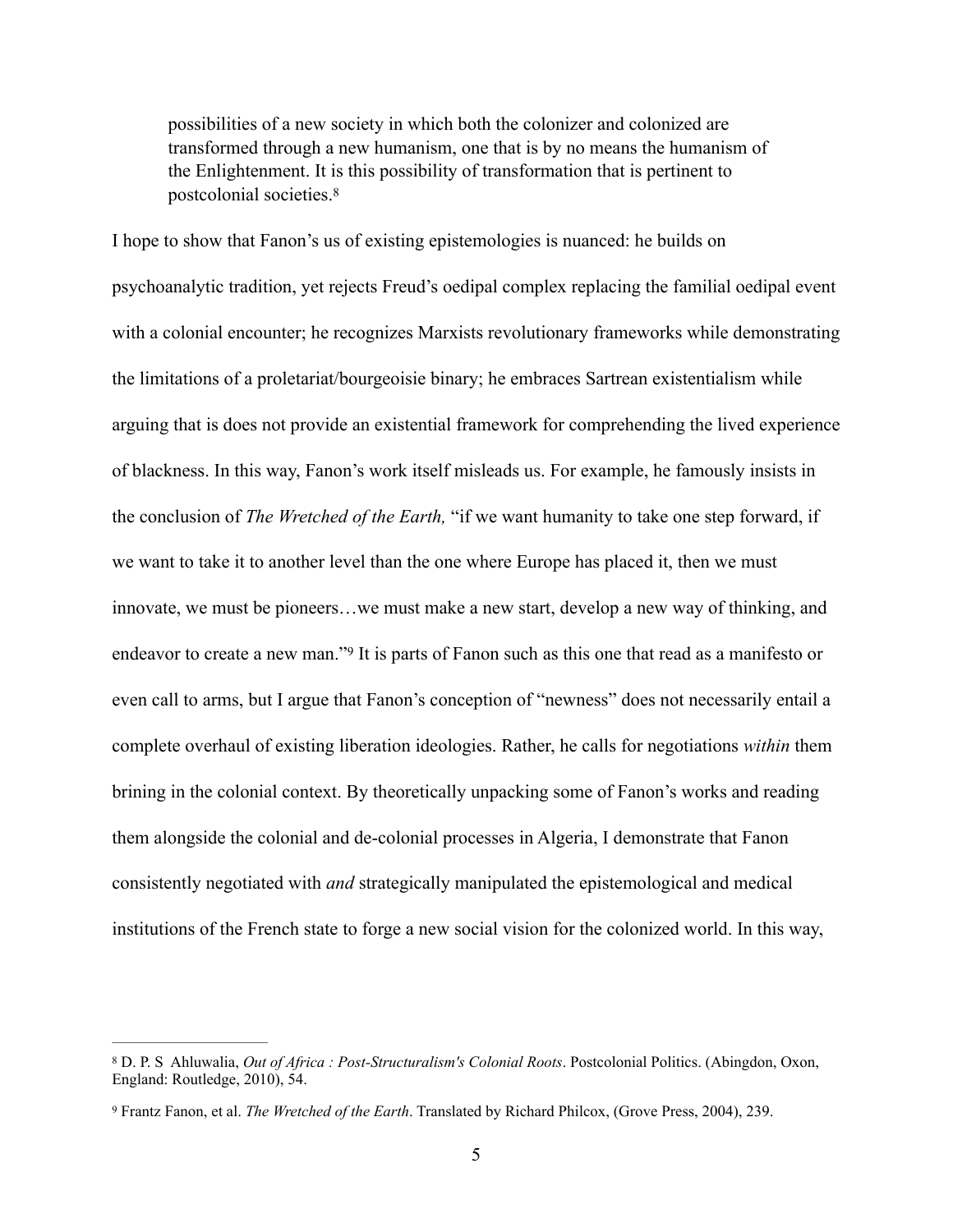the "violence" which he seems to advocate for is more accurately an epistemic resistance against the European enlightenment humanism which produces the colonial condition.

 Returning to Gilman, we should also keep in mind the particular role of the bodies of black *woman* as sites on which the European academy constructs hegemonic difference. This brings us to gender in the colonial context, an area for which Fanon's work must be stretched. While Fanon writes readily about the constructions of whiteness and blackness, women, as a category, occupy an ambiguous space in his analysis which fails to address the interlocking systems of heteropatriarchy and white supremacy. This is particularly troublesome in the colonial context. Anne McClintock argues that women and men do not experience colonization in the same way because the categories of gender and race are constituted *through* relationship with each other:

<span id="page-9-1"></span>As the slaves, agricultural workers, house-servants, mothers, prostitutes and concubines of the far-flung colonies of Europe, colonized women had to negotiate not only the imbalances of their relations with their own men but also the baroque and violent array of hierarchical rules and restrictions that structured their new relations with imperial men and women.[10](#page-9-0)

These particular dynamics that constructed the colonial taxonomical state, while alluded to, are largely absent from Fanon's work. Recognizing the theoretical "gaps" in Fanon's body of work is part of a critical rereading and shows that the new humanism which Fanon puts forward is not exempt from upholding exclusionary structures. Some feminist writers have criticized Fanon for excluding women from his revolutionary theory and others accuse him of reproducing heteropatriarchy by putting forth a masculinized vision of revolution and building on malecentric psychoanalytic tradition. Rey Chow critiques Fanon's theoretical formulation of a

<span id="page-9-0"></span><sup>&</sup>lt;sup>[10](#page-9-1)</sup>Anne McClintock, *Imperial Leather : Race, Gender, and Sexuality in the Colonial Contest*. (Routledge, 1995), 6.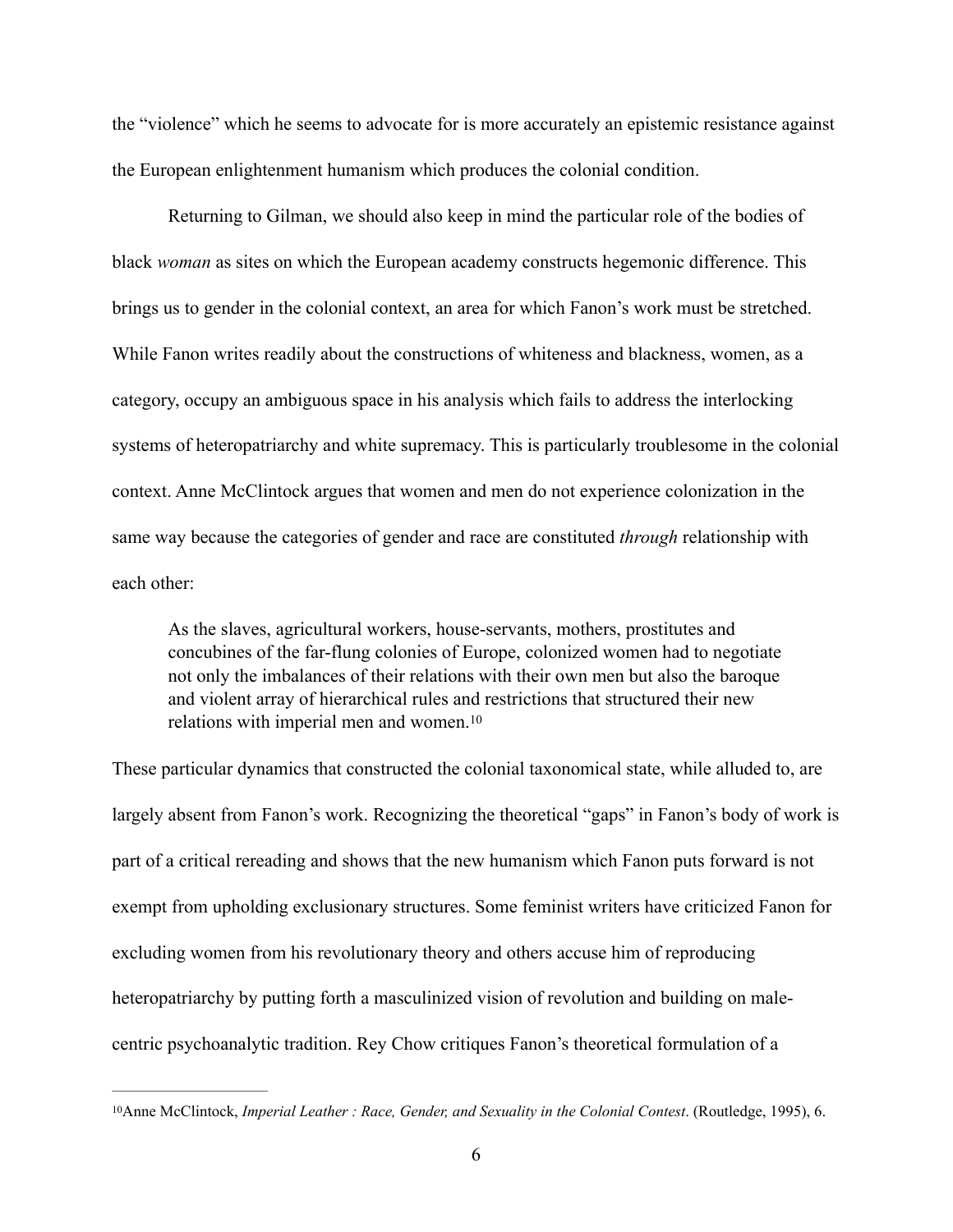revolution arguing the Fanon does not admit women into his revolutionary community and, in fact, reproduces women of color as markers of sexual difference rather than revolutionary actors:

this construction, because it admits women as sexuality and nothing more, leaves no room for the woman of color to retain her membership among her own racial/ ethnic community. In terms of the community formation that is based on race, the admittance that Fanon gives the woman of color is solely based on sex. Fanon's reading means that the woman of color is either a black traitor (when she chooses the white man) or a white woman (when she chooses a black man). Fanon's admittance of the sexual agency of the woman of color signifies her inevitable expulsion from her community. Between her conscious actions and her unconscious desires, between her wish for "lactification" and her fantasy of being raped "by a Negro," the woman of color is thus, literally, ex-communicated even as she is being acknowledged, attacked and assaulted even as she is being "admitted."[11](#page-10-0)

<span id="page-10-3"></span><span id="page-10-2"></span>Chow is among many theorists who have written against "The Woman of Color and the White Man," Fanon's chapter of *Black Skin, White Masks* which frequently garners accusations of misogyny.<sup> $12$ </sup>Notwithstanding these critiques, I contend that Fanon's writing beyond this particular essay actually deconstructs gender as fixed within the colonial context. By identifying and denaturalizing the export of the colonial family romance, which institutionalizes a double bind of patriarchy and colonization, Fanon unpacks the interlocking construction of race and gender. I attempt to nuance Fanon's treatment of gender by critically rereading "Algeria Unveiled" and "The Black Man and Psychopathology." However, I maintain that Fanon's writing of women, particularly of women of color, poses significant problems within his larger assessment of the colonial condition. Investigating Fanon's treatment of gender is an ongoing project whose resolution is beyond the scope of this thesis. Nonetheless, gender in Fanon's work

<span id="page-10-0"></span><sup>&</sup>lt;sup>[11](#page-10-2)</sup> Rey Chow, "The Politics of Admittance: Female Sexual Agency, Miscegenation, and the Formation of Community in Frantz Fanon." In *Frantz Fanon: Critical Perspectives*, 2nd ed., 35–58. (Taylor & Francis e-Library, 2005), 46.

<span id="page-10-1"></span> $12$ I address these critiques more extensively at the end of chapter one. See: "From the Antilles to Algeria: Imagining Women in Revolutionary Structures," 24.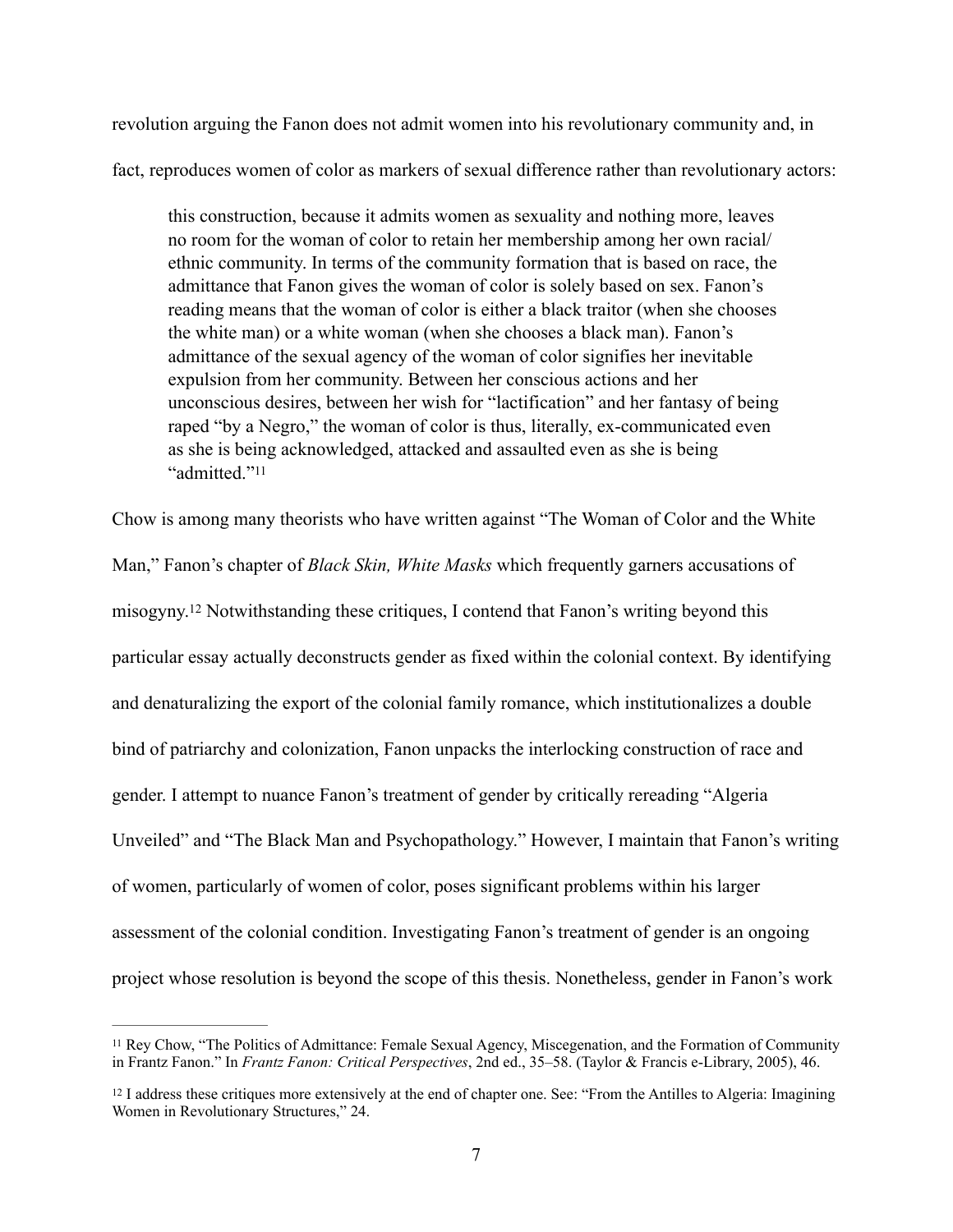demonstrates the importance of reading and rereading Fanon—assessing his works in a vacuum will give us a fragmentary understanding of the role gender plays in his work and in the colonial condition.

#### **Contextualizing Fanon, Contextualizing Algeria**

 This thesis is not a biography of Fanon nor is it a history of Algeria. Nonetheless, I find it important to touch on key biographical and historical contexts as I argue that this history in which Fanon worked must be read alongside his theory. Frantz Fanon was born on July 20, 1924 in Fort-de-France, Martinique. At the time, Martinique was still a French colony and being from an upper middle class family, Fanon received a French education at a lycée in Fort-de-France. Among his teachers was Aimée Céasaire, the Martinician poet, politician and founder of the Négritude movement which Fanon would push against in his later work. In 1944, Fanon joined the Free French Army against the Nazis and later that year, received a Croix de Guerre for the injury he sustained. On May 8, 1945, just one day after Nazi Germany surrendered to Allied forces in Reims, France, French colonial authorities fired on demonstrators in Sètif, Algeria killing 30,000 Algerians in an event which came to be known as the Sétif Massacre. This was the way France signified that the end of WWII would not bring about the end of colonial rule. This was also the event that catalyzed Algerian armed resistance.<sup>[13](#page-11-0)</sup>

<span id="page-11-1"></span> Meanwhile, after a brief return to Martinique, Fanon began University in Lyon, France and submitted his medical thesis in psychiatry in 1951. His original thesis, "The Disalienation of the Black Man," was rejected by Fanon's dissertation committee prompting him to submit a

<span id="page-11-0"></span>Peter Hudis, "The Engaged Philosopher: The FLN and the Algerian Revolution." In *Frantz Fanon: Philosopher of* [13](#page-11-1) *the Barricades*, 69-91. (London: Pluto Press, 2015), 69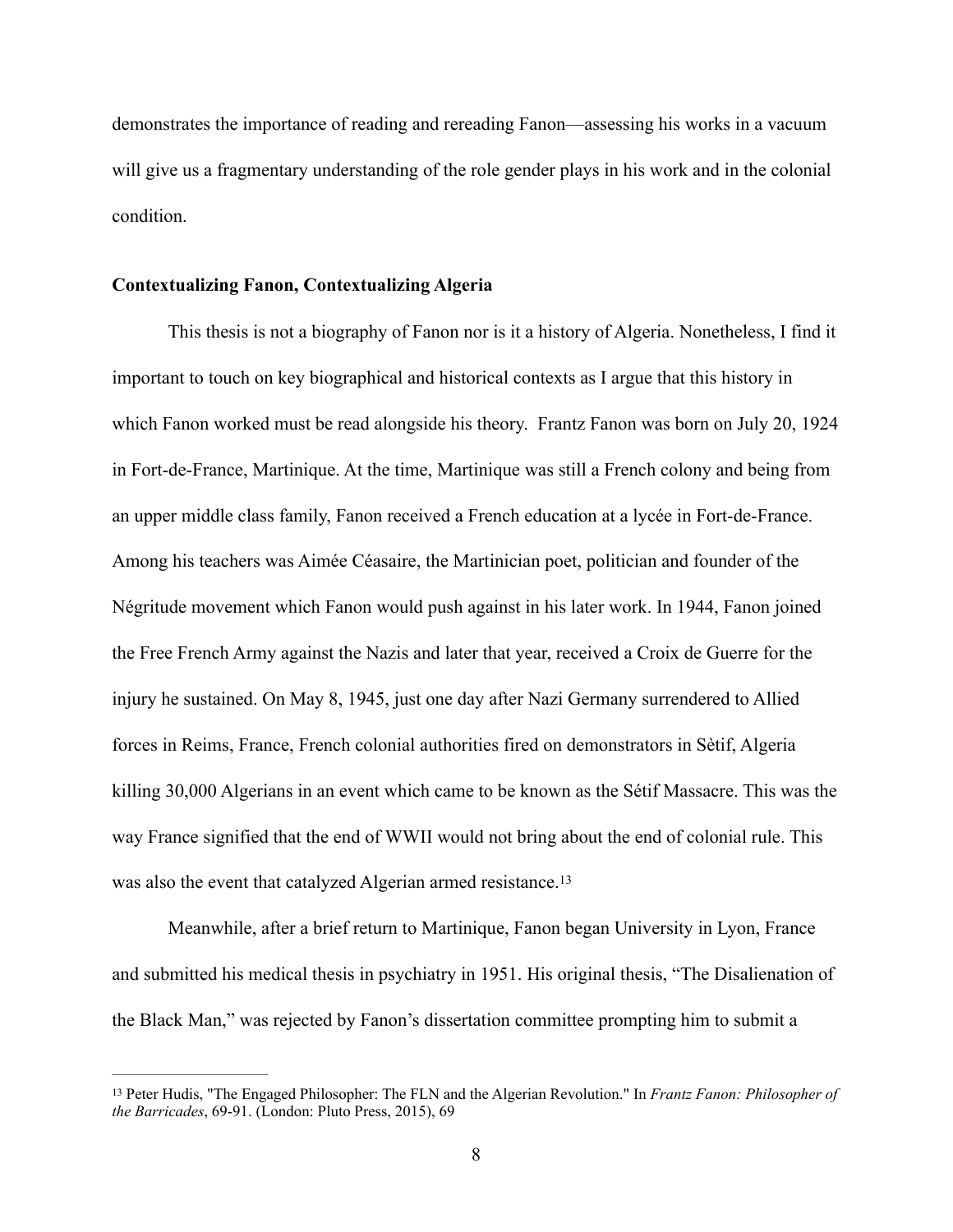<span id="page-12-4"></span>narrower work. However he published the original dissertation in 1952 with the title *Black Skin, White Masks*. It would become one of his most famous and referenced works.This same year Fanon married a French Jewish woman, Marie-Josèphe ("Josie") Dublé. As Lewis Gordon—one of the only scholars who devotes more than a line to her existence aside from her race—notes, Josie was responsible for typing and editing almost all of Fanon's published work as he dictated it to her[.](#page-12-0) In this way, she was the primary audience to which Fanon wrote.<sup>[14](#page-12-0)</sup> Her absence from mostcritical scholarship on Fanon is troublesome, to say the least.<sup>[15](#page-12-1)</sup> Fanon completed a residency in France, but desired to work elsewhere. After initially expressing interest in practicing in Senegal, Fanon was appointed as a psychiatrist at the Blida-Joinville Hospital outside of Algiers, Algeria. [16](#page-12-2)

<span id="page-12-6"></span><span id="page-12-5"></span> When Fanon arrived, Algeria had been under French occupation for the last 123 years. French forces invaded Ottoman controlled Algiers in 1830. Four year later, under King Louis Philippe, France annexed all occupied land to French national territory through the *Ordinance 22 July 1834*. From the 1830's onward, Algeria was considered part of France and in 1848 Algeria officially became an "extension of the republic" divided into three departments, Oran, Constantine, and Algiers[.](#page-12-3)<sup>[17](#page-12-3)</sup> From the outset, the French colonial project represented a series of contradictions. The most profound contradiction, with which the French state would grapple but

<span id="page-12-7"></span><span id="page-12-0"></span><sup>&</sup>lt;sup>[14](#page-12-4)</sup>Lewis R. Gordon, *What Fanon Said: A Philosophical Introduction to His Life and Thought*, (NEW YORK: Fordham University Press, 2015), 14-15.

<span id="page-12-1"></span><sup>&</sup>lt;sup>15</sup>Josie Fanon is most often mentioned in the context of Fanon's essay "The Woman of Color and the Black Man" to point out Fanon's hypocrisy in marrying a white woman when he critiques Capécia for marrying a white man. I find it disturbing—if not ironic—that this woman, who was so instrumental in Fanon's work, is relegated to the role of a rhetorical prop to critique his own unequal treatment of women. Unfortunately, there is such a lack of scholarship on her that I too have limited her presence to a single line.

<span id="page-12-2"></span><sup>&</sup>lt;sup>[16](#page-12-6)</sup> Ahluwalia, 55.

<span id="page-12-3"></span><sup>&</sup>lt;sup>[17](#page-12-7)</sup> Todd Shepard, *The Invention of Decolonization : The Algerian War and the Remaking of France.* (Cornell University Press, 2006), 20.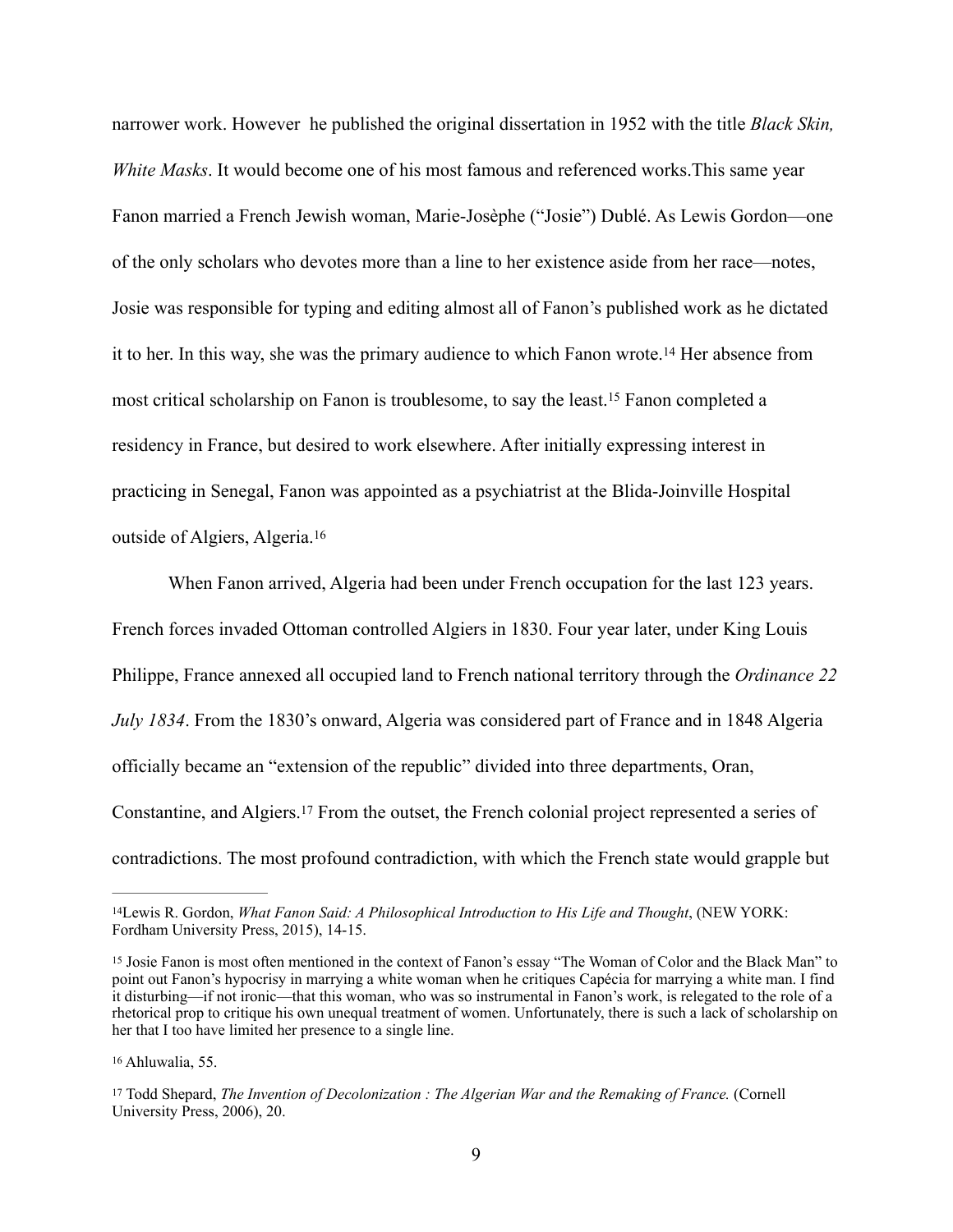mainly deny, was the contradiction between the incorporation of Algeria into France yet the exclusion of Algerians themselves from French citizenship. As the French colonial project advanced, France constructed taxonomies of indigenous Algerian through a series of legal directives which constructed the boundaries of French exclusionary citizenship. The 1865 decree allowed indigenous Algerians to become French citizens if they forfeited their rights to be judged through local and religious laws. The Crémeiux Decree of 1970 extended French citizenship to Algerian Jews. In this way, French legal doctrine Algeria represents the inherent exclusion of European humanism as it applied separate laws to separate people. Shepard writes, "Officials continued to rely on the excuse of legal exigencies and the maintenance of "local civil statuses" to explain the ongoing juxtaposition of the theory of assimilation with a practice in which coexistence predominated.["](#page-13-0)<sup>[18](#page-13-0)</sup> Through the maintenance of an exclusionary rule of law, the French republic constructed Frenchness in opposition to the existence of Algerian natives, most particularly, Algerian Muslims. My second chapter addresses the construction of exclusionary Frenchness in Algeria through French medical colonization. It was this aspect of colonization which Fanon's writing and psychiatric practices in Algeria most pointedly dismantled.

<span id="page-13-2"></span> Fanon entered into Algerian history in 1953. Less than a year later, in November, 1954 the Army Front de Libération Nationale (FLN), the Armée de Libération Nationale (ALN), orchestrated a series of bombings across Algiers marking for them, and for Fanon, the ground zeroevent of the Algerian revolution.<sup>[19](#page-13-1)</sup> Significantly, Fanon worked in Algeria at a moment when national liberation gained Algerian support and France countered with a regime of

<span id="page-13-3"></span><span id="page-13-0"></span>Ibid., 39. See also: Stein, Sarah Abrevaya. *Saharan Jews and the Fate of French Algeria*. (Chicago: University of [18](#page-13-2) Chicago Press, 2014).

<span id="page-13-1"></span><sup>&</sup>lt;sup>[19](#page-13-3)</sup> Hudis, 70. Hudis also unpacks the notion that this should be remembered at *the* beginning of an anti-colonial revolution pointing out that there were multiple previous movements for liberation and anti-colonial revolution.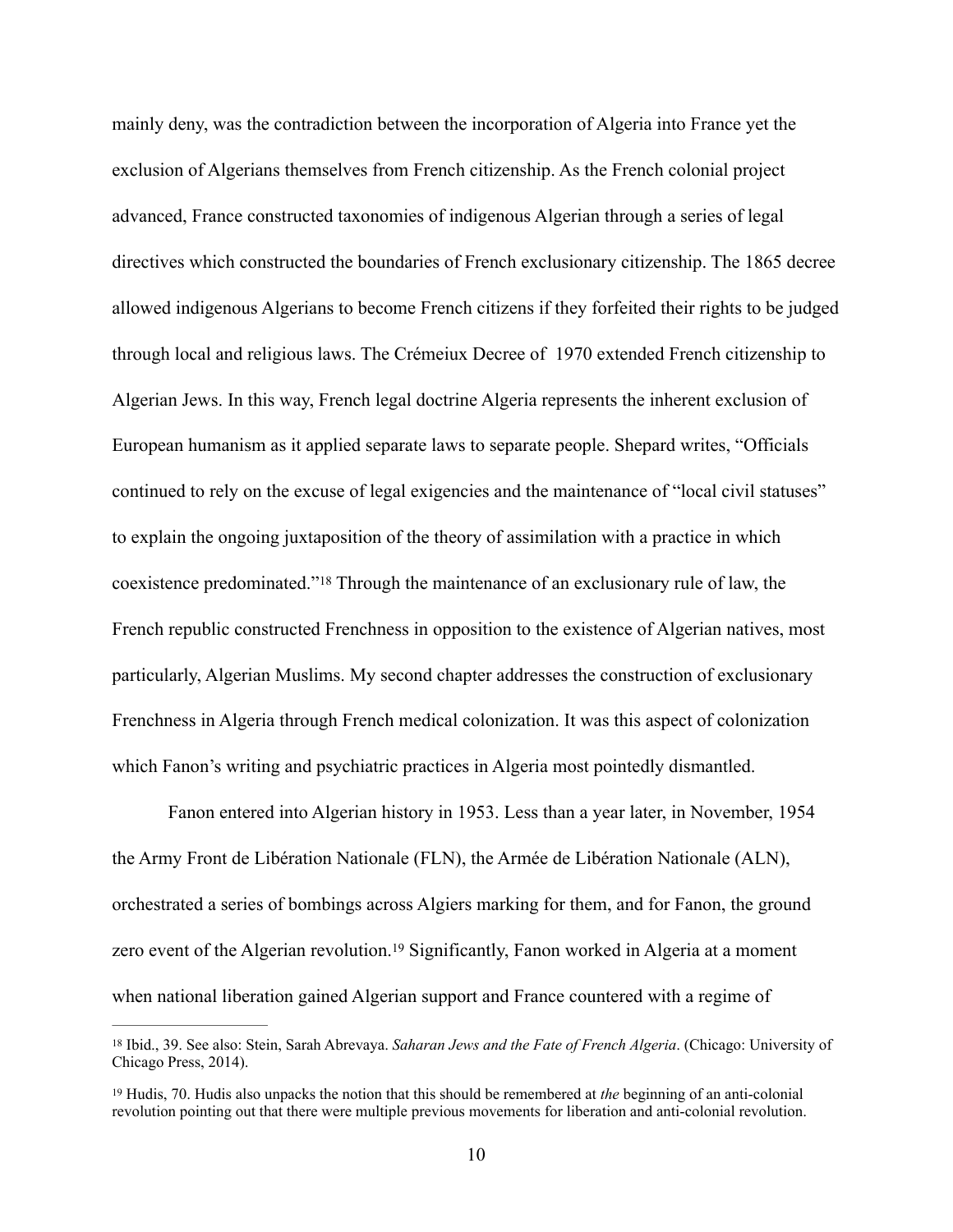<span id="page-14-3"></span>systematic torture. Many scholars have argued that for Fanon, experiencing the particular colonial context of Algeria actuated a pivotal moment in his theoretical work. Edmund contends that "one could say that for [Fanon], Algeria was the place where the contradictions between the declarationof the rights of man on the one hand, and capitalism, on the other hand."<sup>[20](#page-14-0)</sup> We must pay close attention to Fanon's psychiatric practice at the Blida-Joinville hospital as this period marks his enactment of a new psychiatric humanism within the confines of a Eurocentric institution. It was during this time that Fanon forged connections with the FLN, wrote against the doctrinal biodeterminism of French medicine in colonial Algeria, and instituted widespread psychiatric reforms. However, as the revolution progressed, Fanon was increasingly unable to reconcile his work with his belief in Algerian liberation. In 1956, when the Blida-Joinville hospital administration punished its Muslim employees after a general strike, Fanon wrote a letterof resignation.<sup>[21](#page-14-1)</sup> In this truly stunning letter, which was published posthumously in *Towards the African Revolution*, Fanon writes, "although the objective conditions under which psychiatry is practiced in Algeria constituted a challenge to common sense, it appeared to me that an effort should be made to attenuate the viciousness of a system of which the doctrinal foundations are a daily defiance of an authentically human outlook." And yet, "What good are intentions if their realization is made impossible by the indigence of the heart, the sterility of the mind,the hatred of the natives of this country?"<sup>[22](#page-14-2)</sup> This letter demonstrates Fanon's willingness to negotiate without abandoning his revolutionary consciousness. He would reform the doctrinal,

<span id="page-14-5"></span><span id="page-14-4"></span><span id="page-14-0"></span>Edmund Burke, "Two Critics of French Rule in Algeria : Ismail Urbain and Frantz Fanon." *Franco-Arab* [20](#page-14-3) *Encounters Studies in Memory of David C. Gordon.* 1996, 343.

<span id="page-14-1"></span><sup>&</sup>lt;sup>21</sup>Gordon, 84.

<span id="page-14-2"></span>Frantz Fanon, and Maspero François. *Toward the African Revolution : Political Essays*. Translated by Haakon [22](#page-14-5) Chevalier. (New Evergreened. New York: Grove Press, 1988), 52-53.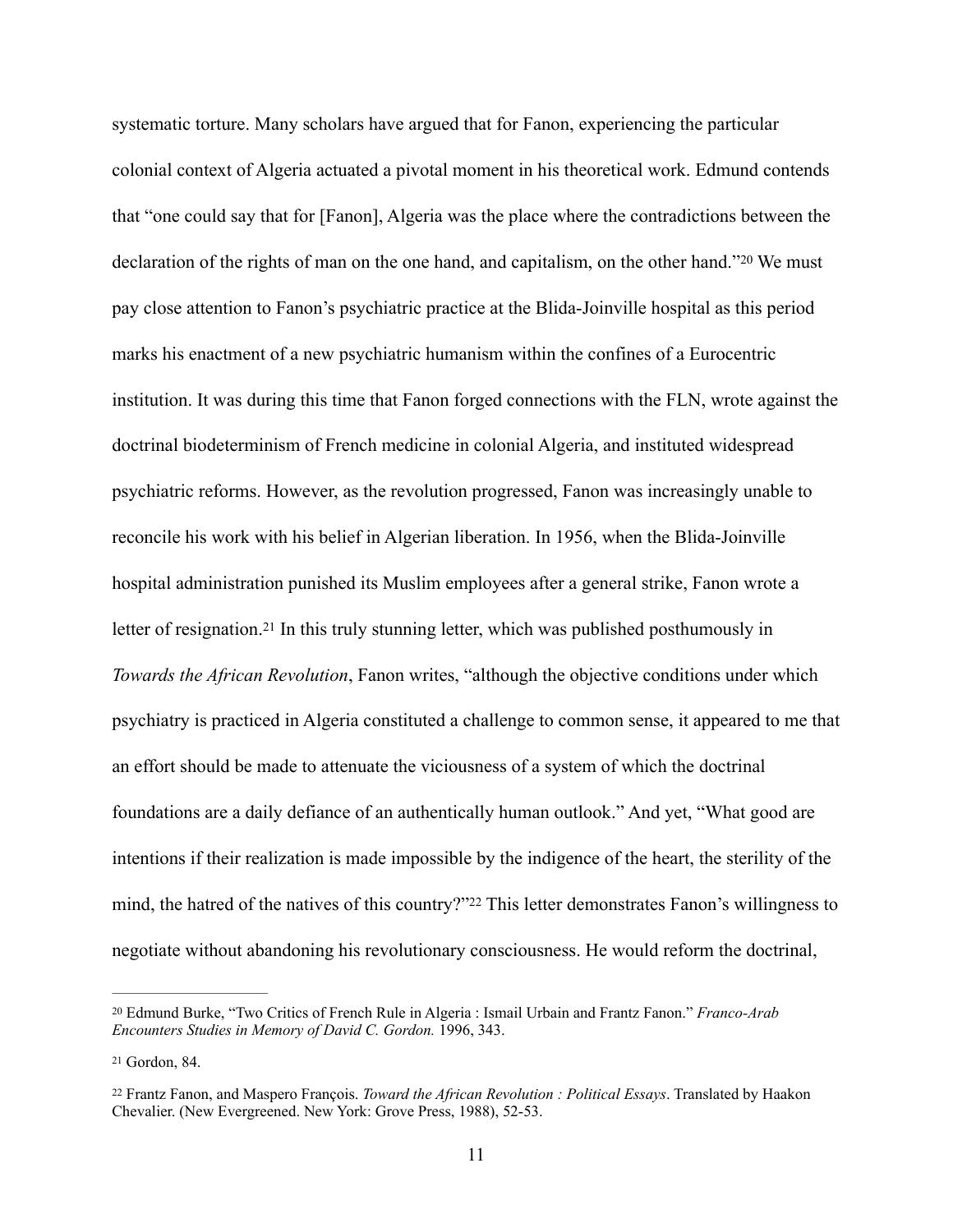inhuman basis of the psychiatric hospital he worked in, but only to a point. Ultimately, he was still the revolutionary who would not work within institutions which continue to reproduce the hegemony of French colonial state.

<span id="page-15-6"></span><span id="page-15-5"></span><span id="page-15-4"></span> Fanon's membership in the FLN became increasingly recognized and he was expelled from Algeria in 1957. He continued working at the FLN headquarters in Tunis, Tunisia where he wrote for *El Moudjahid* and eventually co-founded the Neuropsychiatric Day Clinic in Tunis[.23](#page-15-0) In 1959 he published *A Dying Colonialism* which was quickly banned by France. In 1960 after being appointed ambassador to Ghana, Fanon was diagnosed with leukemia. He died in Bethesda, Maryland on December 6, 1961. He had reluctantly gone to the United States to seek treatment and spent his final days alone in CIA custody. It is likely he was interrogated in his finalhours.<sup>24</sup> On March 18, 1962 French president Charles de Gaulle declared the end of a cease-fire between French forces at the FLN[.](#page-15-2)<sup>[25](#page-15-2)</sup> On the same day, France and the Provisional Government of the Algerian Republic (FLN government-in-exile) signed the Évian Accords formally ending the undeclared Algerian War of Independence. Fanon was buried in an FLN cemeteryin Algeria with military honors.<sup>[26](#page-15-3)</sup> Algerian history and Fanonian history are intertwined. By remembering Algeria in my rereading of Fanon, I hope to show that Fanon forged his revolutionary theory through a dismantling of the Algerian colonial dialectic.

<span id="page-15-7"></span><span id="page-15-0"></span><sup>&</sup>lt;sup>23</sup>Gordon, 92.

<span id="page-15-1"></span><sup>24</sup>Ibid., 136.

<span id="page-15-2"></span><sup>&</sup>lt;sup>25</sup>Shepard, 101.

<span id="page-15-3"></span><sup>&</sup>lt;sup>[26](#page-15-7)</sup> Ahluwalia, 59.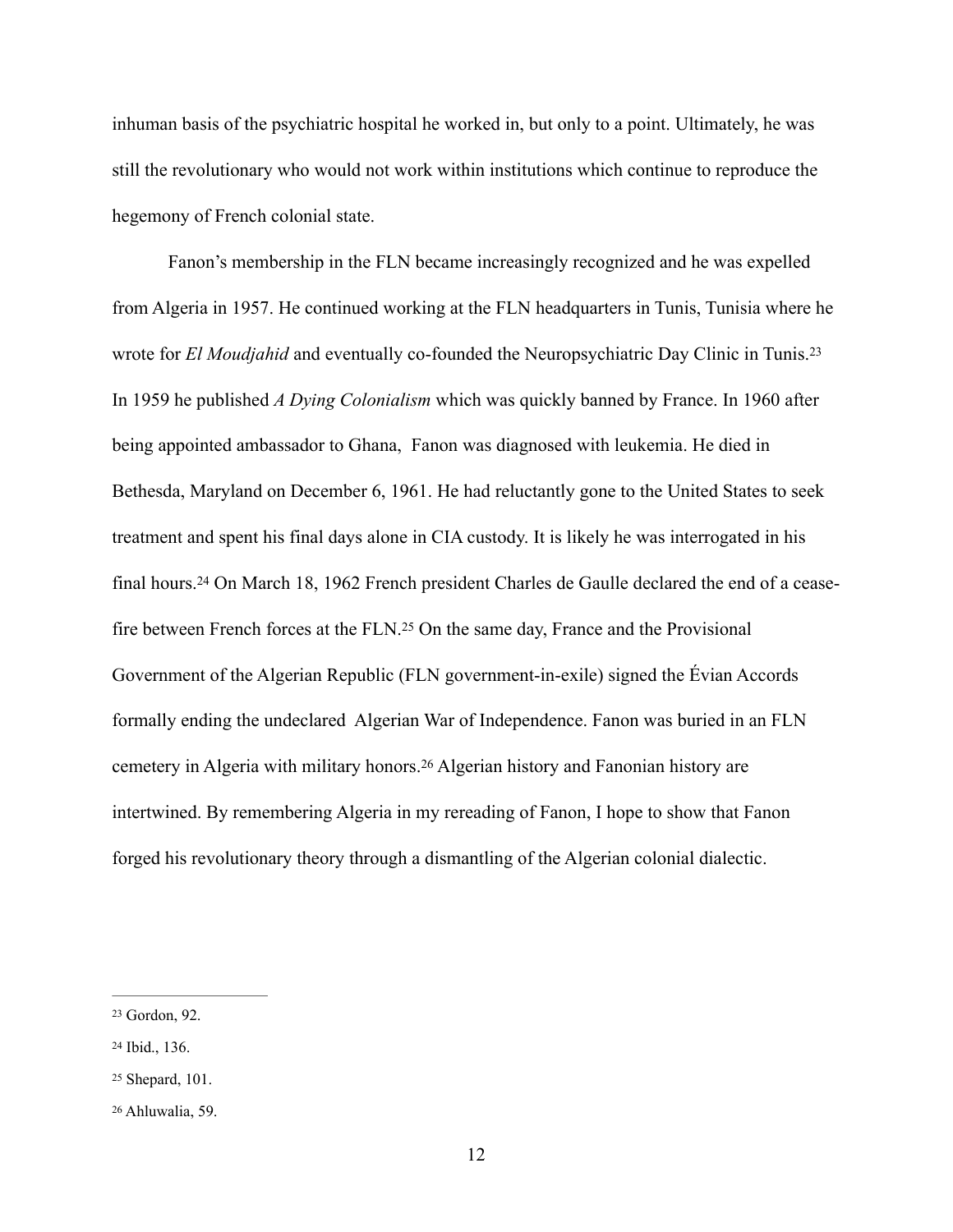### CHAPTER ONE

#### What We Can Take from Fanon: Reading and Situating Anti-Colonial Theory

*To talk about what Fanon said is also to battle with profound investments in misrepresenting what he said.* 

*- Lewis Gordon, 2015* 

*Should we postulate a typical human reality and describe its psychic modalities, taking into account only the imperfections, or should we not rather make a constant, solid endeavor to understand man in an ever-changing light?* 

*- Frantz Fanon, Black Skin, White Masks* 

#### **On Violence**

Frantz Fanon's writing is a product of the multidimensional roles he occupied in relation to the colonial world. He writes as a psychiatrist, a politician, and a revolutionary, yet all his subject positions are undercut by his lived experience as a black Martinician man practicing medicine in both the French metropole and at the forefront of colonial war. In this chapter, I attempt a critical re-reading of some of Fanon's most recognized and reproduced works keeping in mind that each theoretical text is situated within a historical, social, and biographical context. "On Violence," Fanon's frequently referenced first essay in *The Wretched of the Earth*, is one of his most contentious works whose meaning is consistently probed by scholars and critics. However, using Hannah Arendt's analysis as an example, I argue that meanings projected on to this work do not grapple with Fanon's nuanced treatment of European epistemologies nor his political situating within the Algerian struggle for independence. Fanon writes that "the colonial world is a compartmentalized world," maintained through the consistent construction and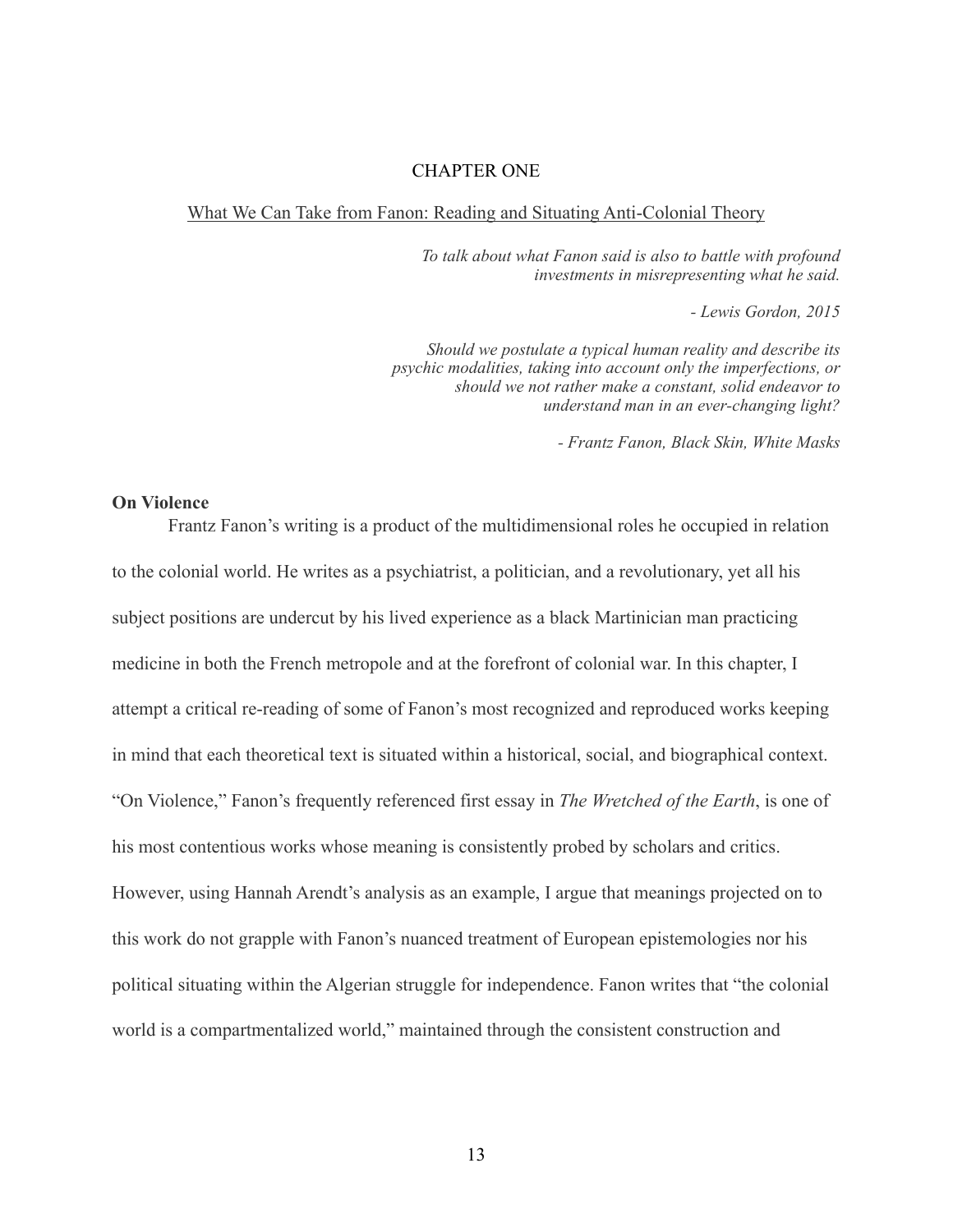<span id="page-17-1"></span>maintenance of a binary opposition between the colonizer and the colonized[.](#page-17-0)<sup>[27](#page-17-0)</sup> Fanon's insistence on binary opposition as both a result of colonial violence and a self-actualizing condition is central to his thesis of "On Violence." He argues that the colonial world is produced and sustained by the physical, cultural, and epistemological violence of the colonizer. This violence is consistently reproduced by the sustained rule of the colonizer then appropriated by the colonized subject. In this way violence always characterizes both the colonial and decolonializing processes.

Despite suggestions to the contrary, Fanon does not call for violence in this essay; doing so would, in fact, be redundant as the violence that he names already exists. Rather, "On Violence," is a studied analysis of the compartmentalization that is constitutive of the colonial condition. Through his careful unpacking of the colonial reality, Fanon challenges western ethnocentric paradigms of what violence is. Specifically, Fanon describes violence as always political and historic. He insists that through the appropriation of colonial violence, the colonized take history into their own hands. However, this thesis, which is so central to Fanon's theorization of the colonial condition is frequently read as a manifesto for violent anti-colonial praxis. In her provocatively titled response, "Reflections on Violence," Hannah Arendt demonstrates an incomplete understanding of "On Violence" as an apolitical embrace of carnal force. Arendt's reading, I argue, does not account for Fanon's move away from an ethno-centric reading of Marx, nor the historical and biographical situating of this work (both are critical). Unpacking Arendt's critique of Fanon is thus essential for deconstructing ethno-centric interpretations of his work that forget the colonial context that situate in and in turn is transformed by it.

<span id="page-17-0"></span><sup>&</sup>lt;sup>[27](#page-17-1)</sup> Frantz Fanon, et al. *The Wretched of the Earth*. Translated by Richard Philcox, Grove Press, 2004, 2.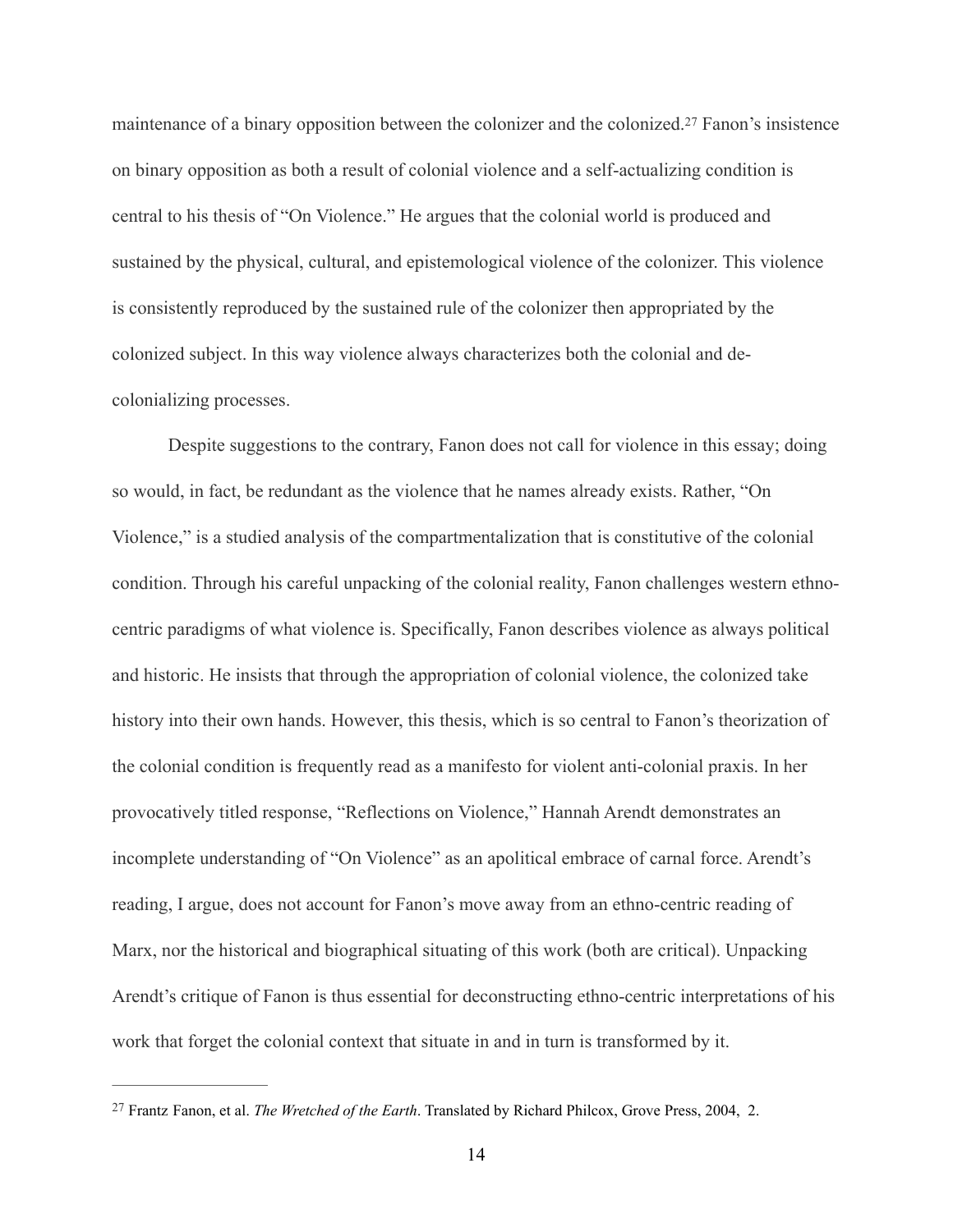Fanon wrote *The Wretched of the Earth* in a ten-week period in 1961 shortly after he received a terminal leukemia diagnosis. He was 36 and up to this point had fought with the Free French Forces in World War II, trained as a psychiatrist in Lyon, worked in Algeria for four years during the War of Independence, edited the revolutionary publication *El Moidjahid*, and served as the Ambassador to Ghana for the Provisional Algerian Government. He occupied a multifaceted role in the Algerian liberation movement yet, crucially, his involvement stemmed directly from his psychiatric practice. In "On Violence" Fanon employs a revolutionary, authoritative voice which identifies certain universal truths about the colonial world. "Colonialism," Fanon writes, "is not a machine capable of thinking, a body endowed with reason.It is naked violence and only gives in when confronted with greater violence."<sup>[28](#page-18-0)</sup> It is precisely these sweeping claims which shock theorists like Arendt who work and write within a European framework assumeing a universal history. As Lewis Gordon puts it,

<span id="page-18-3"></span><span id="page-18-2"></span>Fanon was thus not only addressing the colonized, the agent who previously stood frozen in fear and anguish before colonial gods. he was also addressing the critics of revolutionary violence, including those such as Friedrich Engels, who seems to support armed struggle…Fanon's objection to [Engels] view is that is addresses the problem from the *outside* in a neat rationalization of the matter. For Fanon, as we have seen the human world is sloppy, full of contingencies, and even the meaning of human actions and relationships require a rich conception of social understanding, and, in other words, sociogenic interpretation.[29](#page-18-1)

It is this *social understanding* gained through consistent dialogue with the colonial world and the lived experience of blackness which differentiates Fanon's analyses from Arendt's.

In her assertion that violence is an apolitical act, Arendt writes, "violence does not

promote causes, it promotes neither History nor Revolution, but it can indeed serve to dramatize

<span id="page-18-0"></span><sup>&</sup>lt;sup>[28](#page-18-2)</sup> Fanon, *The Wretched of the Earth*, 23.

<span id="page-18-1"></span><sup>&</sup>lt;sup>[29](#page-18-3)</sup> Gordon, 116.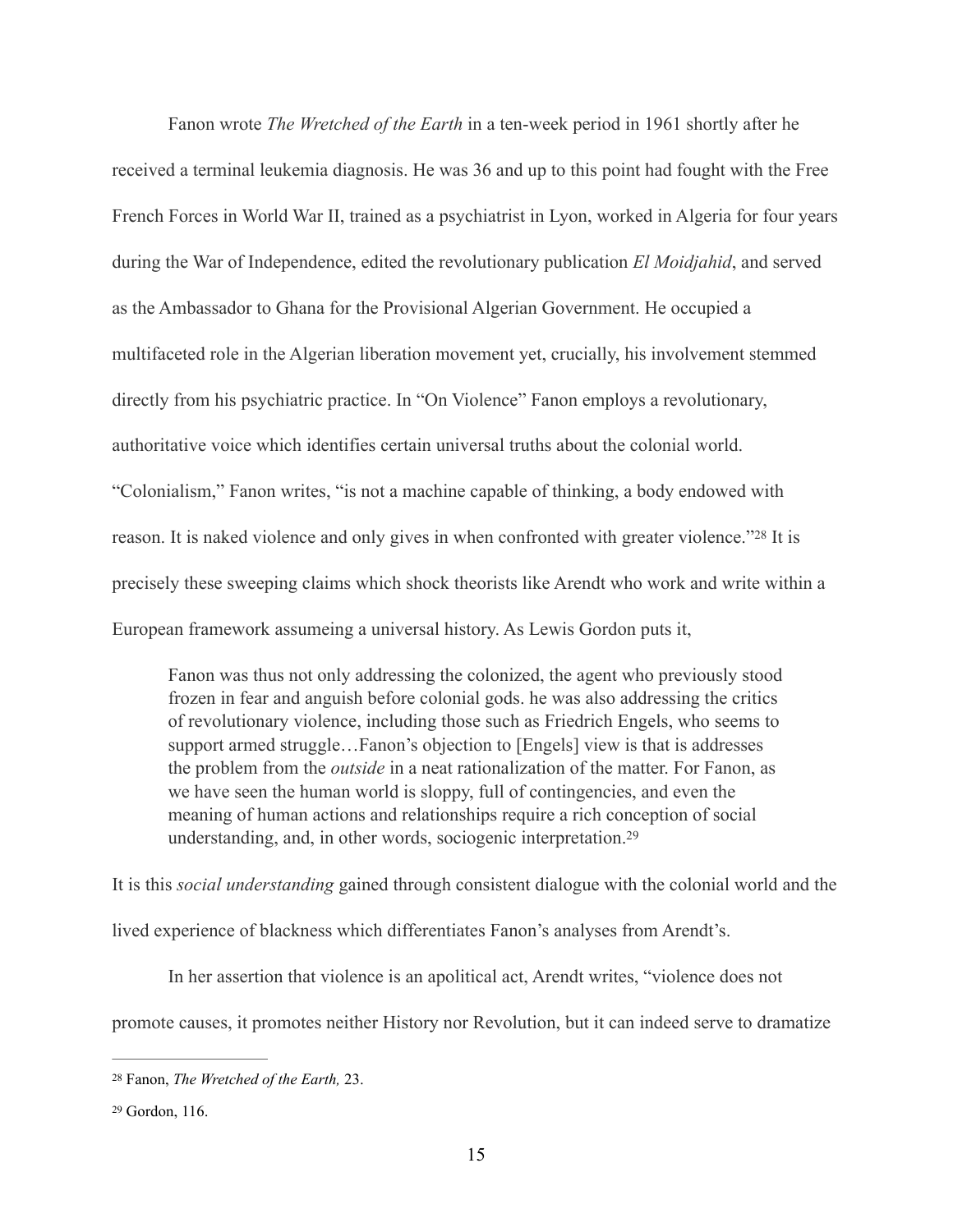<span id="page-19-2"></span>grievancesand to bring them to public attention."<sup>[30](#page-19-0)</sup> Arendt analyzes "On Violence" in the context of Eurocentric Marxist theory and therefore naturally comes to the conclusion that Fanon advocates for violence praxis which, in her mind, therefore demonstrates his misunderstanding of Marxist revolutionary politics. Arendt's critique centers on the idea that violence fills a void where intellectual and political action should otherwise exist. However, this critique is premised on the notion that Fanon attempts and fails to formulate a Marxist revolutionary manifesto. This is a misreading of "On Violence" which is neither manifesto nor Marxist. Rather, "On Violence," particularly when read alongside the multiple other essays in *The Wretched of the Earth,* is not a call for violent revolution but a critical examination of the how the violence of the colonial produces violent resistance:

The violence which governed the ordering of the colonial world, which tirelessly punctuated the destruction of the indigenous social fabric, and demolished unchecked the systems of reference of the country's economy, lifestyles, and modes of dress, this same violence will be vindicated and appropriated when, taking history into their own hands, the colonized swarm into the forbidden cities<sup>[31](#page-19-1)</sup>

<span id="page-19-3"></span>Fanon skillfully calculates that the destruction of the indigenous world by the colonizer is violent in its destruction of lifestyle, culture, and heritage which exists simultaneously and in parallel to the physical violence of colonization. This is why violence, which is a means by which to physically decolonize the land, is how the colonized "take history into their own hands." Therefore, contrary to Arendt's assessment, violence is of course political because it is the physical and social eradication of colonial oppression. Of course, this theory does not fit neatly into a Marxist framework because Fanon is not witnessing a Marxist revolution. In fact, he goes

<span id="page-19-0"></span><sup>&</sup>lt;sup>[30](#page-19-2)</sup>Hannah Arendt, "Reflections on Violence." *Journal of International Affairs*, 23:1 (1969), pp. 1–35, 33.

<span id="page-19-1"></span>Fanon, *The Wretched of the Earth,* 6. [31](#page-19-3)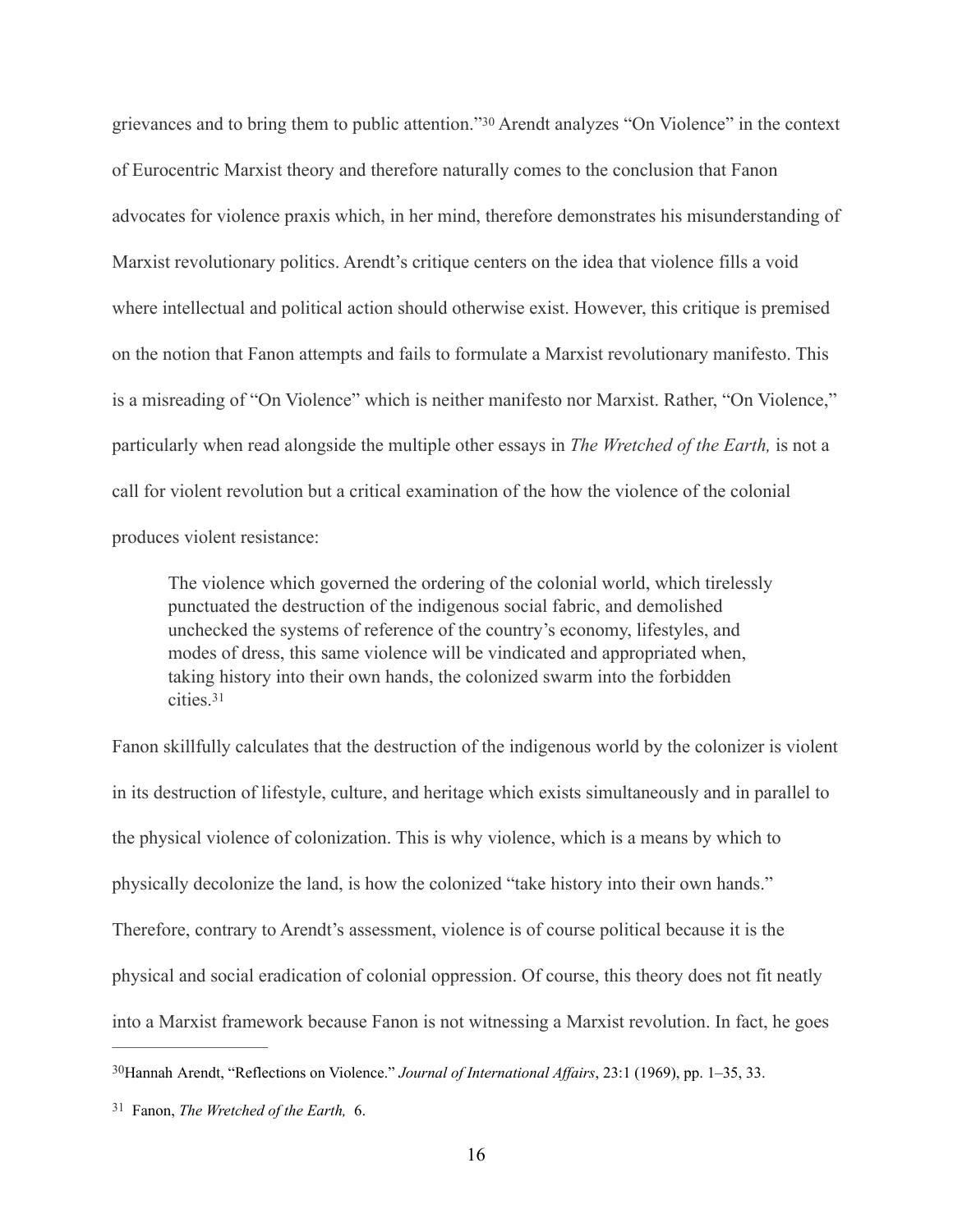<span id="page-20-4"></span><span id="page-20-3"></span>as far as to write that "Marxist analysis should always be slightly stretched when it comes to addressingthe colonial issue." [32](#page-20-0) Fanon's hesitation to align himself strictly with a Marxist framework is primarily attributed to the fact that the colonial condition cannot be explained throughMarxist analysis nor alleviated through an urban, proletariat revolution.<sup>[33](#page-20-1)</sup> Furthermore, a closer examination of Marx's revolutionary praxis reminds us of its ethnocentric grounding which render it incompatible with the de-colonial revolution that Fanon imagines. In his work *Karl Marx on Colonialism and Modernization,* Shlomo Avineri addresses the limitations in Marxist theory when extended to processes of decolonization. Avineri argues that spreading capitalism to "oriental" lands is fundemental to Marx's theory as a necessary condition to spark a proletariat revolution:

<span id="page-20-5"></span>Since Marx postulates that ultimate victory of socialism on the prior universalization of capitalism, he necessarily arrives at the position of having to endorse European colonial expansion as a brutal but necessary step towards the visit of socialism…so the horrors of colonialism are dialectically necessary for the world revolution of proletariat since without them the countries of Asia (and presumably also Africa) will not be able to emancipate themselves from their stagnant backwardness[.34](#page-20-2)

This analysis positions Marx's theory in opposition to the processes of decolonization and points out that fundamental to Marxism is the "necessary evil" of colonization as paradoxically necessary for a global proletariat revolution. In his own words, Marx explains the process of

<span id="page-20-0"></span> $32$  Ibid., 5.

<span id="page-20-1"></span><sup>&</sup>lt;sup>[33](#page-20-4)</sup> See "Grandeur and Weakness of Spontaneity" in which Fanon notes the relatively privileged position of the proletariat worker in the colonial context compared to the rural peasantry: "The workers, now 'independent' are getting nowhere. The unions realize in the aftermath of independence that is their social demands were to be expressed they would scandalize the rest of the nation. The workers are in fact pampered by the regime. They represent the most well to do faction of the people. Any unrest aimed at winning improved living standards for the laborers and dock workers would not only be unpopular but might very well stir up to hostility of the disheartened rural population. The unions, banned from union activities, make no headway." Ibid., 75-6.

<span id="page-20-2"></span><sup>&</sup>lt;sup>[34](#page-20-5)</sup> Shlomo Avineri, "Introduction," from *Karl Marx on Colonialism and Modernization*, (Doubleday, 1968), 12.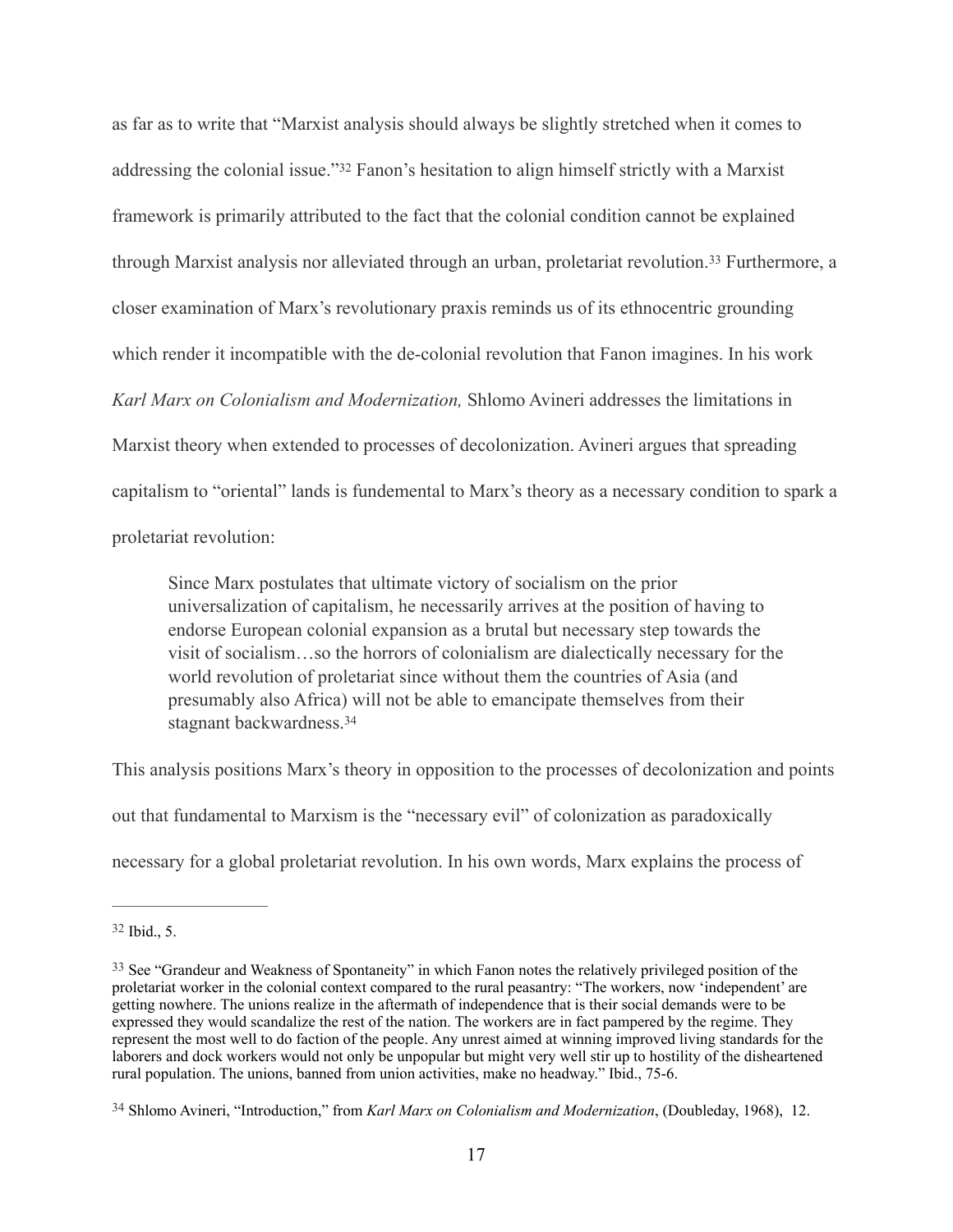<span id="page-21-2"></span>colonization as enacted by the bourgeoisie stating that the bourgeoisie "draws all, even the most barbarian,nations into civilization."<sup>[35](#page-21-0)</sup> This statement, uses the civilizing language of the colonizer, In conceptualizing colonization as a progressive enterprise and reveals the limitation of Marx's theory in promoting an anti-colonial revolution.

<span id="page-21-3"></span> Yet in her critique of violence, Arendt measures the validity of violent praxis against a strict reading of Marx, writing that scholars such as Fanon "have remained unaware of their decisive disagreement with the teachings of Karl Marx, or, to put it another way, why they cling with such stubborn tenacity to concepts and doctrines which stand not only refuted by factual developments but are clearly inconsistent with their own politics.["](#page-21-1)<sup>[36](#page-21-1)</sup> Clear in this quotation is both Arendt's heavy reliance on Marx and her assumption that Fanon's politics should align strictly with a marxist framework, an assumption which he refutes. Arendt's patronizing tone suggests that Fanon is intellectually incapable of grasping the importance of Marxism. She is so locked in her assumption that Marx puts forward a universal humanism that she forgets that Fanon lives and writes in the colonial world which represents Europe's exception to any kind of human universality. Europe posits the colonial world as the antithesis of itself, constructed and exploited to affirm the white, rational European self. Any enlightenment humanism does not apply to colonial subjects as it is the literal creation of the colonial condition. It is thus necessary to unpack Arendt's critique of Fanon because her analysis demonstrates the limitations of reading Fanon without first locating his theory within the project of French colonization. Arendt

<span id="page-21-0"></span> $35$  Ibid. 8.

<span id="page-21-1"></span><sup>&</sup>lt;sup>[36](#page-21-3)</sup> Arendt, "Reflections on Violence," 8.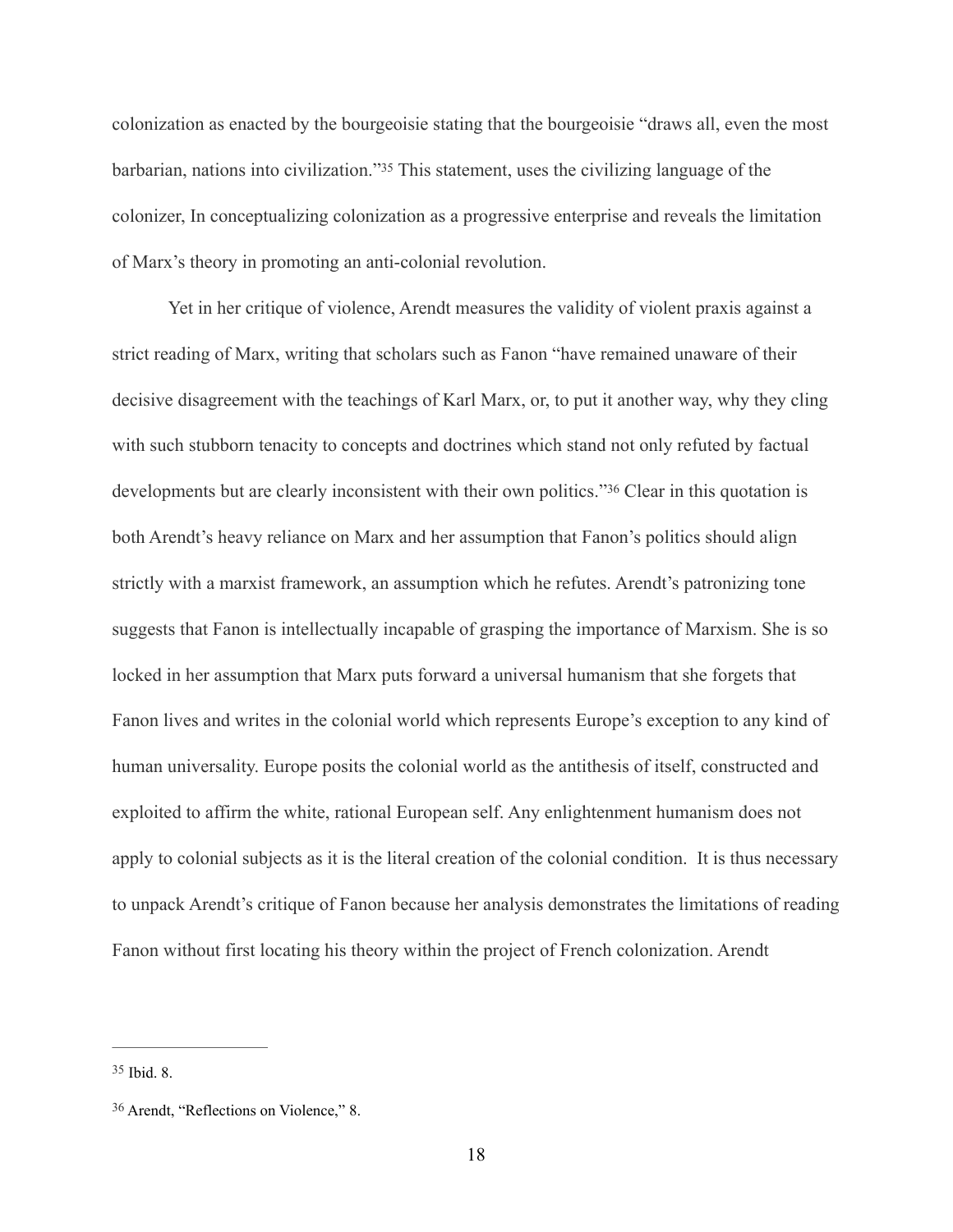struggles to place Fanon within euro-centric leftist theory because she fails to consider the colonial paradigm he works within and which she consequently reproduces in her critique.

<span id="page-22-1"></span> "On Violence" centers violence conceptually within the anti-colonial revolution. Despite this essay's popularity, it does not reflect the manifold ways in which Fanon theorizes violence. Fanon's subsequent essays published in *The Wretched of the Earth* "Grandeur and Weakness of Spontaneity," and "The Trials and Tribulations of National Consciousness" ground violence in the historic event of decolonization while "Colonial War and Mental Disorders" demonstrates that violence is not the romantic act of revolutionary comradeship that the colony necessarily imaginesit to be.<sup>[37](#page-22-0)</sup> In fact, this final chapter of the book in which Fanon outlines cases of trauma he treated at a mental hospital in Algeria during the revolution, purposefully problematizes any reading which determines "On Violence" to be a call for violent struggle. "Colonial War and Mental Disorders" in particular represents Fanon as the enemy of violence as he recounts his treatment of patients suffering the medical consequences of the violent Algerian War of Independence. Arendt's ahistorical critique which misses these crucial points is valuable because it demonstrates how gaps in understanding Fanon's work emerge and proliferate once the Algerian context is forgotten. Recognizing the colonial context in which Fanon is situated in, the violence he discusses is better understood as a metaphor the dismantling of the colonial condition through an epistemic struggle. This is not to say that violent struggle does not occur, but rather that it is a *symptom* of the larger project of a theoretical reconfiguration of the world.

## *Black Skin, White Masks* **and Reframing Blackness**

<span id="page-22-0"></span>[<sup>37</sup>](#page-22-1) See Ch. 2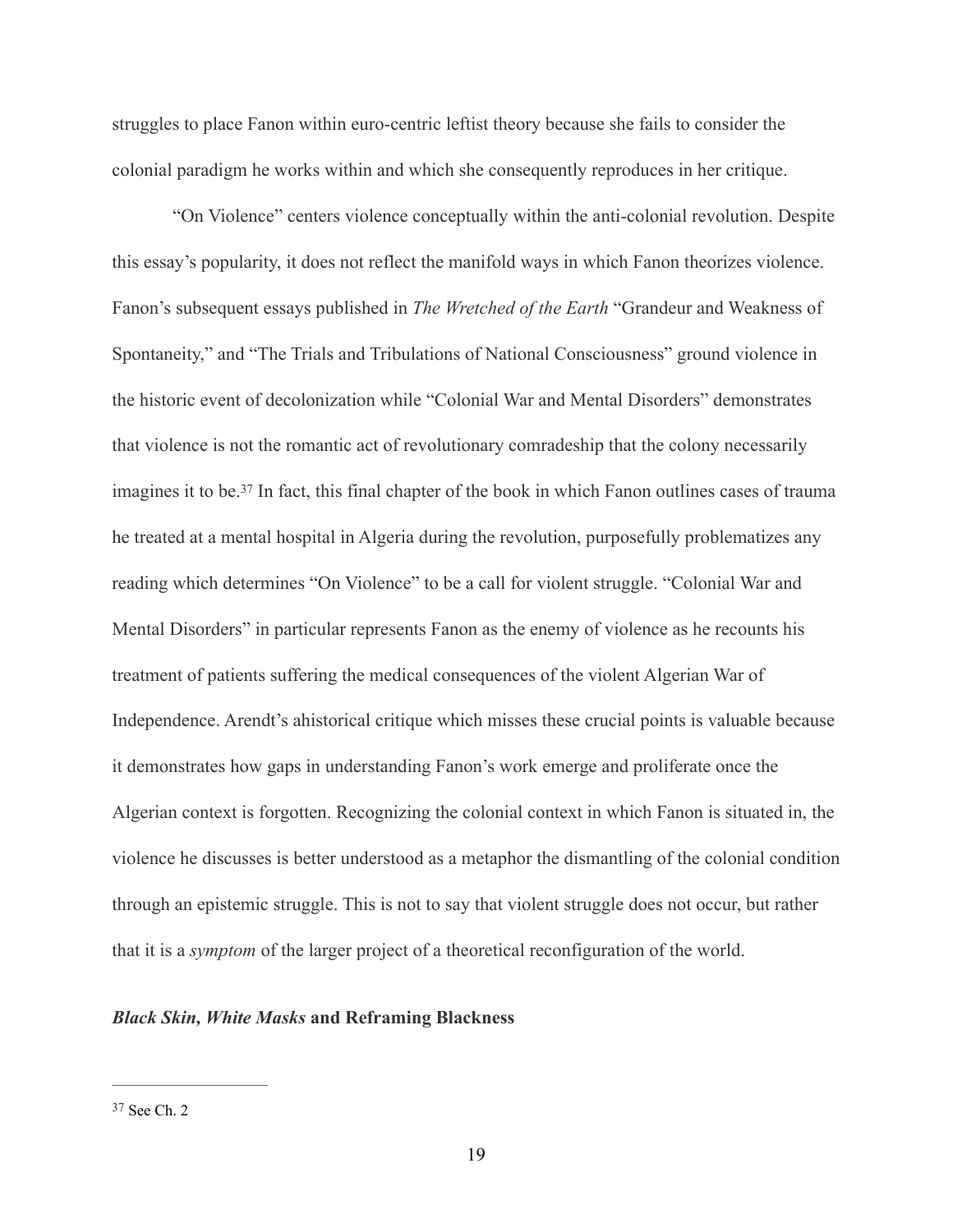In an effort to situate Fanon, both historically and biographically, we must return to his first and most foundational work: *Black Skin, White Masks*. Fanon's first book, which was rejected by his dissertation committee in Lyon, France and subsequently published in 1952, is a study of how the colonial condition is created through the construction of multiple binaries: colonizer/colonized, culture/nature, colony/metropole, all of which stem from the original binary opposition: white/black. The title of the book itself is indicative of this argument. As a continuation of this analysis, *The Wretched of the Earth* demonstrates the historically created consequence of these binaries that is, that their construction constitutes the condition for the colonial project. In *Black Skin, White Masks* Fanon argues that blackness and whiteness are constructions of white supremacy that affirm the white, European self. He asserts that "white civilization and European culture have imposed an existential deviation on the black man," which,among other things, necessitates the construction of a "black soul."  $38$  But how does the binary create the condition for violence? Fanon, by invoking the roles of science and objectivity in racial construction theorizes the racial binary as the rational *reason* for the colonial project.

<span id="page-23-1"></span> Fanon writes readily about the physiological transformation that the black subject undergoes when they come in contact with the white world. In describing an Antillean who has left their colony and gone to the metropole, Fanon writes, "The black man who has lived in France for a certain time returns home radically transformed. Genetically speaking, his phenotype under-goes an absolute, definitive mutation," yet he immediately clarifies what he means in the footnote, writing: "By this we mean that the black man who returns home gives the impression of having completed a cycle, of having added something that was missing. He returns

<span id="page-23-0"></span>Frantz Fanon, *Black Skin, White Masks*. 1st ed., New ed. (New York : [Berkeley, Calif.]: Grove Press; Distributed [38](#page-23-1) by Publishers Group West, 2008), xviii.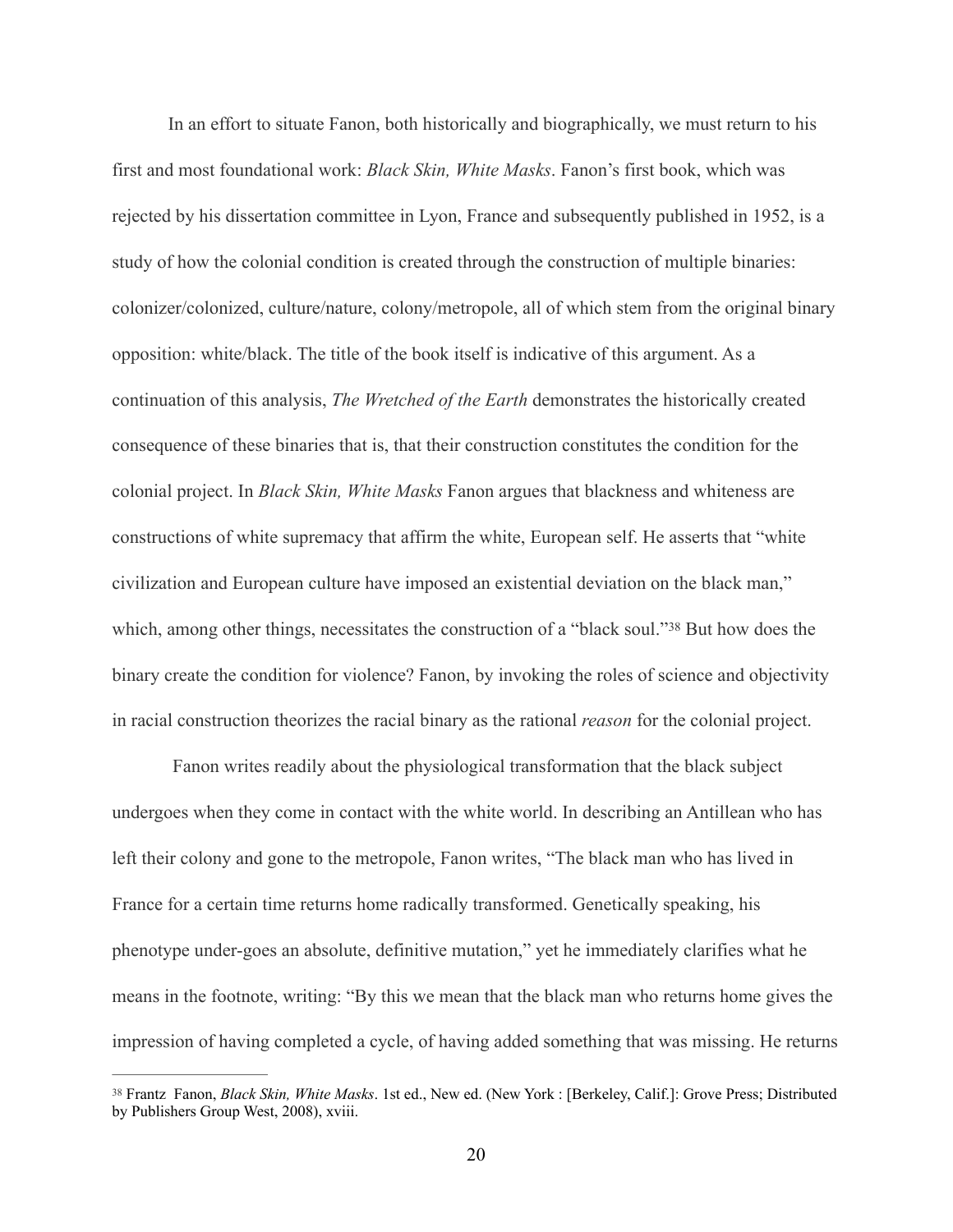<span id="page-24-1"></span>homeliterally full of himself."<sup>39</sup> Like Freud's use of August Weismann's work in *Beyond the Pleasure Principal*, Fanon uses a biological analogy only to immediately clarify that he is not actually speaking of the biology of the body at all. Through the euphemism of biology and science, Freud concludes that the goals of human life are constructed as idealized, yet by using biological analogy Freud also obscures his argument. Rather than delving into construction of meaning as a socio-cultural phenomenon, Freud writes of the "history of the earth" and "its relation to the sun" implying environmental and geological factors for evolutionary change. While this Darwinist approach suffices to explain physiological change in a living organism, Freud is not talking about the physical body. In fact, he makes this very clear when he uses the work of biologist August Weismann as an analogy for his own argument that there exists in the unconscious both death and life instincts. He writes that while Weismann's work concerns the living substance morphologically—specifically the soma and the germ-plasm—his work examines what lies beneath. He writes, "we, on the other hand, dealing not with the living substance but with the forces operating in it, have been led to distinguish two kinds of instincts: those which seek to lead what is living to death, and others, the sexual instincts, which are perpetually attempting to and achieving a renewal of life." There is a contradiction here between Freud's attempt to prove the life's meaning is constructed and his inability to explain why outside of biological analogy. We can conclude that meaning is constructed, but Freud does not provide a subject for this construction beyond the history of the earth and sun. However, Freud's use of biology is a departure from his previous work—particularly *Interpretation of Dreams* which relies heavily on literary and cultural reference and strays from scientific basis. In this

<span id="page-24-0"></span> $39$  Ibid. 3, fn 3.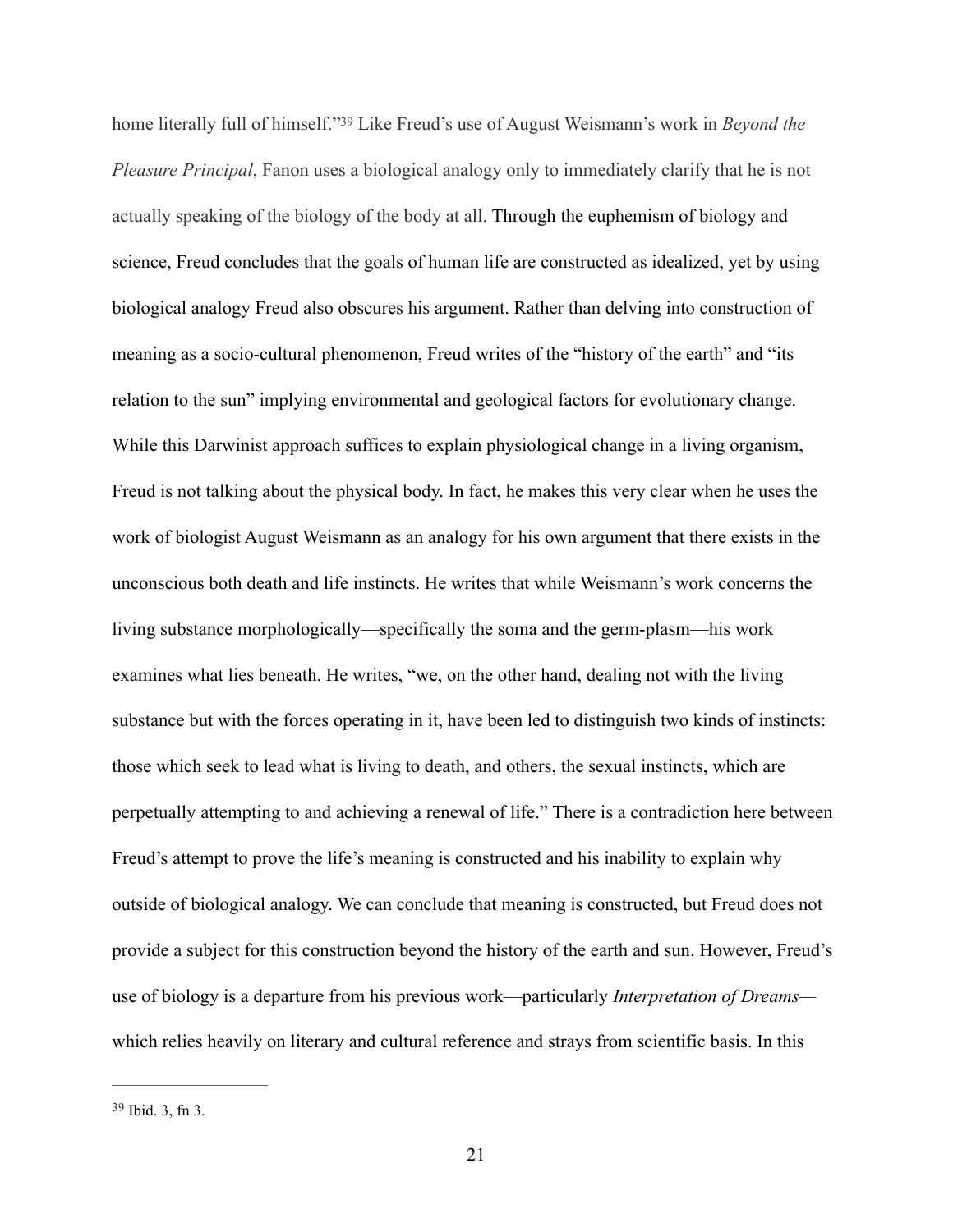way, the extensive biological reference in Freud's work grounds it in the hard sciences which psycho-analysis strives to be included in. It also represents a weakness in Freud's work: where he could have delved into processes of socialization, Freud instead turns to shallow scientific euphemism, thereby ironically constituting the legitimacy of the same sciences he attempts to go beyond[.](#page-25-0) [40](#page-25-0)

<span id="page-25-3"></span><span id="page-25-2"></span> Fanon, however, does not say that the black subject was previously incomplete, in fact, he deconstructs the entire notion of completeness stating that "for all these finding and all this research have a single aim: to get man to admit he is nothing, absolutely nothing—and get him to eradicatethis narcissism whereby he thinks he is different than other animals."<sup>[41](#page-25-1)</sup> If man is fundamentally nothing, then completeness is out of the question anyways. Rather, this analogy suggests that genetics—that is, the biological root of who we are—is not fixed at birth but subject to change through a course of interactions. Fanon does not mean this literally, but by using an analogy of genetics, he disrupts conventions of race as biologically fixed. Rather, whiteness can be learned, and responded to and this is what completes the black subject. In other words through interactions with the white world the black subject internalizes his perceived inferiority and therefore reactively changes his identity and physiological mannerisms and *this* is what creates race. Fanon's use of genetic biology is subversive in that it is deeply ironic. Obviously, the genetic phenotype doesn't change, but it is also not important. Against convention, Fanon is arguing race is not constructed through the genetic phenotype, it is learned. Later, Fanon addresses this issue more directly. He writes, "Scientists reluctantly admitted that

<span id="page-25-0"></span><sup>&</sup>lt;sup>[40](#page-25-2)</sup> Sigmund Freud and James Strachey, *Beyond the Pleasure Principle*. (Standarded. New York: Norton, 1989), 54.

<span id="page-25-1"></span>Fanon, *Black Skin, White Masks,* 6. [41](#page-25-3)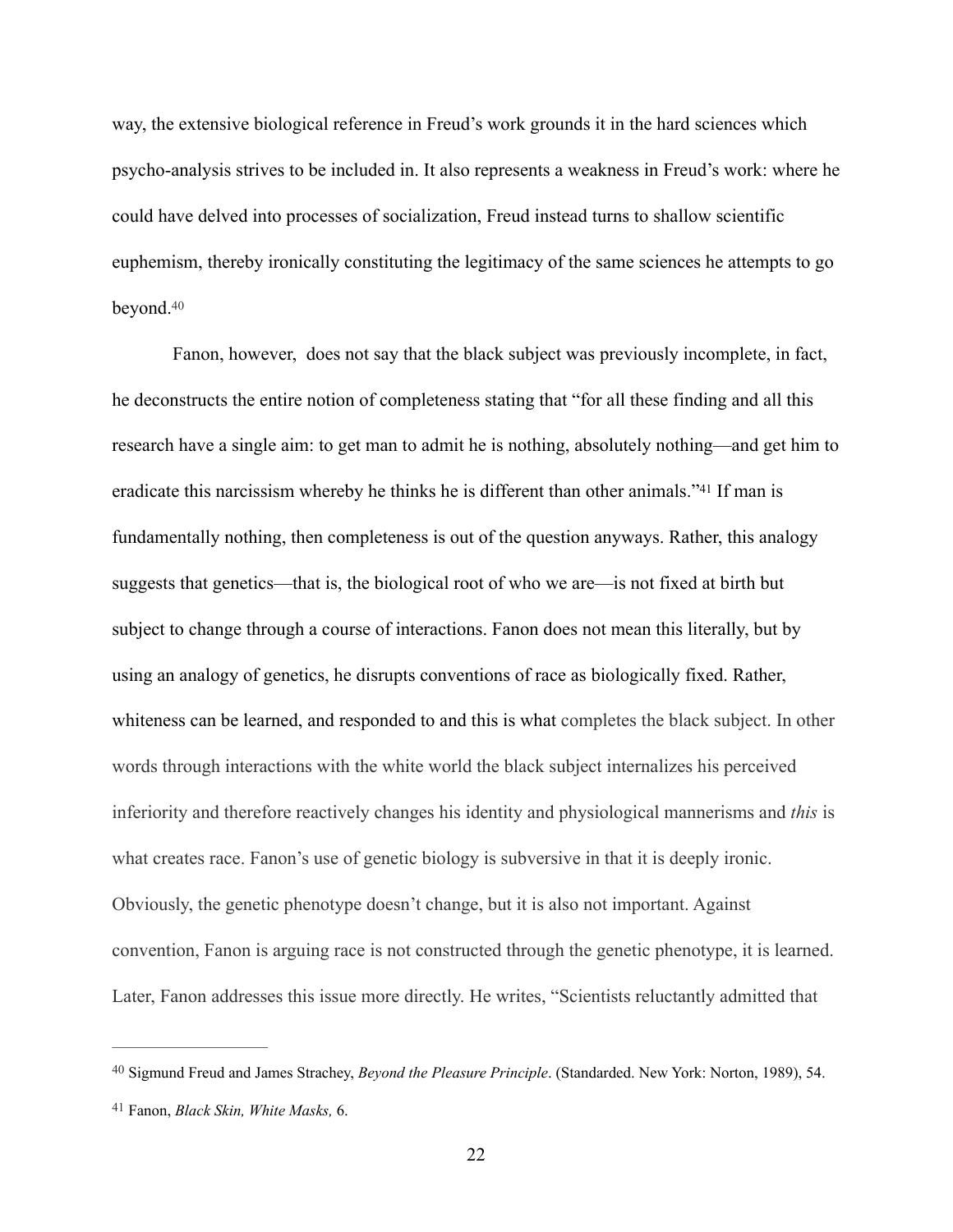<span id="page-26-4"></span>the Negro was identical to the white man: same morphology, same histology. Reason was assured of victory on every level. I reintegrated the brotherhood of man. But I was soon disillusioned."<sup>42</sup>Disillusioned, perhaps, because any scientific "discovery" of sameness between black and white people serves to legitimize the same system—biological science—which created hegemonic racial binaries. As a case in point Fanon writes, "They inscribed on my chromosomes certain genes of various thickness representing cannibalism. Next to the *sex linked*, they discoveredthe *racial linked*. Science should be ashamed of itself!"<sup>[43](#page-26-1)</sup> This passage reminds us that science does not take place without human actors who carry their own biases. It is this key critique of biological determinism that Fanon returns to again and again in his work on Algeria.

<span id="page-26-5"></span>In order to dismantle the epistemological reliance on biological determinism, Fanon

deconstructs existing theories that constitute its reproduction. One of the theoretical movements

that Fanon unpacks is Negritude[.](#page-26-2)<sup>[44](#page-26-2)</sup> He writes,

<span id="page-26-7"></span><span id="page-26-6"></span>Fact: some Whites consider themselves superior to Blacks. Another fact: some Blacks want to prove at all costs to the Whites the wealth of the black man's intellect and equal intelligence[.](#page-26-3) [45](#page-26-3)

While deconstructing white superiority is undoubtedly essential to Fanon's work, the crux of *Black Skin, White Masks* lies in analyzing the second "fact" he identifies. Fanon determines that any attempt by Blacks to prove the wealth of black intellect exists in an already fraught

<span id="page-26-0"></span> $42$  Ibid., 99.

<span id="page-26-1"></span> $43$  Ibid., 100.

<span id="page-26-3"></span><span id="page-26-2"></span>Negritude is a literary theory developed by writers and politicians of the African Diaspora in the mid twentieth [44](#page-26-6) century against the backdrop of French colonization. It is focused on the affirmation of "the black world" centering the intrinsic value of blackness. Two of the founding theorists of Negritude, Aimé Césaire and Léopold Sédar Senghor where acquaintances of Fanan Césaire, a fellow Martinican, was Fanon's teacher for a period of time. Fanon's critique of Negritude stems from his effort to conceive of blackness as a construction rather than an essential quality.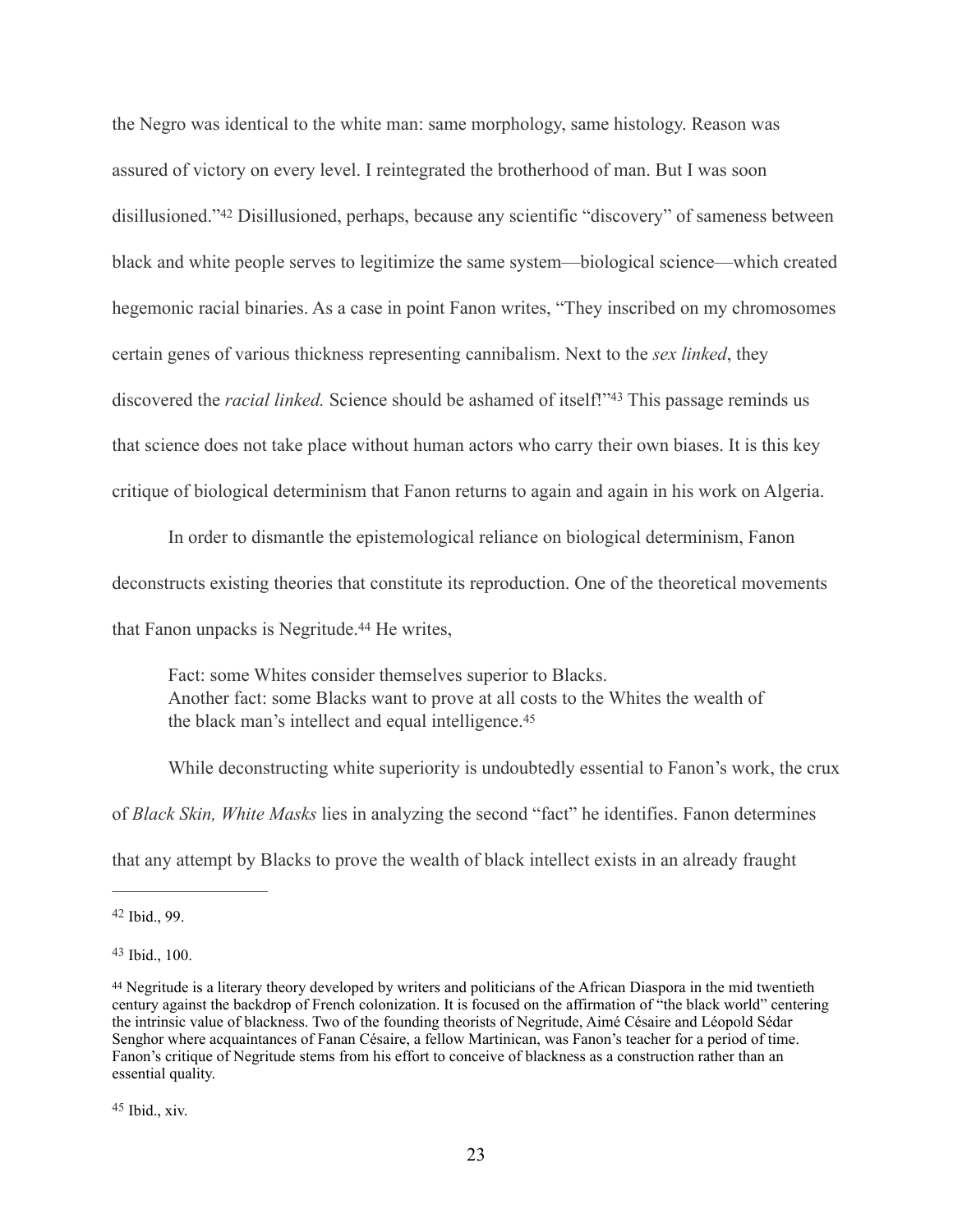<span id="page-27-2"></span>framework which conceives of black intellect as intrinsically separate from white intellect and thereby re-enforces the creation of the black and white binary in which is, of course, inherently hierarchical and thus prejudicial. In this way, it is an unnecessary detour for Fanon to spend time proving the merit of black intellect. Not only would it be redundant, but an attempt to measure the worth of "black intellect" against "white intellect" is from the outset, a failed mission without first the detailed unpacking of the Eurocentric epistemological constructions of intellect[.](#page-27-0)<sup>[46](#page-27-0)</sup> This is why Fanon endeavors to break the cycle of these two modes of thinking. Instead of deconstructing white supremacy by proving the value of black intellect, Fanon maintains that man is nothing. With this assertion, Fanon centers the constructed nature of racial binary in his act of deconstruction. Put differently, if man is fundamentally nothing, then the binary opposition of black and white—and therefore the hierarchical, binary separation between black and white intellect—is a cultural production through which to maintain social hegemony. Man is fundamentally nothing and therefore identity, race, and intellect are not inherent but are all createdand maintained through social, political, and economic systems of domination.<sup>[47](#page-27-1)</sup> The connection between binary opposition and colonial violence is fleshed out convincingly in V. Y. Mudimbe's work, *The Invention of Africa.* He argues that actors and institutional processes in Europe created the idea of Africa through movements in the arts and social sciences. Mudimbe argues that hierarchy is born of classification and therefore, through the classification, categorization, and dissection of African artifacts, traditions, and peoples, the European social

<span id="page-27-3"></span><span id="page-27-0"></span> $46$  Ibid., 12: "For if equality among men is proclaimed in the name of intelligence and philosophy, it is also true that these concepts have been used to justify the extermination of man."

<span id="page-27-1"></span> $47$  Ibid., xv: "The inferiority complex can be ascribed to a double process: First, economic. Then, internalization or rather epidermalization of this inferiority."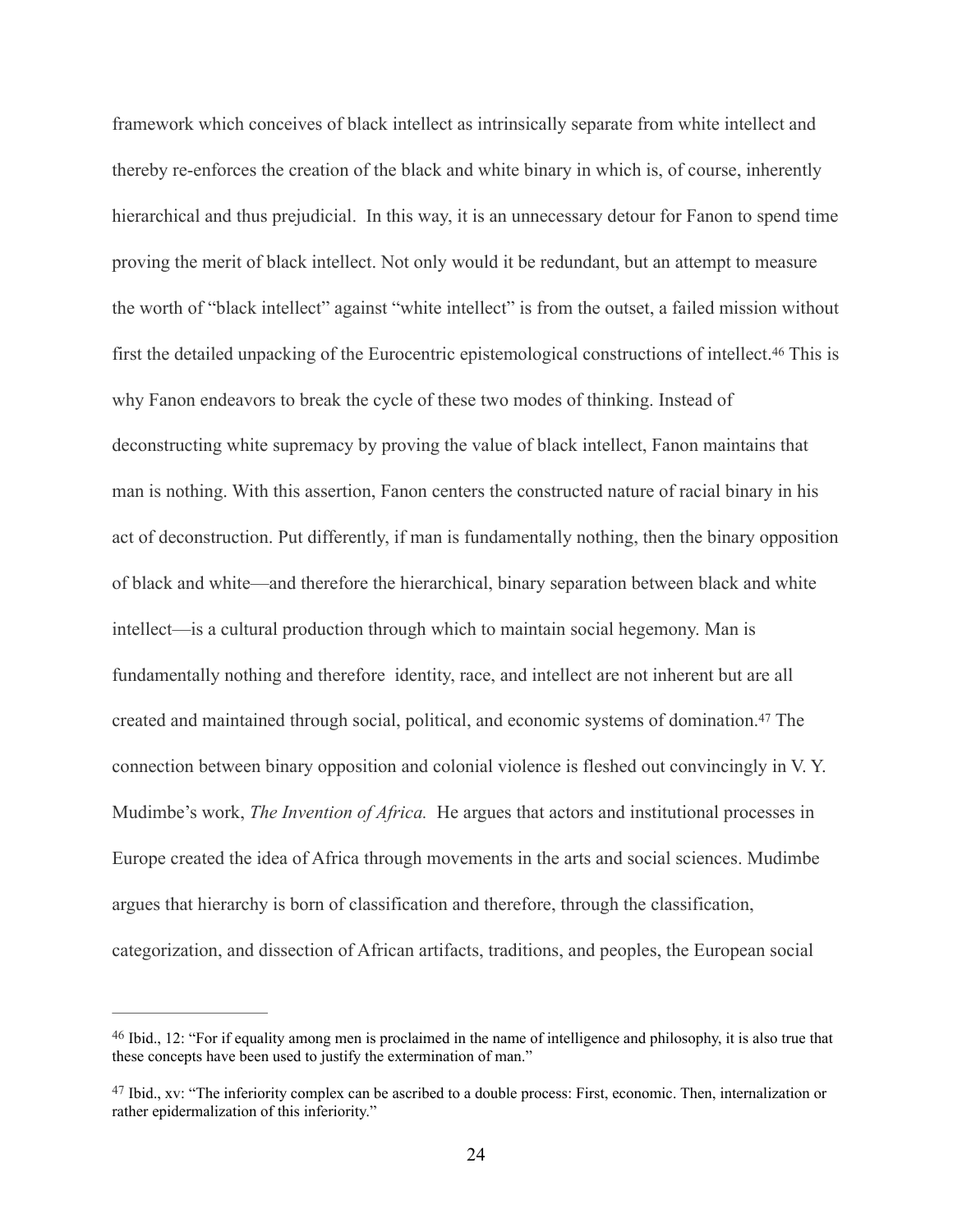sciences constructed a hierarchical binary opposition between Europe and the "other." Through these scientific constructions, African culture was evaluated and understood through a strictly European framework. The organized study and disciplinization of Africa in the European academy thereby created the idea of Africa as less historically evolved within a progressive notion of history thus creating the foundation for a colonial dialectic in which Africa is understood as the binary opposite to Europe:

<span id="page-28-2"></span>a dichotomizing system has emerged, and with it a great number of current paradigmatic oppositions have developed" traditional versus modern; oral versus written and printed; agrarian and customary communities versus urban and industrialized civilization; subsistence economies versus highly productive economies. In Africa a great deal of attention is generally given to the evolution implied and promised by the passage from the former paradigms to the latter.<sup>48</sup>

With this analysis Mudimbe identifies how the creation of the African/ European binary created the potential for colonization as a force which propels history forward.

<span id="page-28-3"></span>If we understand colonization as the active constitution of *and* result of binary oppositions, Fanon's move to identify decolonization as the eradication of binaries and therefore the creation of a new self take on significant meanings. Within his work lies a profound project of self-creation. Fanon insists "every one of my acts commits me as a man. Every instance of my reticence,every instance of my cowardice, manifests the man."[49](#page-28-1) Following his thesis that man is fundamentally nothing, Fanon claims that his existence is not predetermined but actively created. Any movement made, word spoken, or sentence written is constitutive of his existence which has no inherent objective meaning. Thus, in outlining the creation of his self, Fanon rejects a

<span id="page-28-0"></span><sup>&</sup>lt;sup>[48](#page-28-2)</sup> V. Y Mudimbe, *The Invention of Africa : Gnosis, Philosophy, and the Order of Knowledge*. African Systems of Thought. (Bloomington: Indiana University Press, 1988).

<span id="page-28-1"></span>Fanon, *Black Skin,White Masks,* 69. [49](#page-28-3)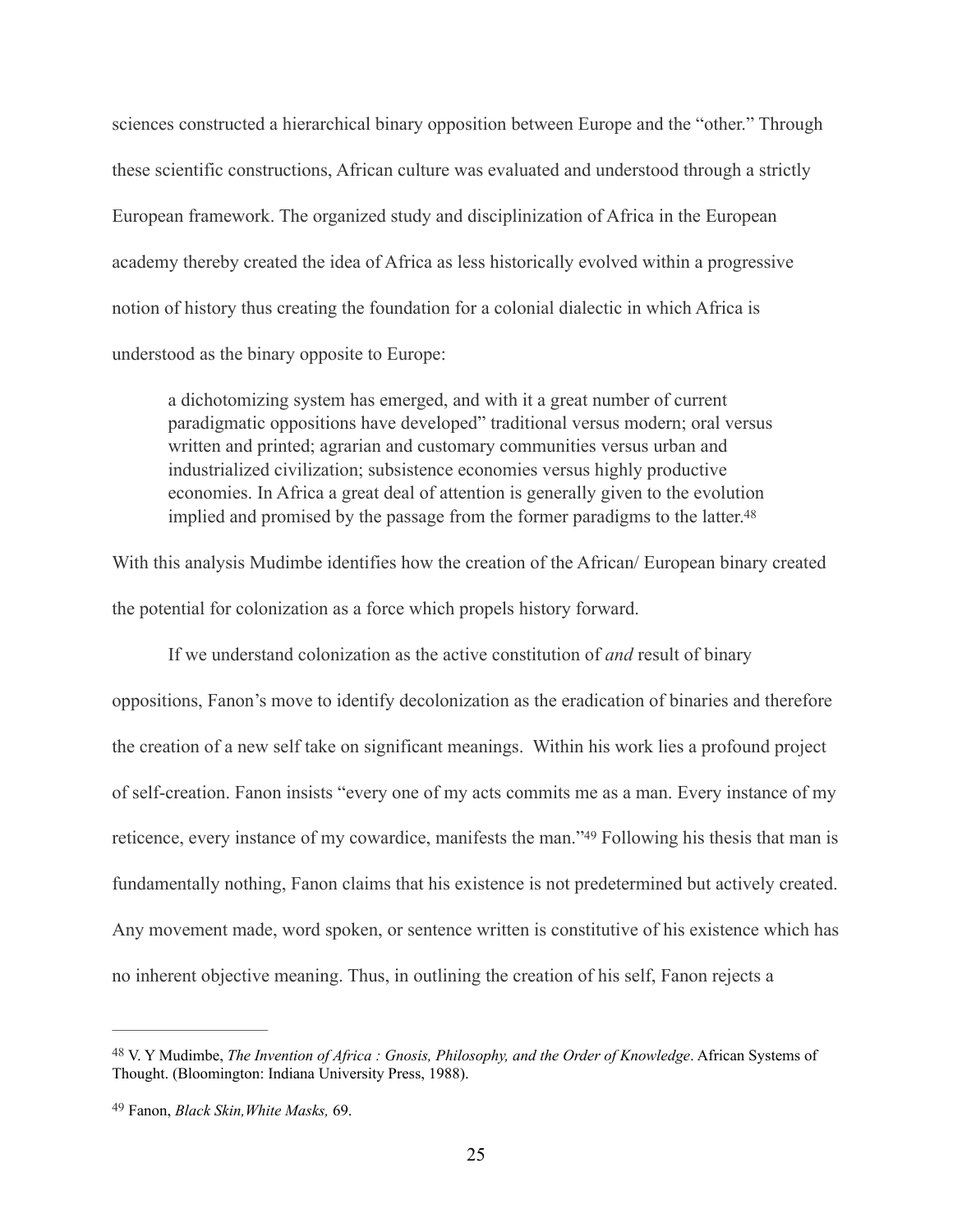flattened, predetermined, binary identity imposed and codified by imperialist white supremacy. We see an important contribution of this thesis in "On Violence." Fanon describes the violence of decolonization an act of self creation. In taking "history into their own hands" the colonized create themselves as men. Fanon writes:

<span id="page-29-1"></span>[decolonization] infuses a new rhythm, specific to a new generation of men, with a new language and a new humanity. Decolonization is truly the creation of new men. But such a creation cannot be attributed to a supernatural power: the 'thing' colonized becomes a man through the very process of liberation. [50](#page-29-0)

In Fanon's assessment, then, de-colonial revolution, which constitutes national consciousness, creates man in place of the colonially imagined "thing." This is a hopeful assessment which allows for a humanistic reimagining of the world. Fanon welcomes a new and universal humanity through the obliteration of colonial ontologies via revolutionary practice. Therefore, Fanon imagines revolution as carving out the opportunity for new roles for black people, women, and the working class alike.

#### **Writing the Peasantry**

Fanon calculates that the colonial condition cannot be challenged without also dismantling the European structures of power which sustain it. The rural peasantry, for him, occupies an important role in the anti-colonial struggle because without its engagement the colony remains trapped by the interests of the national bourgeoisie which serves to reproduce the interest of the colonial metropole. As Fanon puts it, "this is not the traditional opposition between town and country. It is the opposition between the colonized excluded from the benefits of colonialism and their counterparts who manage to turn the colonial system to their

<span id="page-29-0"></span><sup>&</sup>lt;sup>[50](#page-29-1)</sup> Fanon, *The Wretched of the Earth*, 2.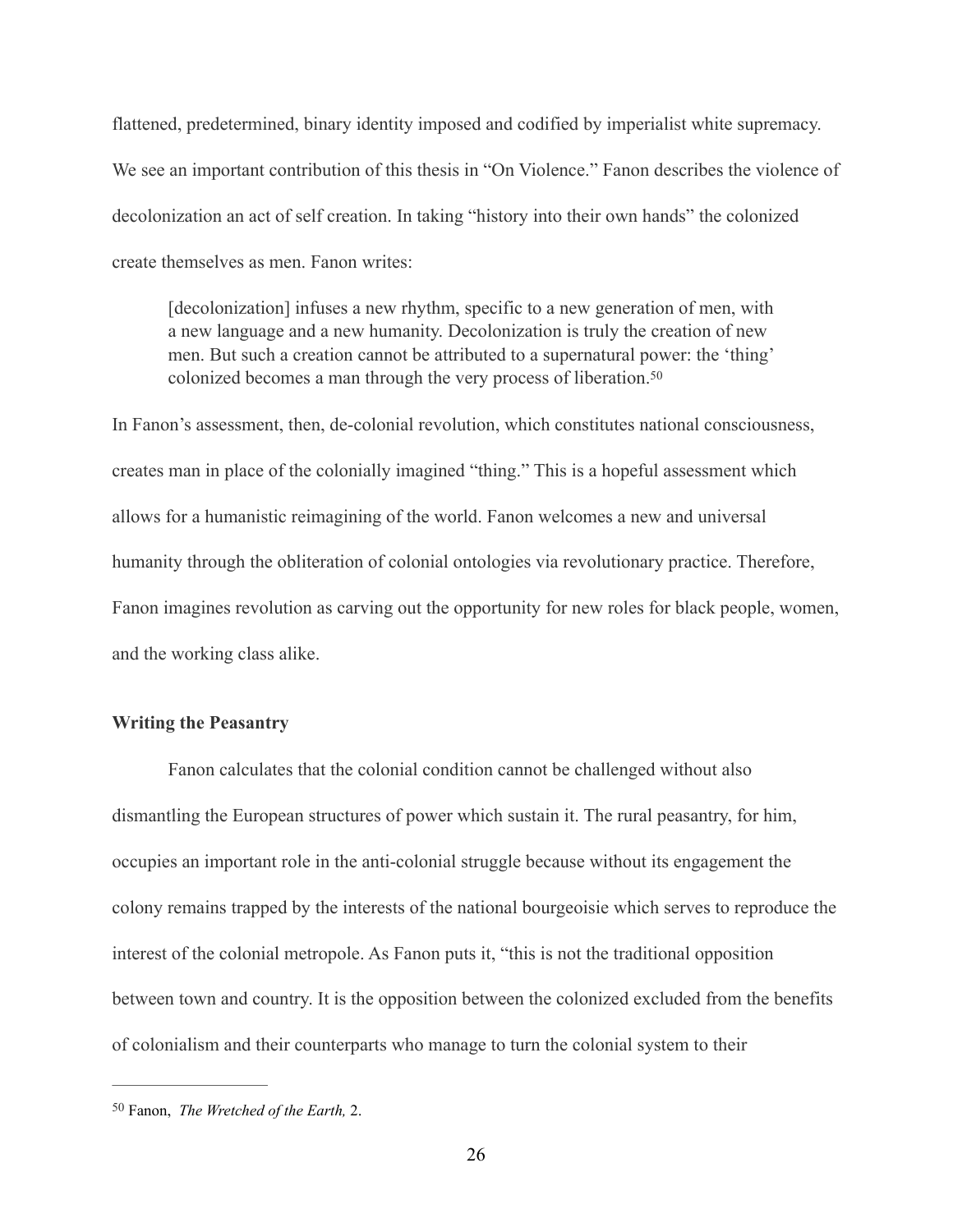<span id="page-30-3"></span><span id="page-30-2"></span>advantage."<sup>51</sup>However, Fanon's treatment of the peasantry is not so clear cut. While he recognizes its strategic importance in disrupting both colonial and class hegemonies, Fanon still writes the peasantry as a monolithic, uncultured mass which offers the rural bodily as supplement to the urban mind. Jacques Derrida's theory of the violence of naming is helpful for assessing the limitations of Fanon's analysis/ writing of the rural. In his chapter "The Violence of the Letter," Derrida deconstructs the work of Claude Levi-Strauss by demonstrating that despite Levi-Strauss' attempt to move away from ethno-centrism via his anthropological study he is nonetheless employing the same Rousseauian nature/culture binary which assigns hegemonic values. Levi-Strauss aims to find the natural human, the purely natural society which can thereby provethat the corrupt culture of Europe does, in fact, have roots in natural humanity.<sup>52</sup> Levi-Strauss' analysis of the Nambikwara people in his chapter "A Writing Lesson" from his book *Tristes Tropiques* posits their traditions of naming and writing against those of Europe. He thereby confines them to the category of nature rather than recognizing these techniques as manifestations of culture that take a different form than the euro-centric imaginings of what constitutes culture. Derrida argues that the interaction between Levi-Straus and the Nambikwara people carries with it the inherent violence of the anthropological framework it exists within. Specifically, the act of writing, that is, the attempt at achieving a presence which necessarily differentiates the author from the *subject—*that is, the signified—lays out the potential for violence. Derrida writes, "For writing, obliteration of the proper, classed in the play of difference, is the originary violence itself: pure impossibility of the 'vocative mark,' impossible

<span id="page-30-0"></span> $51$  Ibid., 67.

<span id="page-30-1"></span><sup>&</sup>lt;sup>[52](#page-30-3)</sup> Jacques Derrida and Gayatri Chakravorty Spivak, *Of Grammatology*. Corrected ed. Baltimore, Md.: (Johns Hopkins University Press, 1997), 110.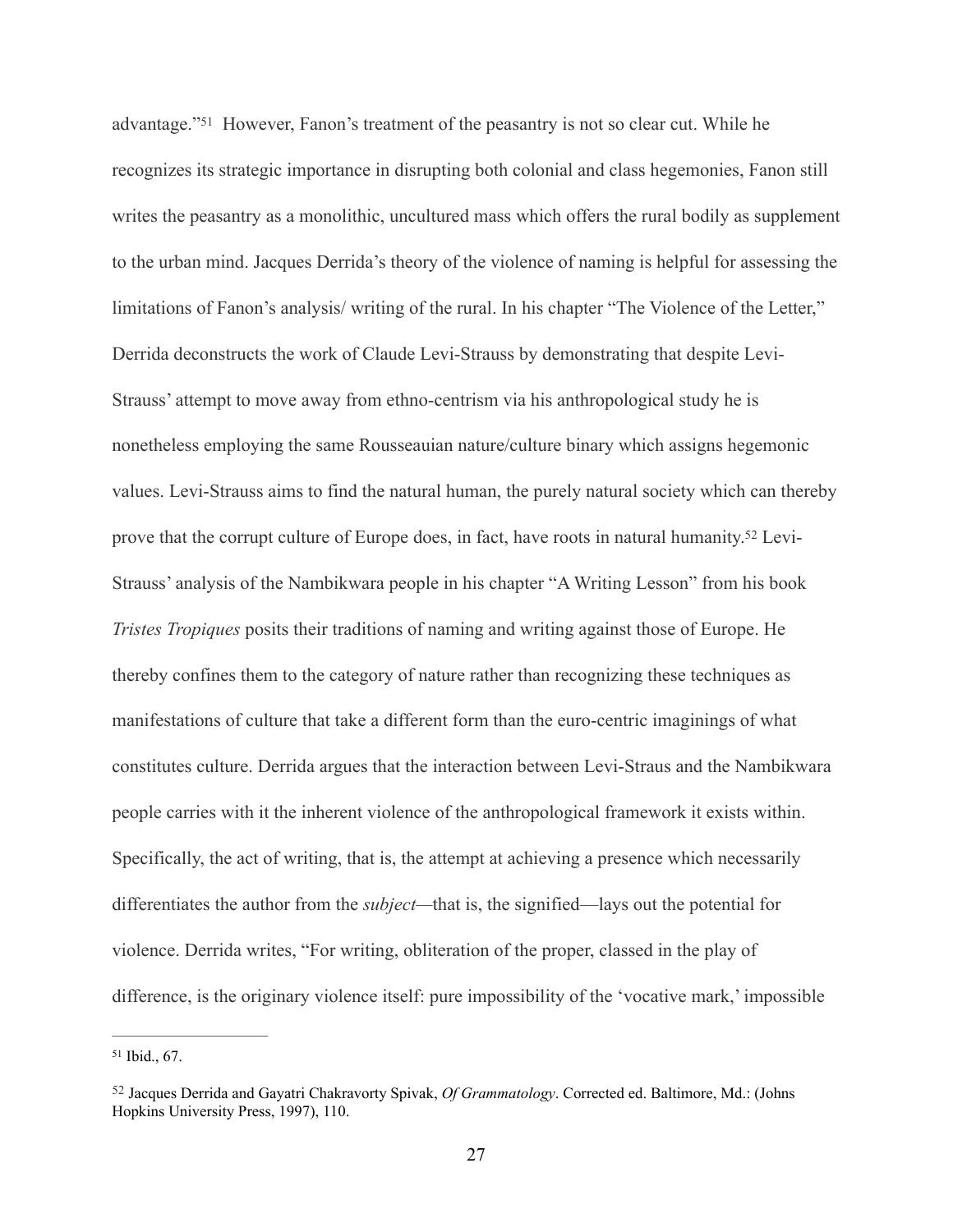<span id="page-31-3"></span>purityof the mark of vocation."<sup>[53](#page-31-0)</sup> What Derrida intends here is that writing, which carries the ultimate goal of creating presence by representing through phonic symbols the voice, necessitates categorization through the so called "play of difference" because it assigns a vocative mark to each *thing* it names and therefore places it within a phonetic and symbolic category. Categorization, furthermore, necessitates a hierarchy of values because it creates a framework of difference, largely rooted in the fundamental binary of Nature/Culture which conceives of one category (culture) being the progression of the other (nature). Put more clearly, Derrida writes, "there was in fact a first violence to be named. To name, to give names, that is, will on occasion be forbidden to pronounce, such is the originally violence of language with consists in inscribing within a difference, in classifying, in suspending the vocative absolute.["54](#page-31-1) Naturally, this is the violence which Levi-Strauss engages in when naming the Nambikwara as the pinnacle of nature. His work instrumentalizes the *other* to complete the European man which has lost his humanity under western capitalism and thereby constitutes a hierarchy of peoples from original to progressive[.55](#page-31-2)

<span id="page-31-5"></span><span id="page-31-4"></span>Derrida's assessment synchronizes well with Fanon's critique of the black/white binary. However Derrida also offers a framework for deconstructing the binaries which Fanon himself sets up in his work. Chapter two of *The Wretched of the Earth* "Grandeur and Weakness of Spontaneity," demonstrates the hierarchical binary through which Fanon theorized the peasantry. Fanon explains that a divide between the masses and the national bourgeoisie exists due to their

<span id="page-31-0"></span> $53$  Ibid.

<span id="page-31-1"></span>[54](#page-31-4) Ibid., 112.

<span id="page-31-2"></span><sup>&</sup>lt;sup>[55](#page-31-5)</sup> Ibid., 115: "Non-European people were not only studies as the index to a hidden good Nature, as a native soil recovered, of a 'zero degree' with reference to which one could outline the structure, the growth, and above all the degradation of our society and our culture."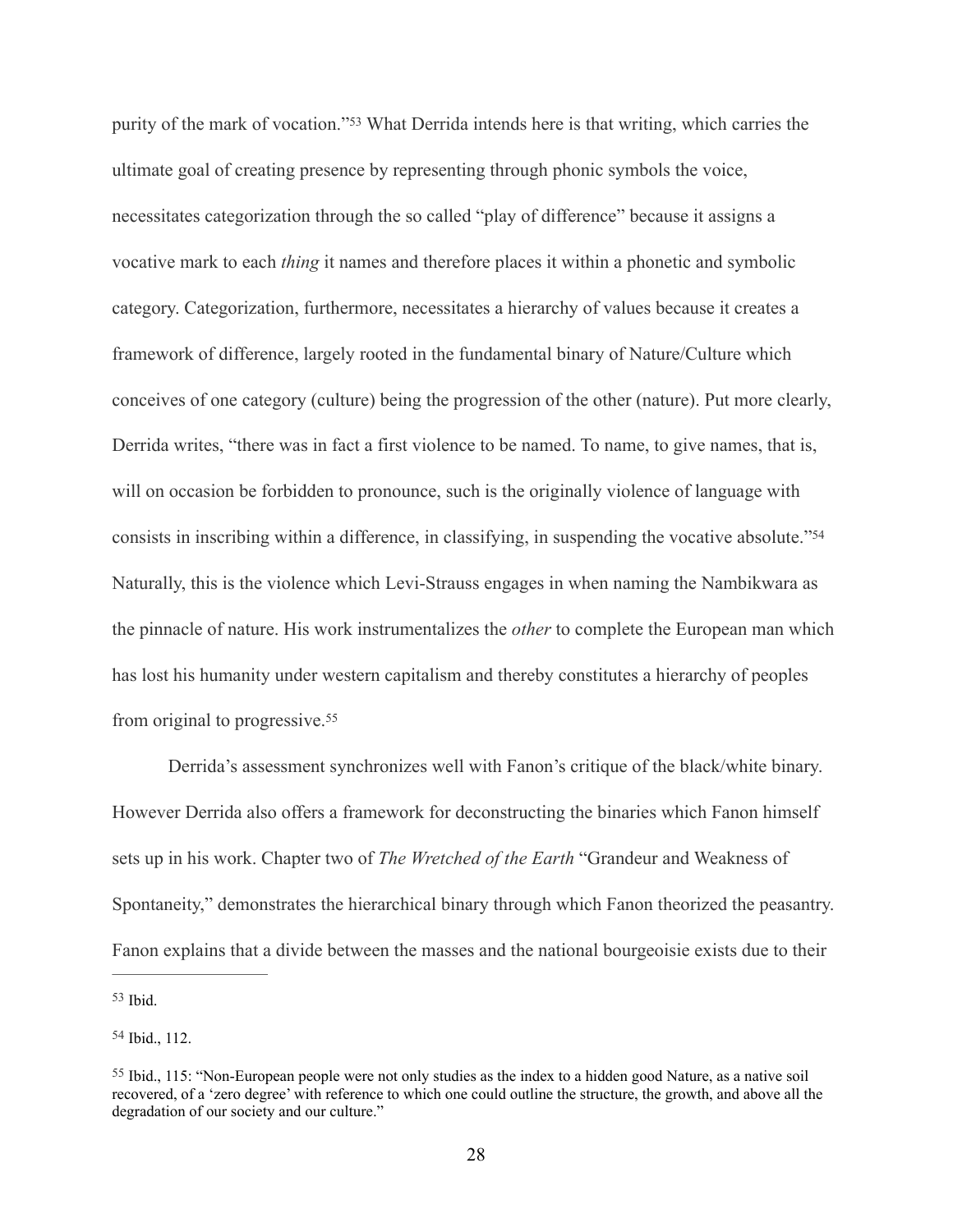<span id="page-32-6"></span><span id="page-32-5"></span><span id="page-32-4"></span>differing relation to the colonial ruling class[.](#page-32-0)<sup>[56](#page-32-0)</sup> The creation of nationalist parties, for examples, is a consequence of the birth of an intellectual and economic elite during the period of colonization. The elite is able to appropriate the colonial system for their political and economic gain in contrast to the rural masses who are positionally unable to take any advantage of the colonialsystem.<sup>[57](#page-32-1)</sup> Fanon's characterization of this divide is key to understanding how colonizing powers create and maintain binaries, but he nonetheless essentialises the rural masses as a source of spontaneous violent upheaval. He describes the rural masses as "the least politically conscious, the least organized, as well as the most anarchistic elements. They are characterized by a series of features--individualism, lack of discipline, the love of money, fits of rage, and a deep depression--defining an objectively reactionary behavior.["](#page-32-2)<sup>[58](#page-32-2)</sup> In this way, to Fanon, the peasantry represents the unconscious desires of the otherwise conscious national struggle. The peasantry is almost libidinal to Fanon who sees it as the heady, freedom-oriented force in the face of the conforming bourgeoisie. Unlike the "progressive head" of the national elite, the peasantryexists as the "huge body" which remains "retarded, rebellious and recalcitrant."<sup>[59](#page-32-3)</sup> And yet, despite his essentialised dehumanization of the rural masses, Fanon fetishizes the peasantry as the essential trigger for the anti-colonial revolution because it cannot occur without the participation of the entire colonized people. Yet paradoxically,

<span id="page-32-7"></span><span id="page-32-0"></span><sup>&</sup>lt;sup>[56](#page-32-4)</sup> "In any union or political organization there is a traditional gap between the masses who demand an immediate, unconditional improvement of their situation, and the cadres who, gauging the difficulties likely to be created by employers, put a restraint on their demands." Fanon, *The Wretched of the Earth,* 63.

<span id="page-32-1"></span> $57$  Ibid., 67.

<span id="page-32-2"></span> $58$  Ibid., 66.

<span id="page-32-3"></span>[<sup>59</sup>](#page-32-7) Ibid., 72.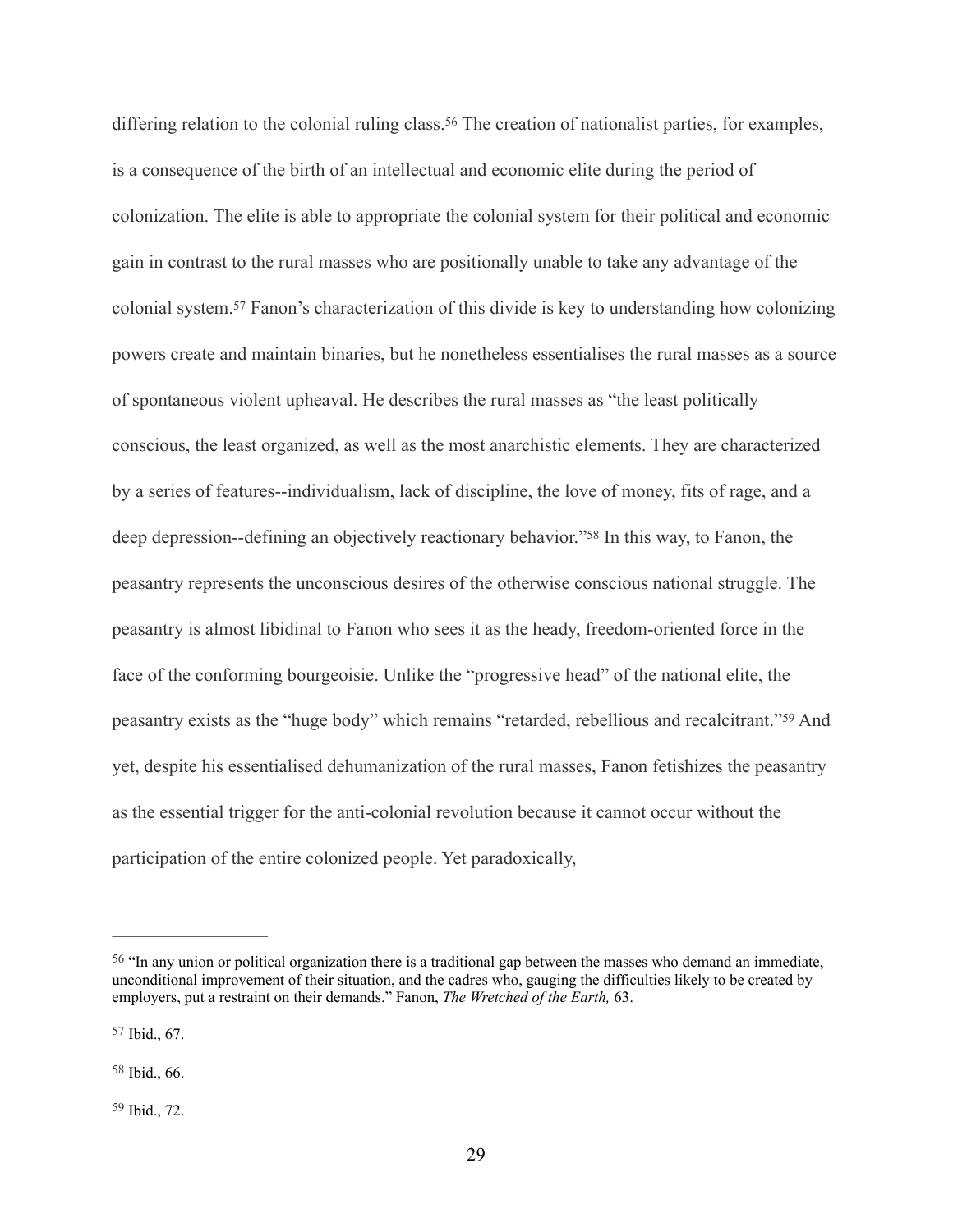<span id="page-33-1"></span>Violence alone, perpetrated by the people, violence organized and guided by the leadership, provides the key for the masses to decipher social reality. Without this struggle...all that is left is a slight re-adaptation, a few reforms at the top, a flag, and down at the bottom a shapeless, writing mass, still mired in the Dark Ages.<sup>60</sup>

To Fanon, the peasantry is both the origin of violent struggle and the means by which the colonized rural masses become integrated into the "social reality" of the national bourgeoisie. In this way, Fanon does not simply name the binary created between rural and urban masses through the colonizing project, he essentialises and constitutes the binary between urban and rural, peasants and city workers. In doing so, in a fashion similar to that of Levi-Strauss, Fanon seems to employ the same hierarchical framework which he sets out to evade. By conceptualizing the peasantry as lacking consciousness, rationality, or progress and constituting the writhing body of the rational, national bourgeoisie, Fanon creates a hierarchy between the peasant body and the "head" of the nation, created and deployed by the colonizing power. Returning to Derrida's deconstruction of Levi-Strauss, a similar critique is applicable here, for Fanon too builds from the binary framework of nature/culture. He envisions the national bourgeoisie as the rational progressive in counterpoint to the regression of the masses. In this way, Fanon engages in a violence of reflection by creating the non-identity of the native, that is, of the rural peasant. That is to say, in categorizing the peasant as opposed to the national bourgeoisie, Fanon presents the peasantry as contrary to the proper identity of the national

<span id="page-33-0"></span> $60$  Ibid., 96.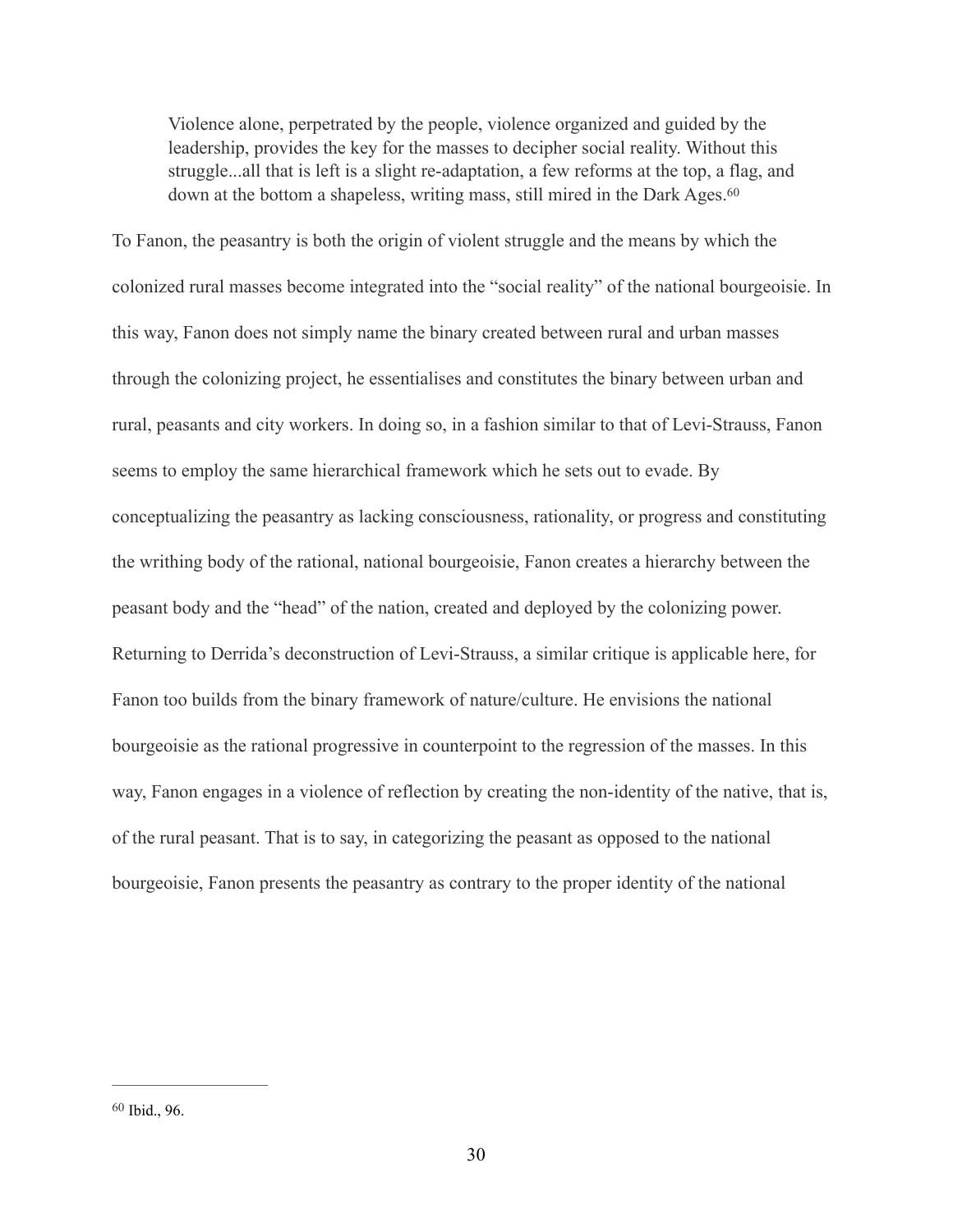<span id="page-34-4"></span>bourgeoisie and thereby relies on the same ethnocentric hegemony of the colonizer. In Derrida's analysis, this classification creates the potential for physical violence. [61](#page-34-0)

<span id="page-34-5"></span> However, Fanon did not write the binary between the peasantry and the urban bourgeoisie into existence. While he theorizes each of these groups as monolithic, hierarchical entities, Fanon names the peasantry in order to demonstrate both its existence—which is often forgotten—and its centrality to an anti-colonial revolution. His treatment of the peasantry as the libidinal body poses challenges to this reading. However, in framing the peasantry as a source of untamed libidinal energy, Fanon also suggests that it is the "Id" of colonized society which exists before theimposition of colonial binaries.<sup>[62](#page-34-1)</sup> Similarly, Gordon argues that Fanon's treatment of the peasantry is an intentional disruption of the bourgeoisie/proletariat dialectic from which a western, Marxist revolution is born. Gordon builds on Antonio Gramsci's theory of the cultural *hegemony* of the ruling class[.](#page-34-2)<sup>[63](#page-34-2)</sup> Gramsci theorizes that through the control of capital and monopoly on state power, the ruling class gains social and political hegemony over the working class. In this "non-homogeniety" of the social classes, the bourgeoisie naturally works within their own class interests letting the interests of the people fall away[.](#page-34-3)<sup>[64](#page-34-3)</sup> Therefore, employing this framework within the colonial context, Fanon demonstrates that the peasantry is actually

<span id="page-34-7"></span><span id="page-34-6"></span><span id="page-34-0"></span> $61\degree$  $61\degree$ Violence of reflection, which denudes the native non-identity, classification as denaturation of the proper, and identity as the abstract moment of the concept. It is on this tertiary level, that of the empirical consciousness, that the common concept of violence (the system of the moral law and of transgression) whose possibility remains yet unthought, should no doubt be situated." Derrida, *Of Grammatology,* 112.

<span id="page-34-1"></span><sup>&</sup>lt;sup>[62](#page-34-5)</sup> See: Sigmund Freud and James Strachey. *The Ego and the Id*. The Standard Edition of the Complete Psychological Works of Sigmund Freud. (New York: Norton, 1989), 10: "Moreover, the ego seems to bring the influence of the external world to bear upon the id and its tendencies, and endeavors to substitute the reality principle for the pleasure principle which reigns unrestrictedly in the id. For the ego, perception plays the part which in the id falls to instinct. The ego represents what may be called reason and common sense, in contrast to the id, which contains the passions."

<span id="page-34-2"></span>[<sup>63</sup>](#page-34-6) Gordon's italics, 125.

<span id="page-34-3"></span>Antonio Gramsci, Quintin Hoare, and Geoffrey Nowell-Smith, *Selections from the Prison Notebooks of Antonio* [64](#page-34-7) *Gramsci (*New York: International, 1999), 213.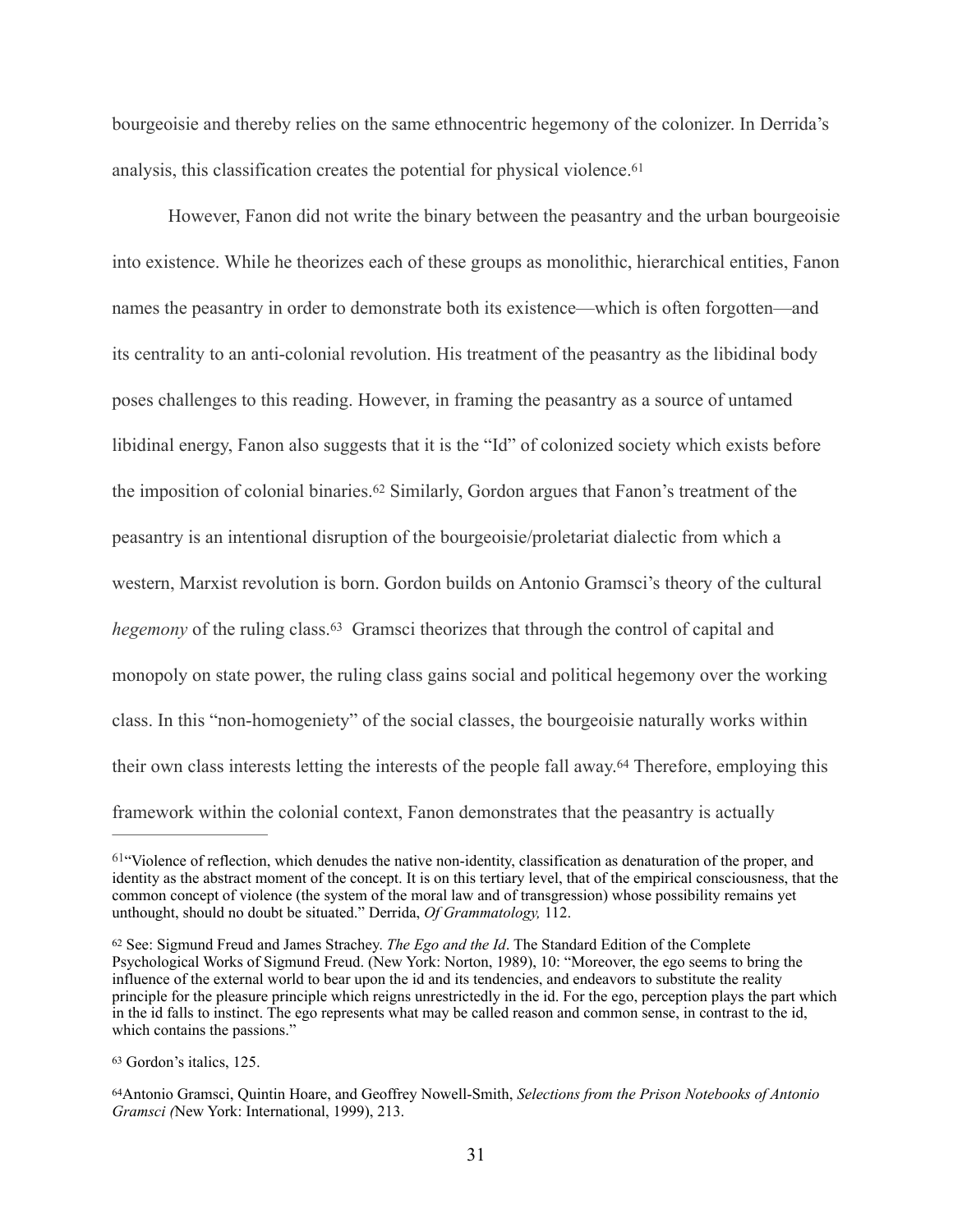essential in disrupting both the colonial power and the power of the colonially denoted ruling class. Or, put differently, he reproduces this colonially imposed binary only to point out the within this binary formulation there is the potential for revolution. Gordon explains: "In the course of his critique of neocolonial values and how they create the postcolony, Fanon advances both a geopolitical and a class critique. The geopolitical critique challenged the necessity of the capitalcity as the site of political residence and the organization of social life."<sup>[65](#page-35-0)</sup> Thus, Fanon transfers political power from the city to the rural masses and therefore disrupts the metropole's exported hegemony of the politically powerful city over the empty rural land.

<span id="page-35-2"></span> We should be reminded here of France's treatment of the Algerian Tell versus the Algerian Sahara during the colonial period. The former was considered an extension of the metropole and the site of French political control while the latter was theorized, administered, and conquered as a separate entity. Geographer R.I Lawless writes that "the European settler saw the coastal zone as particularly favorable for agriculture and sedentary life, and the steppe and desert as a hostile environment, permitting mainly pastoralism linked with a nomadic way of life." However, "As rural colonization proceeded in the costal area, and even encroached upon parts of the pre-Saharan zone, the authorities were forced to restrict the northern migration of tribes who lost many of their summer pastures….considerable areas of private land became in effectprivate property."<sup>[66](#page-35-1)</sup> To France, the Sahara represented an empty expanse with few people and ample resources despite the historical existence of multiple communities who called the Sahara home for centuries. This rhetorical dichotomy between the Sahara and Tell was

<span id="page-35-3"></span><span id="page-35-0"></span>[<sup>65</sup>](#page-35-2) Gordon, 125.

<span id="page-35-1"></span>R. I Lawless, "The Concept of Tell and Sahara in the Maghreb: A Reappraisal." *Transactions of the Institute of* [66](#page-35-3) *British Geographers*, 57 (1972), 126, 133.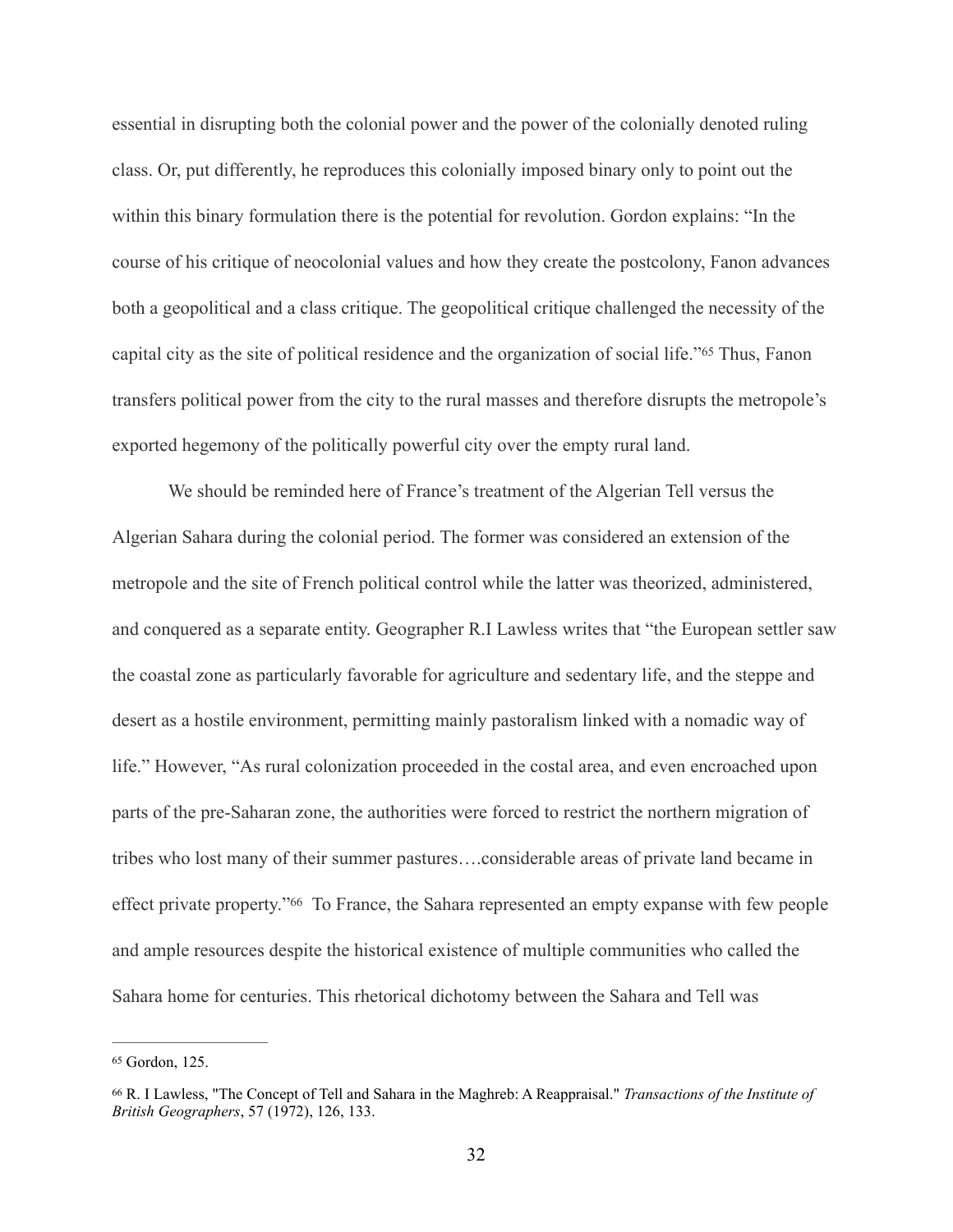<span id="page-36-2"></span>particularly clear during the decolonization period when the Sahara continued to be a site of military control and nuclear testing for France despite its faltering control over the Tell[.](#page-36-0)<sup>[67](#page-36-0)</sup> It is exactly this compartmentalization between the urban and rural populations of a colonial territory which Fanon writes against for it is the political and cultural hegemony of the urban, nationalist bourgeoisie over the rural peasantry which creates the condition of neocolonialism.

## **Fanon and the New Man: Constitutions and Disruptions of the Colonial Family Romance**

 Fanon's work is about the creation of new *men*. Newness, in his assessment, is masculinized and the violence that creates new men is constitutive of a masculine/feminine hegemonic binary. Newness born from a revolution is itself a fraught historical concept. Fanon imagines the decolonizing revolution as necessarily producing new men, a new culture, and a break with history. Yet this central concept strongly echoes to the rhetoric of the French Revolution, ironically the same historical process which created the potential for the French colonial world and whose dogma of universal rights was unequally deployed to maintain the hegemonic power of the French state. As Lynn Hunt writes in *Politics, Culture, and Class in the French Revolution*, "The French harkened to what I will call a "mythic present," the instant of creation of the new community, the sacred moment of the new consensus.["](#page-36-1)<sup>[68](#page-36-1)</sup> The "mythic present" that Hunt theorizes reminds us of how Fanon imagines the colonized "taking history

<span id="page-36-3"></span><span id="page-36-0"></span>See Todd Shepard, "Making Algeriens" in *The Invention of Decolonization: The Algerian War and the Remaking* [67](#page-36-2) *of France*. (New York.: Cornell University Press, 2006), 139-168 and Panchasi, Roxanne. ""No Hiroshima in Africa:' The Algerian War and the Question of French Nuclear Tests in the Sahara." *History of the Present* 9:1 (2019): 84-112.

<span id="page-36-1"></span>Lynn Avery Hunt, *Politics, Culture, and Class in the French Revolution*. (Berkeley: University of California [68](#page-36-3) Press, 1984), 27.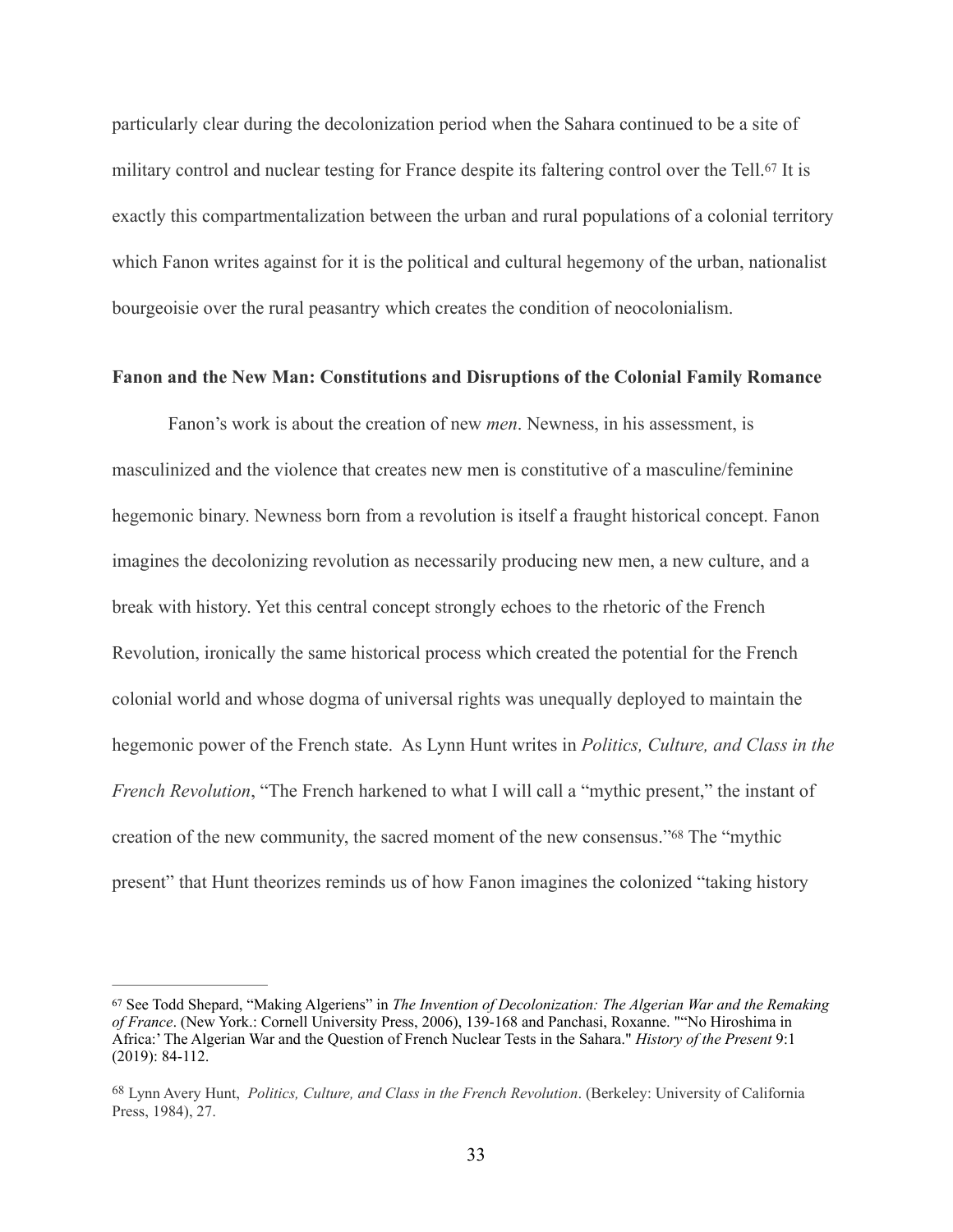<span id="page-37-5"></span><span id="page-37-4"></span>into their own hands, the colonized swarm into the forbidden cities.["](#page-37-0) $69$  Both imagine the instantaneous creation of a new revolutionary community instantaneously, outside of temporal confines. Fanon conceptualizes newness as a total event. In his assessment the de-colonial process leaves no remnants of the previous colonial work. To Fanon, "[decolonization] infuses a new rhythm, specific to a new generation of men, with a new language and a new humanity. Decolonization is truly the creation of new men.["](#page-37-1)<sup>[70](#page-37-1)</sup> Similarly, Hunt writes of the French Revolution that "because revolutionary rhetoric insisted on a complete break with the past, it called into question all customs, traditions and ways of life. National regeneration required nothing less than a new man and new habits; the people had to be reformed in the republican mold."<sup>71</sup>In this way, Fanon's "new man" is a reproduction of the same trope of total, sudden newness which was central to the imagination of the French Revolution. [72](#page-37-3)

<span id="page-37-7"></span><span id="page-37-6"></span> But what is at stake here? In replicating the language of the French Revolution, Fanon employs a curious tension between insisting that revolution fundamentally alters the world and conceiving of it through the framework of the western republic and western notions of political transformation. A significant aspect of this tension is that it calls into question the role of women, for if new humanity is born from a framework which theorized citizenship in terms of a binary opposition, is this really newness? The central paradox of the French revolution was the tension between universal human rights and the construction of exclusionary citizenship. Joan Scott

<span id="page-37-1"></span> $70$  Ibid., 2.

<span id="page-37-2"></span> $71$  Hunt, 56.

<span id="page-37-0"></span><sup>&</sup>lt;sup>[69](#page-37-4)</sup> Fanon, *The Wretched of the Earth*, 6.

<span id="page-37-3"></span>Significantly, Fanon's second book published during his time in Algeria is titled *L'An V de la Révolution* [72](#page-37-7) *Algérienne* conjuring reference to "year one" of the French Revolutionary calendar marking the overthrow of the Monarchy.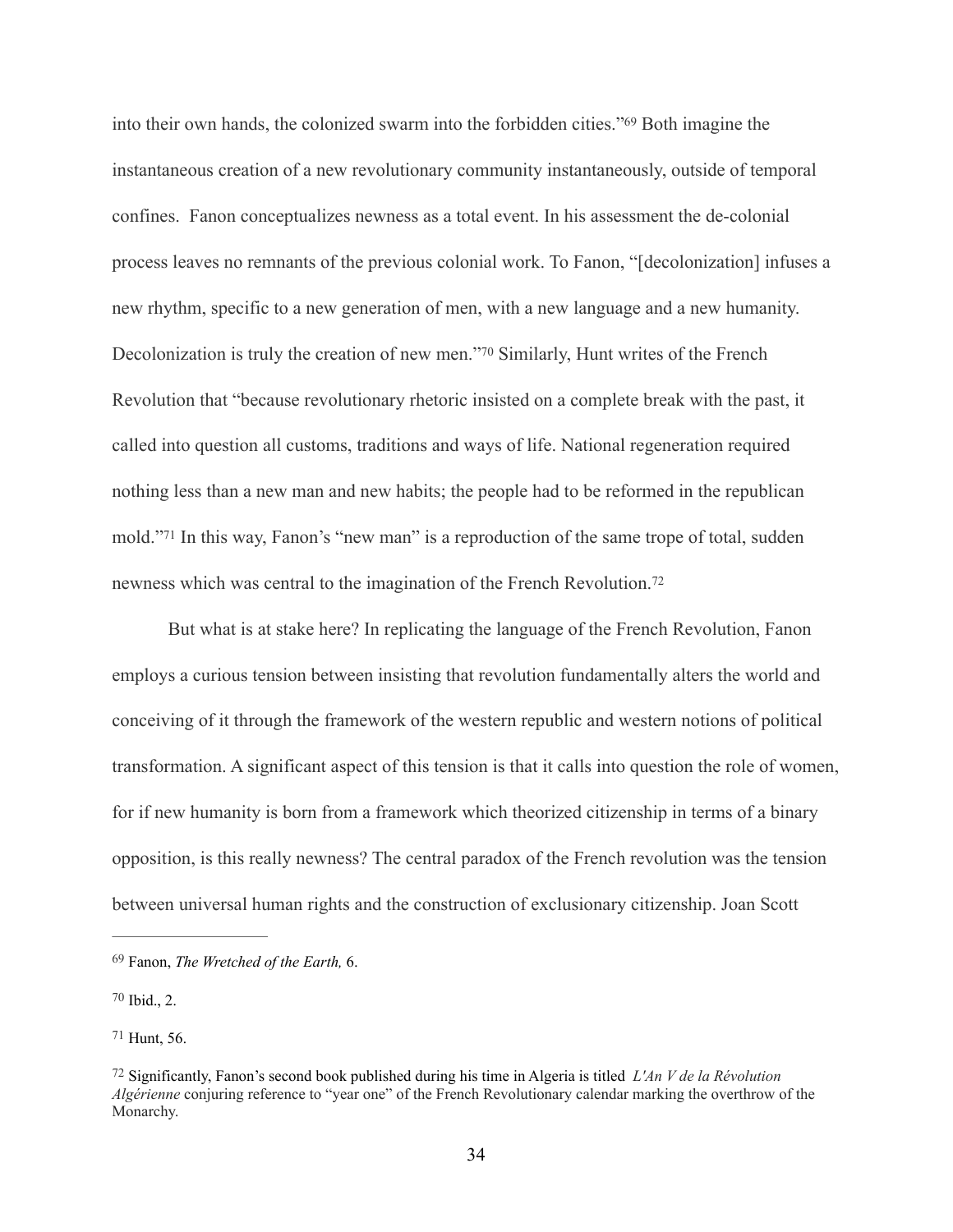contends that the creation of the new, French, male citizen was contingent on the racialized and sexualized exclusion of women and people of color. In her writing on Olympe de Gouges, Scott shows that the Jacobin revolutionaries rigidly maintained gender roles through the exclusion of figures such as de Gouges who imagined a feminist revolution. De Gouges countered the construction of the archetypal white, male citizen by resisting the confines of femininity thereby threatening the fragile self-identity of the French Republic:

<span id="page-38-2"></span>If, by the exercise of creative imagination, women could convincingly enact men's characteristics, social roles, or both, then how was one to distinguish between the real or natural and its imitation, how justify the restriction of citizenship to men? The only way was to establish some authority endowed with the ability to recognize and enforce the distinction that were said to constitute sexual difference<sup>[73](#page-38-0)</sup>

In its creation of new men, the imagined French Revolution also represents the imagination of a new French brotherhood of citizens with the French state as mother. This "family romance" as scholar Francois Verges calls it, was central to the construction of a French Republic, but was also the precursor to the invention of the colonial family romance, that is the denial of sexual procreation in the colonies and the construction of France as the father of his colonial children.As Verges points out, the irony of this family romance, born from the French Revolution, is that while the cry for Liberté, Égalité, Fraternité of the French Revolution offered the political and historic grounds for the colonized to challenge French colonial power, it equally created a dynamic of debt which introduced a new phenomenon in that "the transformation of revolutionary ideals into maternal *dons* sought to deprive individuals of their agency.["74](#page-38-1)

<span id="page-38-3"></span><span id="page-38-0"></span>Joan Wallach Scott, *Only Paradoxes to Offer French Feminists and the Rights of Man*. (Cambridge, MA: Harvard [73](#page-38-2) University Press, 2004), 29.

<span id="page-38-1"></span>Françoise Vérges, *Monsters and Revolutionaries : Colonial Family Romance and Métissage*. (Durham N.C.: Duke [74](#page-38-3) University Press, 1999), 6.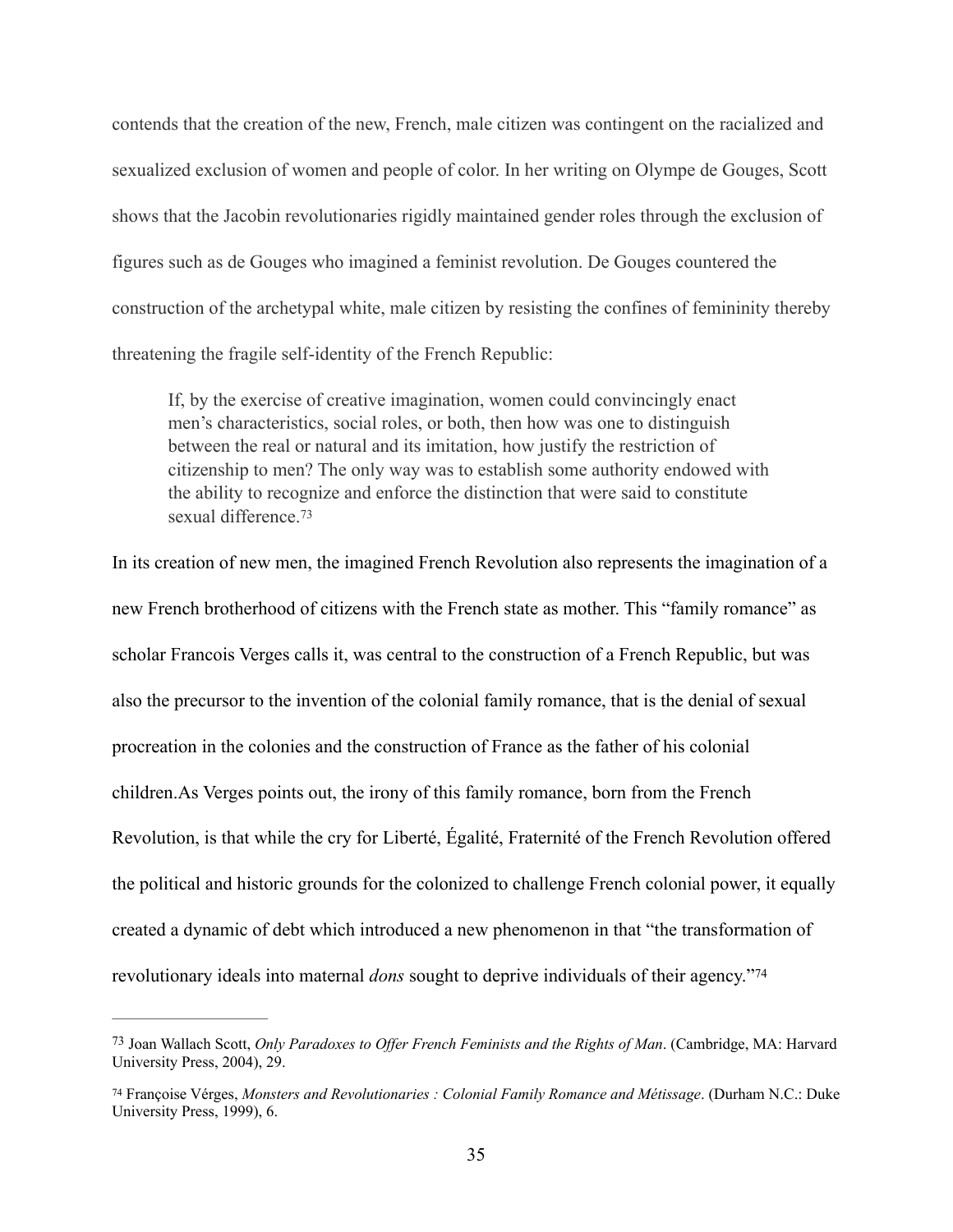<span id="page-39-2"></span>However, while Fanon employs the tropes of the French Revolution, his interrogation of the colonial family romance problematizes this gendered dialectic. In "The Black Man and Psychopathology" Fanon argues that in a European context the familial structure is a reproduction of the national structure. As a result, the oedipal family drama is only universal within the prescribed European national structure. However, for the black man, the oedipal event occurs with the first contact with the white world. In this way, for the black world "morbidity" is notlocated in the family unit but in the colonial structure.<sup>[75](#page-39-0)</sup> Therefore, while Fanon recognizes the export of the colonial family romance of which Verges writes, he works to disrupt the notion of the French colonial family rather than naturalize it. Fanon frames the French colonial family as an abnormal state which causes violent disruption and neurosis. Contingent to the family romance, Fanon theorizes the black man as produced through the sexual imagination of the white man who displaces his fear of sexual inadequacy and desire for sexual "licentiousness" onto the black other. Simply "projecting his desires onto the black man, the white man behaves as if the black man actually had them…The black man is fixated at the genital level, or rather he has been fixatedthere."<sup>[76](#page-39-1)</sup> In this way, it is the particular masculinity and desire for sexual violence that constitutes the white man in opposition to both women and black men. This assessment is a condemnation of the colonial family romance which necessarily reproduces white masculinity. Put differently, the sexual difference that Fanon fixates on is not that between men and women but the imagined differences between the white and black man through which racialization occurs. Attention to these arguments should also draw attention to the interlocking construction

<span id="page-39-3"></span><span id="page-39-0"></span>Fanon, *Black Skin, White Masks,* 122. [75](#page-39-2)

<span id="page-39-1"></span>[<sup>76</sup>](#page-39-3) Ibid., 143.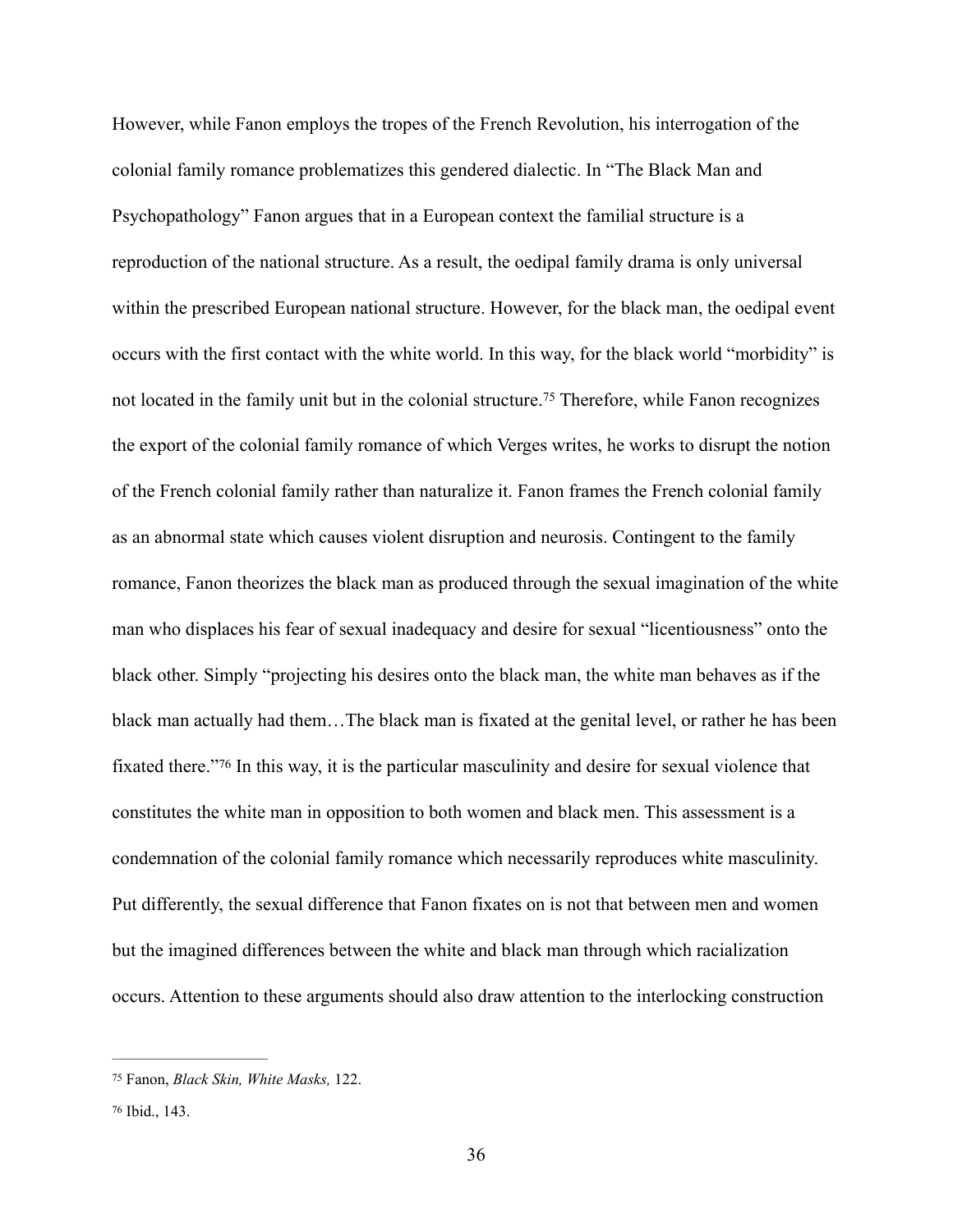of racial and sexual binaries which Fanon interrogates. In this way, he disrupts notions of gender as sized and rather suggest that both gender and race are socially contructed through the imagination of the black "other."

# **From the Antilles to Algeria: Imagining Women in Revolutionary Structures**

It is within "The Woman of Color and The White Man," however, where we see Fanon's most blatant construct of sexual difference. In this inflammatory chapter Fanon attempts to argue that sexuality takes place within a prior racialization. Fanon's treatment of gender in this chapter is indeed highly compartmentalized, applying contrary analyses to the behaviors of women of color and men of color vis à vis their sexual and romantic relationships with the white world. In fact, in structuring a separate essay for his analysis of men of color and white women, "The Man of Color and the White Woman," Fanon theorizes men and women as categorically different in their sexual and romantic behavior, yet fails to unpack the socially constructed patriarchal hegemony which creates the binary he then reproduces. We can attribute Fanon's reproduction of a sexual binary to his reproduction of the French revolution because it is the French revolutionary framework affirm the revolutionary citizen as masculine and his counterpart as feminine. In his analysis of Mayotte Capecia's *Je Suis Martiniquaise* Fanon writes that in the novel "the most ridiculous ideas proliferated at random" thereby condemning it not only as bad writing,but as an anti-intellectual, anti-theoretical feminized work.<sup>[77](#page-40-0)</sup> In the words of Myriam Chancy who argues for a critical (re)reading of Capecia,

<span id="page-40-1"></span>[Fanon's] incapacity to recognize the contributions of women of color intellectuals and writers has contributed to the accepted, unspoken belief, by

<span id="page-40-0"></span> $77$  Ibid., 25.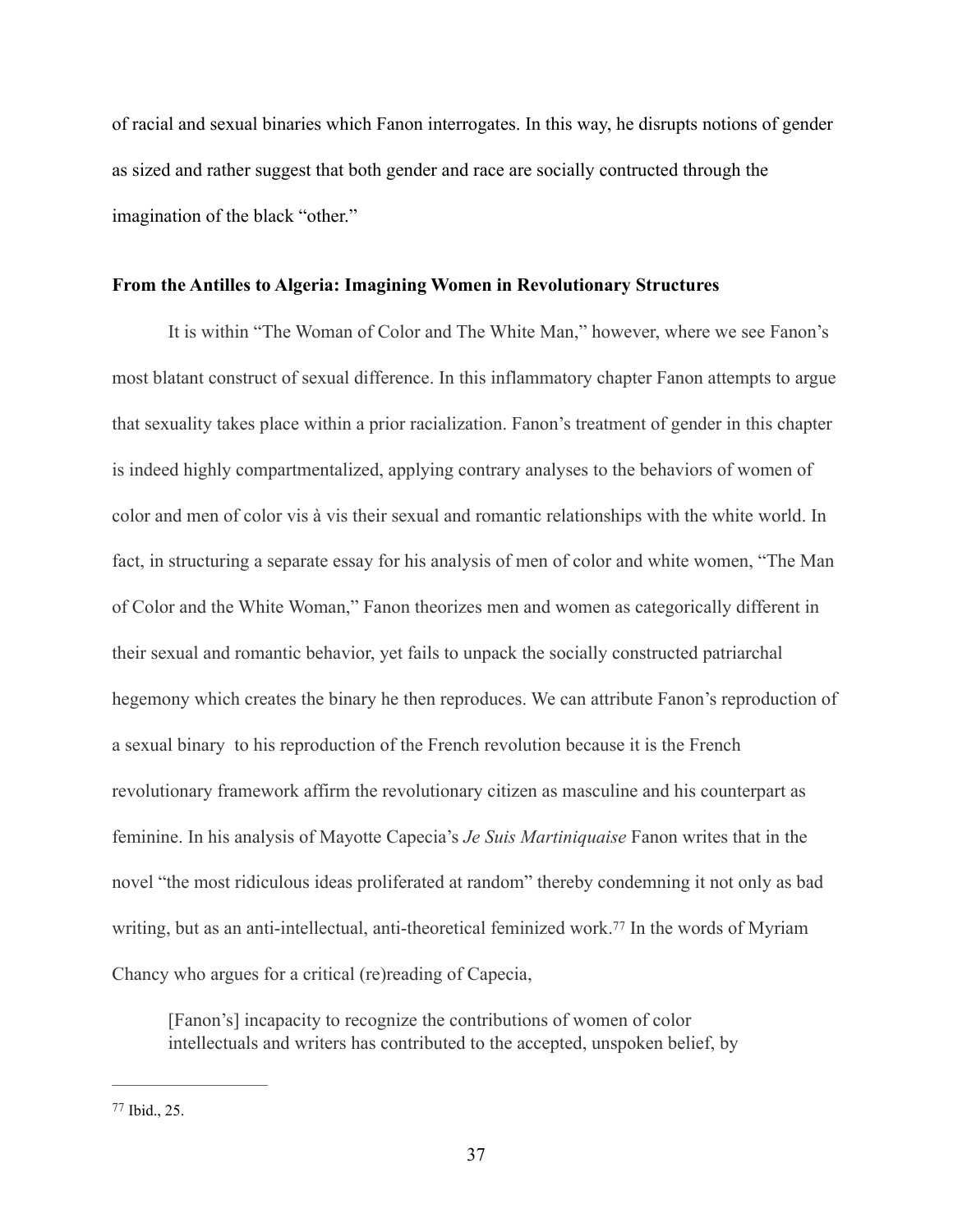<span id="page-41-5"></span><span id="page-41-4"></span>omission, that women of color do not philosophize, leading to an internalization of Fanon's pithy phrase, that we "know nothing of her."[78](#page-41-0)

<span id="page-41-6"></span>Fanon has little sympathy for what he calls Mayotte's attempt to "whiten [the world] in her body and mind," commenting that "Mayotte Capecia did not reckon with her unconscious. As soon as the novelist allows her characters a little freedom, they use it to belittle the black man…..we can safely say that Mayotte Capecia has turned her back on her island."<sup>[79](#page-41-1)</sup> Chancy would call this a misreading of Capecia who is working within socio-economic dynamics of the racialized Caribbean to insure the best social outcome for herself. Her decisions are shaped through the triple bind of her gender, racial, and economic conditions and strongly influenced through her familial relationships, particularly those with her father[.](#page-41-2)<sup>[80](#page-41-2)</sup> This nuanced understanding of Capecia's dynamic narrative and the layered social roles of marriage in a Caribbean context is lacking in Fanon's analysis. It is essential to examine Fanon's treatment of women in this essay to show that through his analysis of Capecia, Fanon constructs sexual difference between the male revolutionary and the woman of color. In this analysis, women write memoir while men engage in theory. Fanon affords the *man* of color who is overtaken by romantic love for a white woman the assumption that *he* reckons with his conscious explaining "we understand now why the black man cannot take pleasure in his insularity. For him there is only one way out, and it leads to the white world." This is clearly contrary to the analysis he extends to Capecia's writing on a woman of color.<sup>[81](#page-41-3),</sup>

<span id="page-41-7"></span><span id="page-41-0"></span><sup>&</sup>lt;sup>[78](#page-41-4)</sup> Myriam J. A. Chancy, "Subjectivity in Motion: Caribbean Womens (Dis)Articulations of Being from Fanon/ Capécia to the Wonderful Adventures of Mrs. Seacole in Many Lands."*Hypatia* 30: 2 (2015): 434–49. 436.

<span id="page-41-1"></span> $79$  Ibid., 28, 35, fn 12.

<span id="page-41-2"></span>[<sup>80</sup>](#page-41-6) Chancy, 441.

<span id="page-41-3"></span><sup>&</sup>lt;sup>[81](#page-41-7)</sup> Fanon, *Black Skin, White Masks*, 33.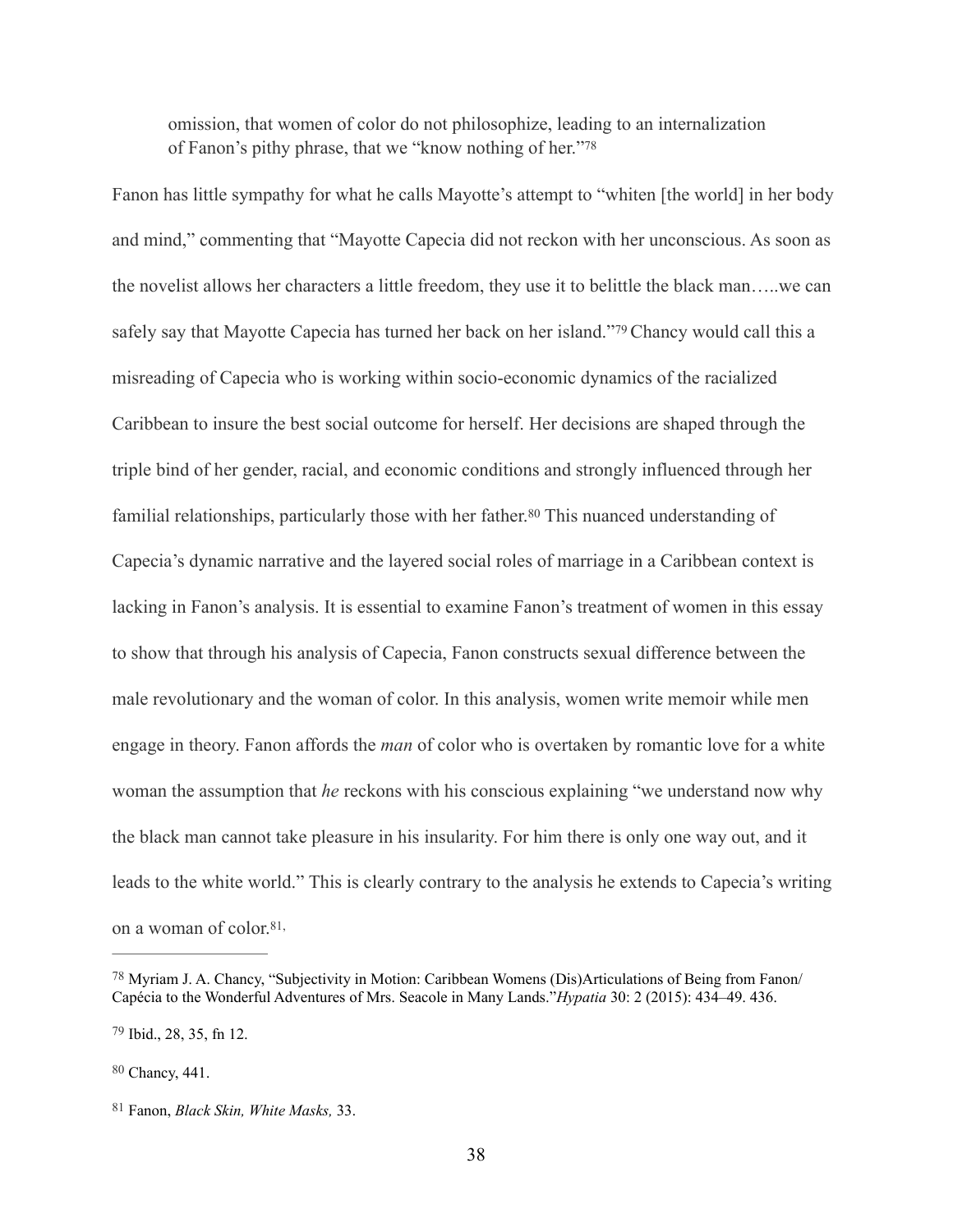Fanon's treatment of Capecia is problematic, yet it is equally important to recognize his work as a reaction to systemized anti-blackness in the French Caribbean compounded by his own experiences as a black man in post-war France. While Chancy persuasively argues that Fanon projects patriarchal understanding onto *Je Suis Martiniquaise,* Denean Sharpley-Whiting suggests that many scholars approach "The Woman of Color and the White Man" without proper consideration of the anti-blackness at play in Mayotte Capecia's work which is the clear subject of Fanon's fixation: "While Euro-American lit-crit feminists' gendered criticisms of Fanon are undercut by their lack of antiracist, anticapitalist, and anti-female-sexist analyses, Fanon's analyses of Capécia fixate on anti-black racism, alienation, and economic disease. One is left withgaping holes, 'blind spots,' if you will, in both critical analyses." $82$  I do not argue that Shapley-Whiting's analysis necessarily undercuts Chancy's. Rather she demonstrates that attempting to synthesize "The Woman of Color and the White Man" as a single argument proves challenging because the chapter itself, while doing some important work, contains within it blind spots and contradictions.

<span id="page-42-1"></span> Notably, Fanon presents a more disruptive look at the gender binary in "Algeria Unveiled," the opening essay of *A Dying Colonialism* (or *L'An V de la Revolution Algerienne).*  In "Algeria Unveiled" Fanon identifies that within the colonizers-shared conceptual understanding of Algeria, the Algerian woman becomes a monolithic symbol whose literal unveiling opens the door for the colonial penetration of Algerian society. Fanon underscores the interlocking construction of Algerian woman as a raced and sexed subject through western representations of Algeria in the Academy, sciences, and media:

<span id="page-42-0"></span>Denean T. Sharpley-Whiting, "Fanon and Capécia." In *Frantz Fanon: Critical Perspectives*, 2nd ed., 59–77. [82](#page-42-1) (Taylor & Francis e-Library, 2005), 73.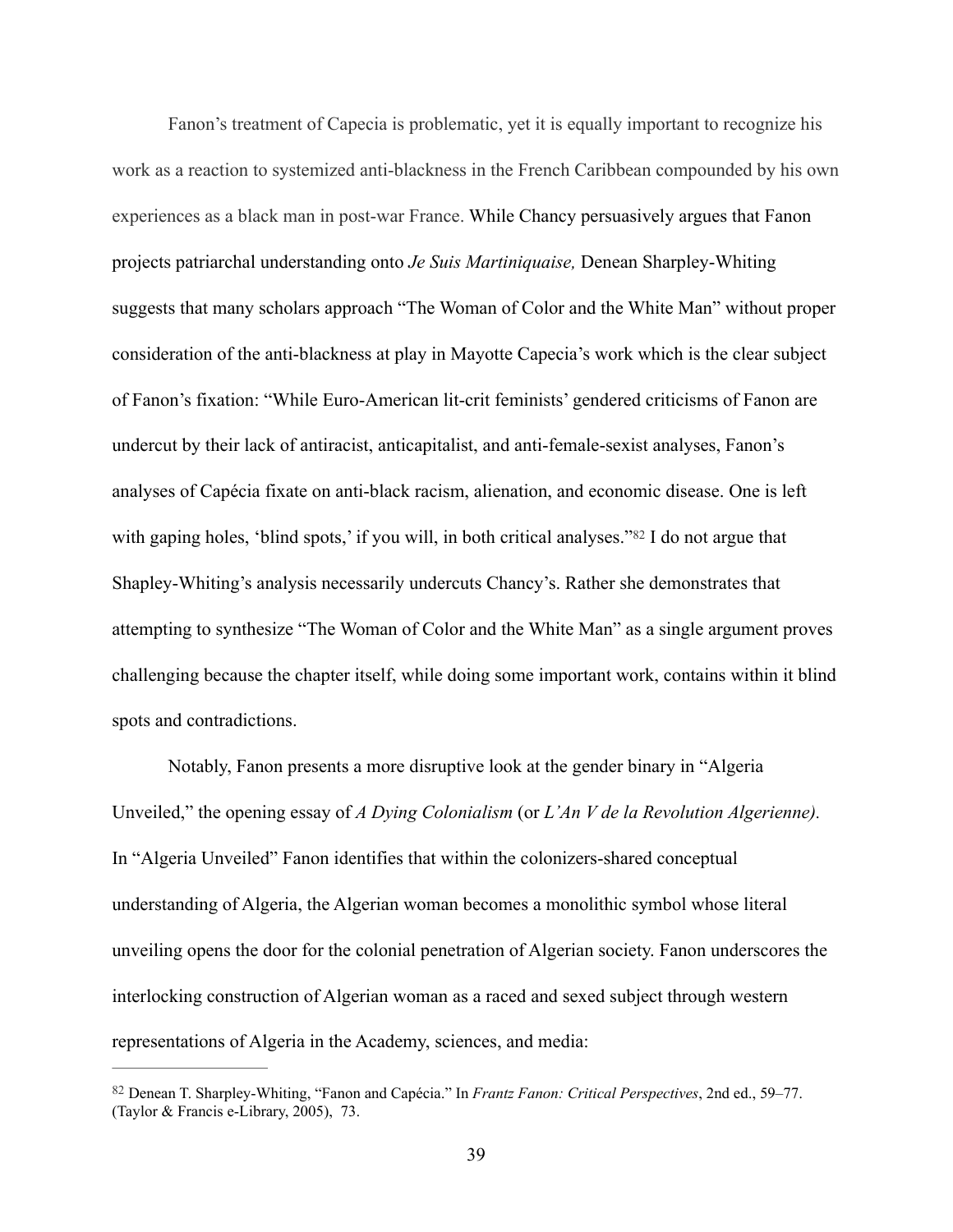<span id="page-43-2"></span>The officials of the French administration in Algeria committed to destroying the people's originality, and under instruction to bring about the disintegration, at whatever cost, of form of existence likely to evoke a national reality direct or indirectly, were to concentrate their efforts on the wearing of the veil, which was looked upon at the juncture as a symbol of the status of the Algerian woman. Such a position is not the consequence of a chance intuition. It is on the basis of the analyses of sociologist and ethnologists that the specialists in so-called native affairs and the heads of the Arab Bureaus coordinated their work. At an initial stage, there was a pure and simple adoption of the well-known formula, "let's win over the women and the rest will follow." This definition of policy merely gave a scientific corporation to the "discoveries" of the sociologists[.](#page-43-0)<sup>[83](#page-43-0)</sup>

In this way, Algerian women become the semiotic frontier of Algerian society and the veil the barrier which must be penetrated to enter into it. The veil also becomes the signifier of the home. The colonizer feels that in order to access the private realm of Algerian society—and the protection and autonomy from the French state that exists within it—the women must be conquered, unveiled, and violated. "Thus the rape of the Algerian woman in the dream of a European is always preceded by a rending of the veil."[84](#page-43-1)

<span id="page-43-3"></span> However, it is exactly the confines of the colonizers' imagination which allow the Algerian woman to take the revolutionary struggle into their own hands. Fanon contends that the limitation of the French consciousness is that it imagines the Algerian woman caught in a constant pull between the liberated, secular, western world and the oppressive Islamic one. It is therefore France's duty to free the Algerian woman from her tyrannical oppressor who is naturally the Arab, Algerian man. This liberation rhetoric, with the ultimate goal of dividing the Algerian family, comes up time and time again in the French colonial discourse and is then strategically appropriated by Fanon. Yet by imagining the Algerian woman as either the victim of

<span id="page-43-1"></span><span id="page-43-0"></span>[<sup>83</sup>](#page-43-2) Frantz Fanon, *A Dying Colonialism*. 1St Evergreened. An Evergreen Book. (New York: Grove Press, 1967), 37. [84](#page-43-3) Ibid., 45.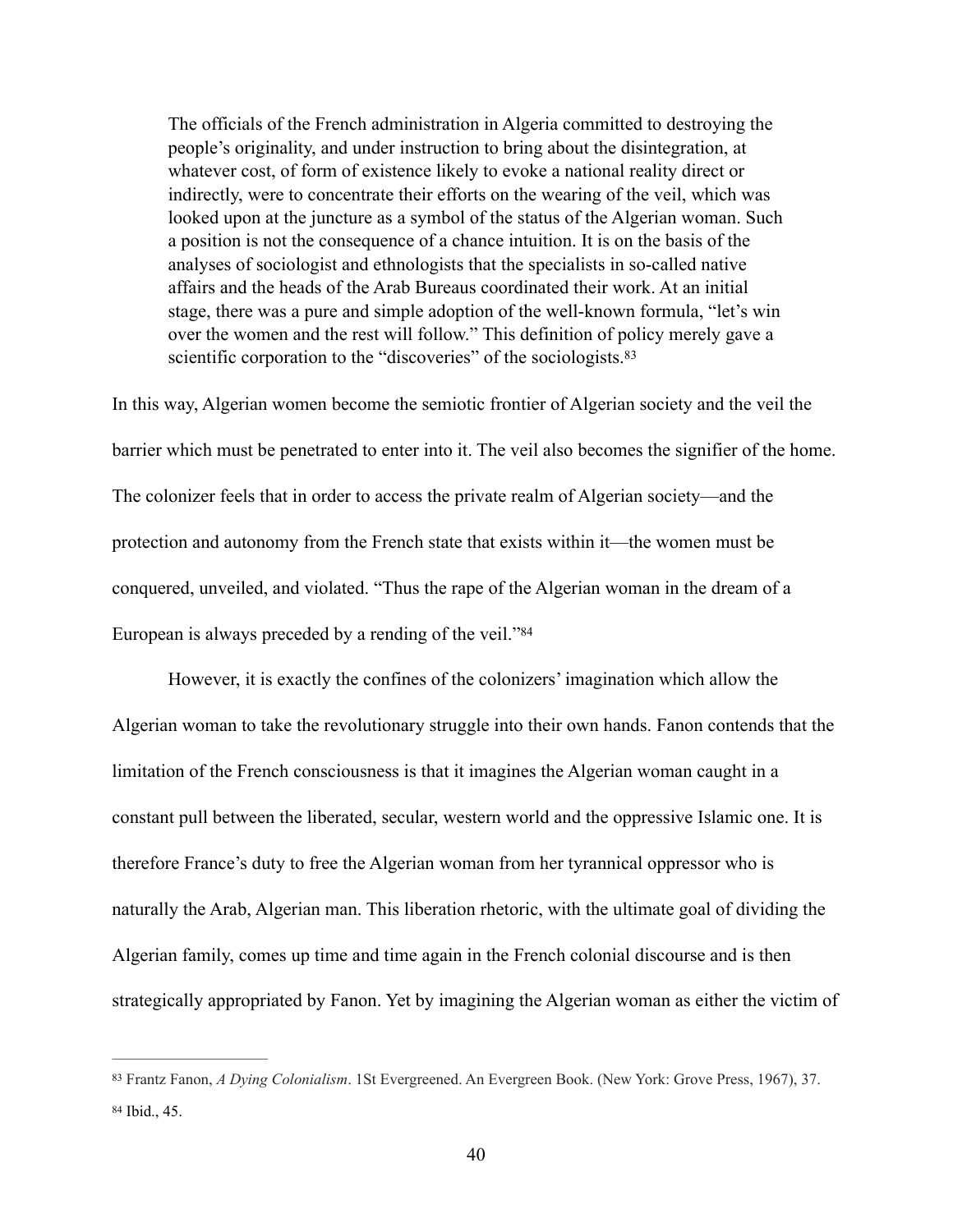Islamic patriarchy or as a secular, modern French woman, the French state disregards any potential for her as a revolutionary figure. In this way, the Algerian woman, gaining an acute understanding of the colonizer's gaze, uses it to a revolutionary end:

<span id="page-44-2"></span>Carrying revolvers, grenades, hundreds of false identity cards or bombs, the unveiled Algerian woman moves like a fish in the Western waters. The soldiers, the French patrols, smile to her as she passes, compliments on her looks are heard here and there, but no one suspects that her suitcases contain the automatic pistol which will presently mow down four or five members of one of the patrols.<sup>85</sup>

There are two things at play here. Firstly, this passage points out that even the woman who appeals to the French colonial gaze and presents herself in a modernized, sexually-liberated fashion is not registered as a revolutionary figure in the colonizer's mind. In this way she demonstrates the central paradox of liberation rhetoric: the woman who presents herself as socially "liberated" thanks to the French occupation is the woman who has best conformed to the ideals of an archetypal, submissive, French citizen. Secondly, Fanon posits that revolutionary action can be born from a double bind of patriarchy and colonization. In this way, it is precisely the colonial condition which creates potential for the revolutionary Algerian woman. The forging of a revolutionary role occurs within a colonial encounter because "the violence of the occupier, his ferocity, his delirious attachment to the national territory, indices to the leaders no longer to exclude certain forms of combat."86

<span id="page-44-3"></span> Contrary to his more flattened assessment of women in "The Woman of Color and the White Man," Fanon's "Algeria Unveiled" does not exclude women from an imagined revolutionary community. In fact, it is exactly the colonizer's assumption that women would be

<span id="page-44-0"></span>[<sup>85</sup>](#page-44-2) Ibid., 58.

<span id="page-44-1"></span>[<sup>86</sup>](#page-44-3) Ibid., 48.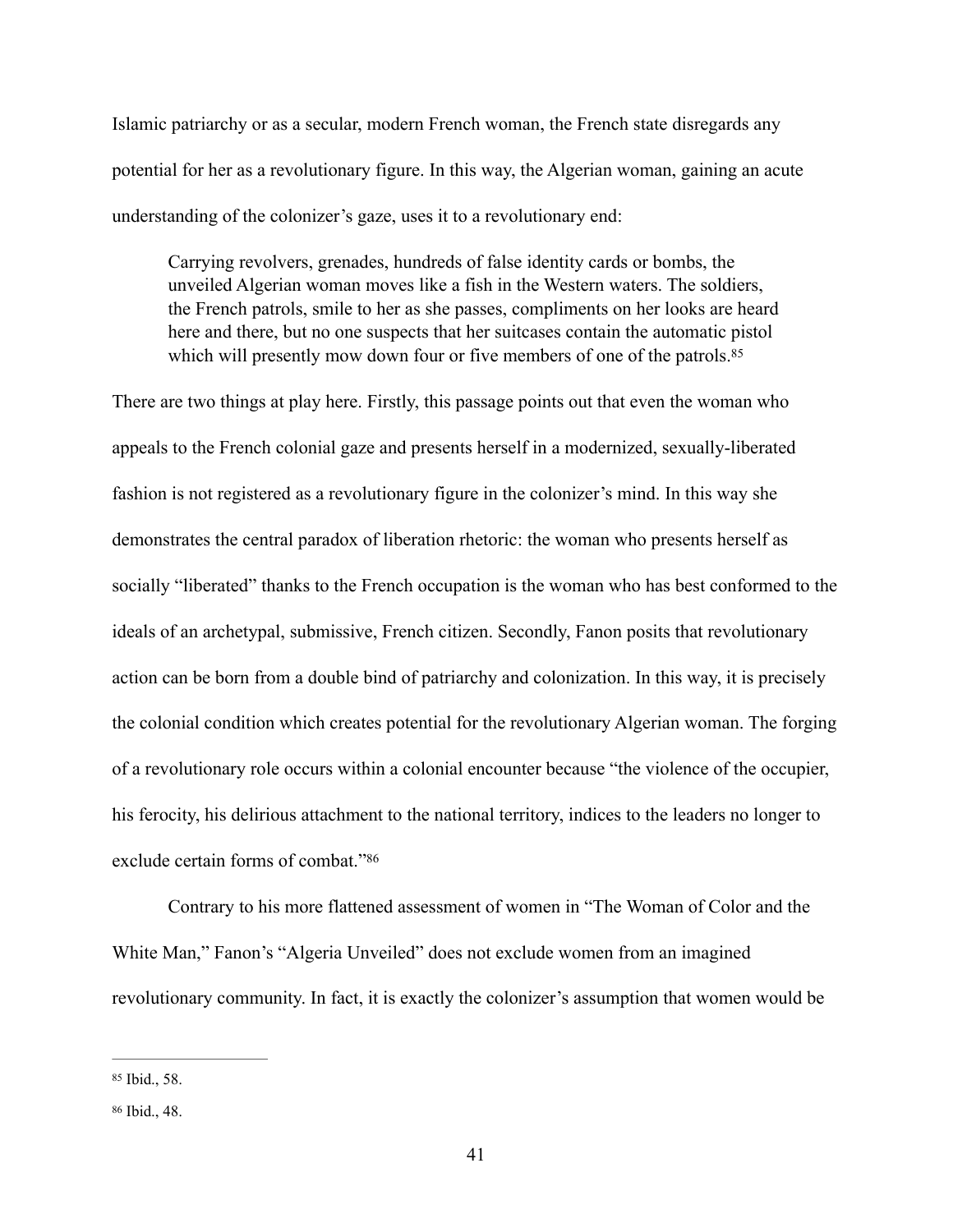<span id="page-45-4"></span><span id="page-45-3"></span>excluded from the revolutionary struggle which allows them to pursue it so fervently. Fanon nuances the double bind of constructed racial and sexual categories and demonstrates that the obliteration of these colonial stratifications is the creation of a revolutionary newness. Hence Algerianrevolutionary women "liquidate the old mystifications once and for all."<sup>[87](#page-45-0)</sup> How, then, can we make sense of the discrepancies between these works? Verges argues that to Fanon, Algeria offered a masculine revolutionary virility in contrast to the perceived passivity of his colonial homeland. She writes, "with the Algerian nationals fighter, Fanon found a man whose masculinity has been wounded but who had, in contrast to the black man of the Antilles, the courageto attack the castrating master, the Frenchman, and to castrate him in return."<sup>[88](#page-45-1)</sup> Along similar lines, Ann McClintock writes of "Algeria Unveiled" that "Fanon masculinizes the female militant, turning her into a phallic substitute, detached from the male body but remaining, still, theman's 'woman-arsenal'"<sup>[89](#page-45-2)</sup> I argue that is the exported masculine paradigm of the colonizer which creates the condition for the female militant. She exists within a previous masculine assessment of Algerian women who are imagined within rigid colonial categories. To Vèrges's point, I propose that rather than setting up a theoretical dichotomy between Fanon's assessment of Algeria and the Caribbean, we must note the situational context in which both of these assessments were made. Fanon wrote "Algeria Unveiled" after practicing medicine in the midst of a colonial war and after significant interaction with Freedom fighters. The same cannot be said for his work on "The Woman of Color and the White Man" which was published in his first book. Fanon wrote these essays within two separate biographical and historical periods and

<span id="page-45-5"></span><span id="page-45-0"></span> $87$  Ibid., 67.

<span id="page-45-1"></span>[<sup>88</sup>](#page-45-4) Vèrges, 210.

<span id="page-45-2"></span><sup>89</sup>McClintock, 367.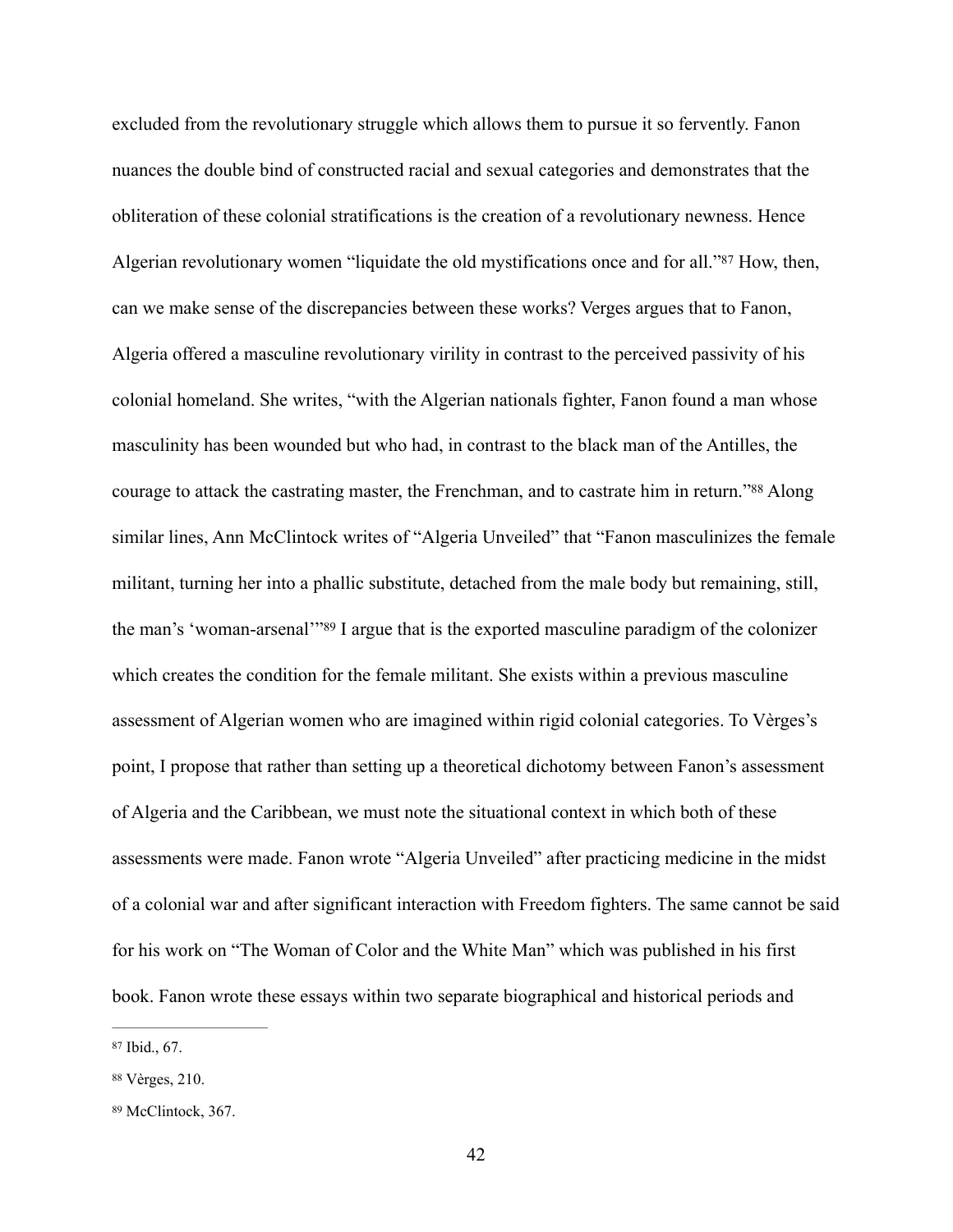therefore fixation on one gives us an incomplete picture of Fanon's treatment of gender with colonial and revolutionary structures. This is why we must consider the gaps and opportunities offered by both analyses in tandem. These essays also remind us that patriarchy, racism, and colonization are interconnected systems which reproduce one another.

<span id="page-46-1"></span> Ella Shohat provides one of the most helpful analyses of these two essays. She reminds us that Fanon's response to Capècia was situated not only in his Martinician experience, but was also written in reaction to his experience of fighting alongside the allies in World War II and experiencing the disorienting realization that he fought not just against the brutality of the Vichy Regime but *for* the equally racist free France. This context makes Capècia's right wing leanings even more stinging. Shohat writes, "Fanon's rejection of Capécia must therefore be read as a response not only to her symbolic rejection of the black man and of her worshipful mimicry of the French bourgeoisie, but also to her embrace of the Vichy regime.["](#page-46-0) <sup>[90](#page-46-0)</sup> This is an important reminder that biographically situating Fanon's work allows us to produce richer meaning for his work. In both essays, Fanon demonstrates how colonial constructions of race serve also to construct roles for women within the Antilles and Algeria alike. Re-examining Fanon's treatment of women throughout multiple works demonstrates that his *reproduction* of patriarchal tropes and *deconstruction* of interlocking systems of racial and sexual domination exist in relation to the historical and biographical moments they are produced in. With this in mind, my following chapter is focused on locating the development of Fanon's theory within the Algerian colonial context.

<span id="page-46-0"></span>[<sup>90</sup>](#page-46-1) Shohat, 273.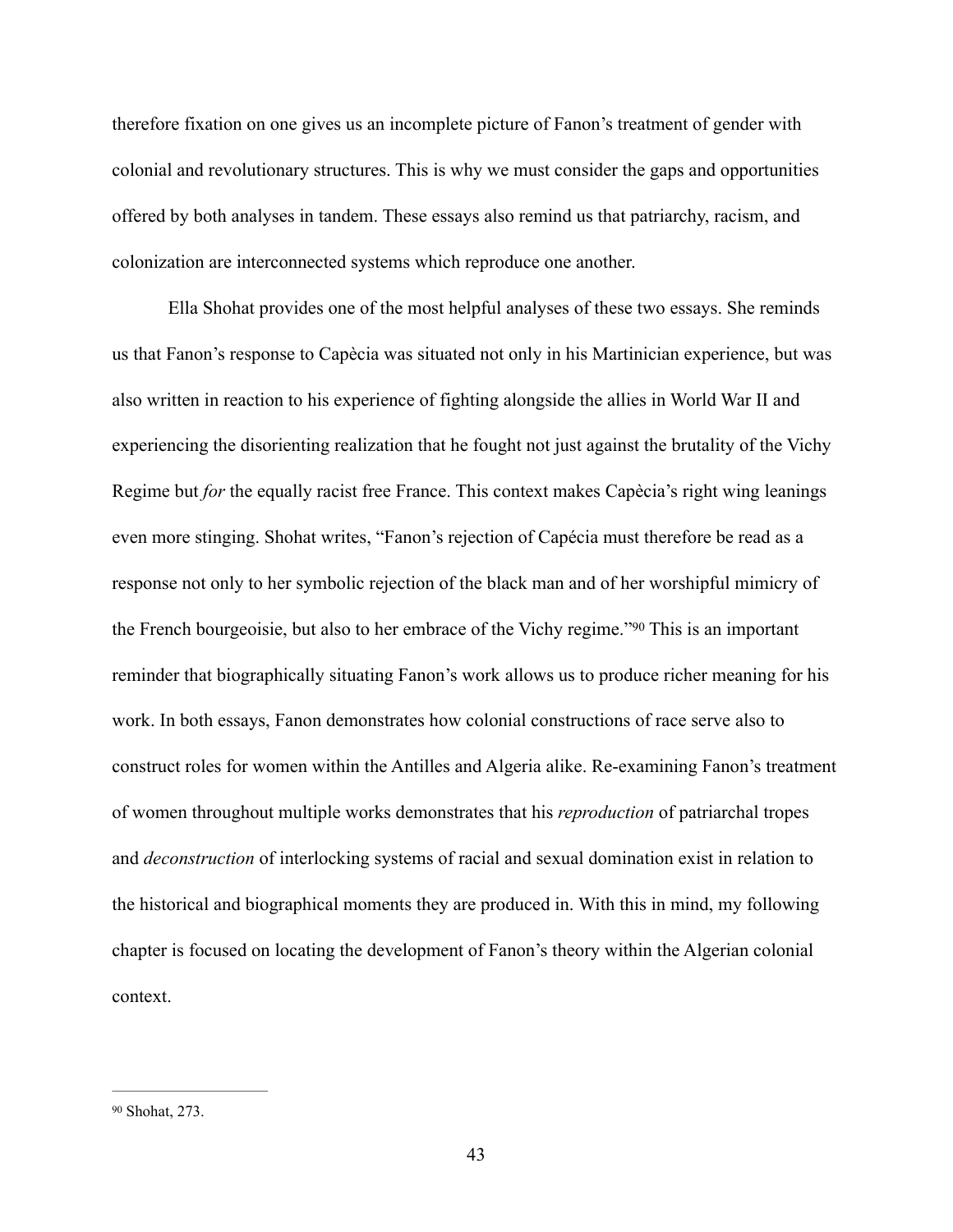### Decolonizing Medicine: Locating Fanon's Theory in the Project of French Medical Colonization

*On this, both Marx and Tocqueville were agreed: the French role in Algeria was to bring civilization and progress. From this angle, Algerian resistance could be painted as futile and indeed anti-progressive, and atrocities (like the massacre of 500-1000 at Oulad Riah in 1845) as as deplorable but necessary mistakes.* 

*- Edmund Burke,"Theorizing the Histories of Colonialism and Nationalism in the Arab Maghreb"*

*The insult to man which is in ourselves must be identified, demystified and hunted down at all times and in all places. We*  must not expect the nation to produce new men. We must not *expect men to change imperceptibly as the revolution constantly innovates. it is true both processes are important, but it is the consciousness that needs help.* 

<span id="page-47-1"></span>*- Frantz Fanon, The Wretched of the Earth* 

### **Situating Algeria as a Locus of French Imperial Violence and Strategic Resistance**

Frantz Fanon spoke at the First World Congress of Black Writers and Artists in Paris,

1956 one year before he was expelled from Algeria by the French authorities. At this point, Fanon had worked in Algeria for three years. Violent conflict between the Front de la Liberation National and France had begun in November, 1954 with the FLN bombings across Algiers and since then, Fanon had established close personal and professional ties with the FLN through his work at the Blida-Joinville Psychiatric Hospital. To Fanon, Algeria represented the beginning of a global de-colonial revolution, and he was surprised to hear no mention of it at the conference. [91](#page-47-0) His speech, "Racism and Culture" which was published in *Toward the African Revolution* in 1964 was nonetheless centered on the cultural racism he observed in Algeria. In it, he argued that rather than an individual phenomenon, racism was part of the national culture of any imperial

<span id="page-47-0"></span>[<sup>91</sup>](#page-47-1) Hudis, 76.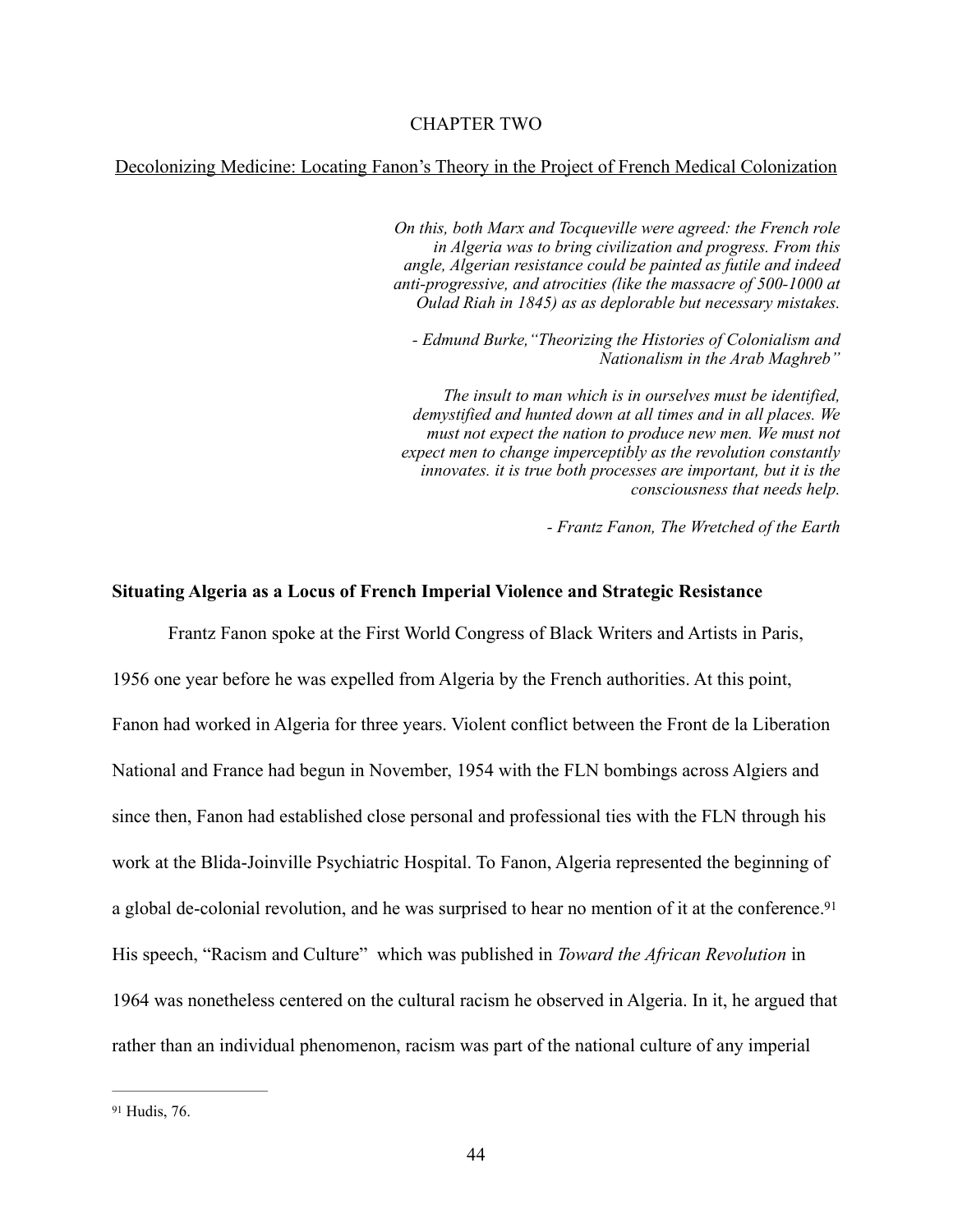<span id="page-48-3"></span><span id="page-48-2"></span>nation. This cultural racism, Fanon argued, was a systemization of more individualistic scientific racism stating, "this racism that aspires to be rational, individual, genotypical and phenotypically determined, becomes transformed into cultural racism. The object of racism is no longer the individual man but a certain form of existing.["](#page-48-0) [92](#page-48-0) Fanon went on to invoke Algeria as a case study of cultural racism arguing that France engaged in a "pseudo-respect" for Algerian culture in which French authorities attempted to infiltrate native systems of governance in order to bolster French influence. He used the example of French appointed Kabyle *djemaas* (tribal leaders) as an attempt to use indigenous cultural systems to gain the alliance of ["](#page-48-1)reliable men." <sup>[93](#page-48-1)</sup> Fanon's appeals to the transformation of biological racism and the particular context of colonial Algeria exemplify an essential intervention into the discourse on colonization. This speech represents both the centrality of Algeria to Fanon's anti-racist, anti-colonial theories *and* the importance of unpacking the scientism at the root of cultural racism. In this chapter, I argue for situating Fanon's theory of cultural racism within the project of French medical colonization of Algeria. I argue that French cultural racism in Algeria was bolstered by an obsession with scientism in the colonial project which ultimately incubated Fanon's analysis of the colonial context.

Central to the French colonial project in Algeria was the institution of medicine. By creating medical institutions in tandem with legal and governance systems, the French state reproduced its colonial rule through the presence of European doctors in colonial communities. I contend that French medical practices in Algeria should draw our attention firstly, to the role French doctors in Algeria played in creating European conceptions of the "orient" and secondly,

<span id="page-48-0"></span><sup>&</sup>lt;sup>[92](#page-48-2)</sup> Fanon, *Toward the African Revolution*, 32.

<span id="page-48-1"></span>[<sup>93</sup>](#page-48-3) Ibid., 34.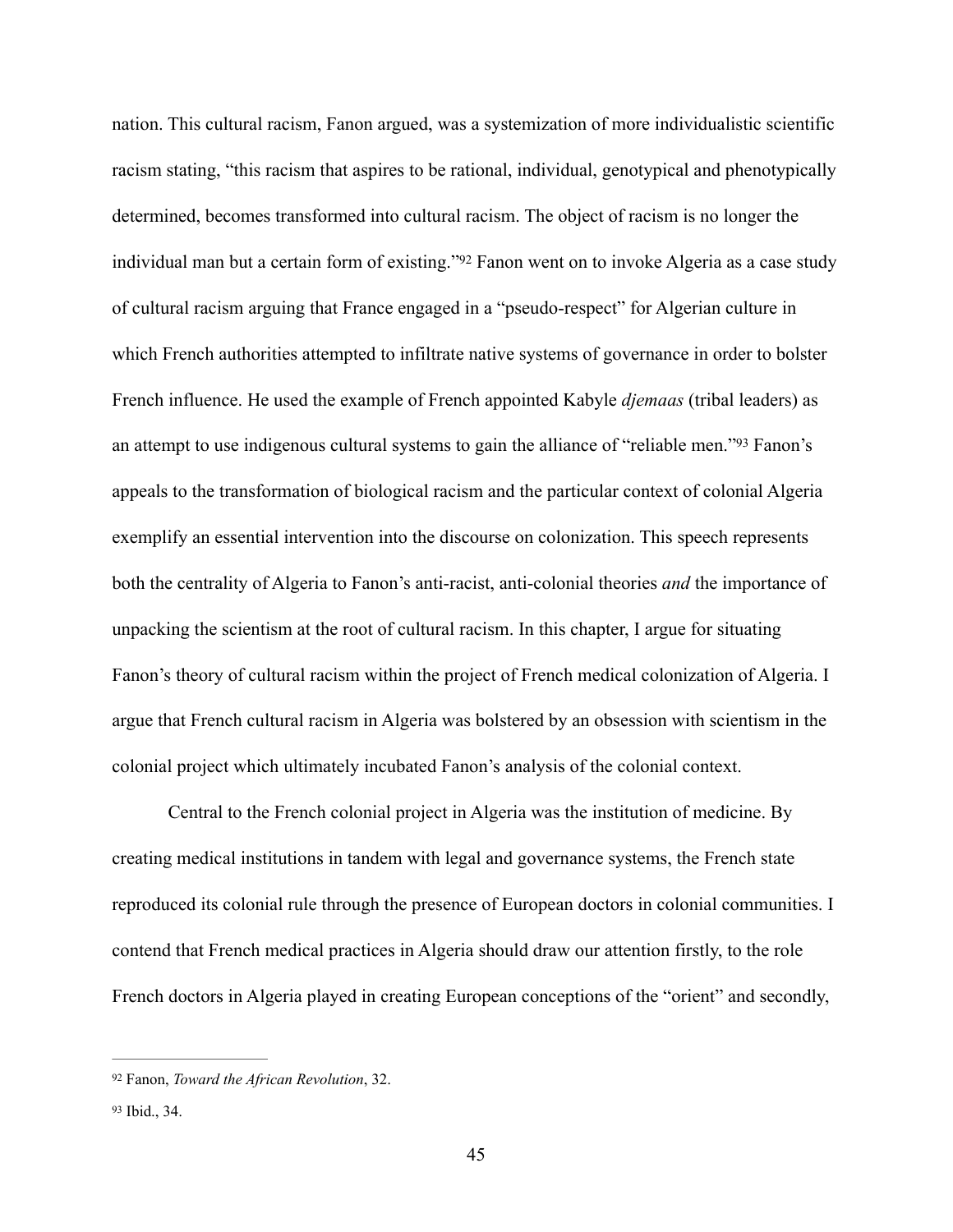<span id="page-49-4"></span><span id="page-49-3"></span>to the centrality of Fanon's work in Algeria to dismantling this creation. Indeed, Patricia Lorcin callsAlgeria the "vanguard" of European medical imperialism in the subaltern world.<sup>[94](#page-49-0)</sup> Algeria was the site on which French colonial medicine was refined and experimented with, thus allowing its application to the larger colonized world. While the role of colonial medicine in Algeria has been the subject of ample scholarship, rarely is Fanon's work *located* within this scientific medical project[.](#page-49-1)<sup>[95](#page-49-1)</sup> By studying the role of medicine in the colonization of Algeria, we re-center Fanon's medical practice in the development of his revolutionary praxis. In this way, the practice of decolonizing medicine (specifically Fanon's technique of medical decolonization enacted within the context of Algeria) was central to the formation of a revolutionary consciousness. Through this lens I argue for situating Fanon's work in a larger project aimed at deconstructing the French invention of the "Orient."

<span id="page-49-5"></span>French Algeria played an emblematic role building European conceptions of the "Orient" and the resulting Algerian War of Independence became a site of revolutionary struggle which took on a global dimension in time of worldwide decolonization[.](#page-49-2)<sup>[96](#page-49-2)</sup> The study of North Africa, however, tends to be peripheralized within the western academy. Edmund Burke argues that North African studies are marginal to both Middle East and African studies and historically,

<span id="page-49-0"></span><sup>&</sup>lt;sup>[94](#page-49-3)</sup> Patricia M. E. Lorcin, *Imperial Identities : Stereotyping, Prejudice and Race in Colonial Algeria*. Society and Culture in the Modern Middle East. (London: I.B. Tauris, 1999), 120.

<span id="page-49-1"></span>[<sup>95</sup>](#page-49-4) Lorcin, Gallois, Clark, Macey, Osborne

<span id="page-49-2"></span><sup>&</sup>lt;sup>96</sup>The global and semiotic dimensions of Algeria are represented in the relationship between the Front de la Liberation Nationale and the Palestinian Liberation Organization where the latter derived its model of independence from the former. See: Frisch, Hillel. *Countdown to Statehood : Palestinian State Formation in the West Bank and Gaza*. SUNY Series in Israeli Studies. (Albany: State University of New York Press, 1998). Furthermore, Burke argues "The Algerian war for independence is one of the places in the Third World where these nationalist histories cohered for a time into a self conscious project: the decolonization of history. This self-consciously nationalist project sought to devise a basis for factoring the colonial presence out of the Algerian past." Burke,"Theorizing the Histories of Colonialism and Nationalism in the Arab Maghreb," 10.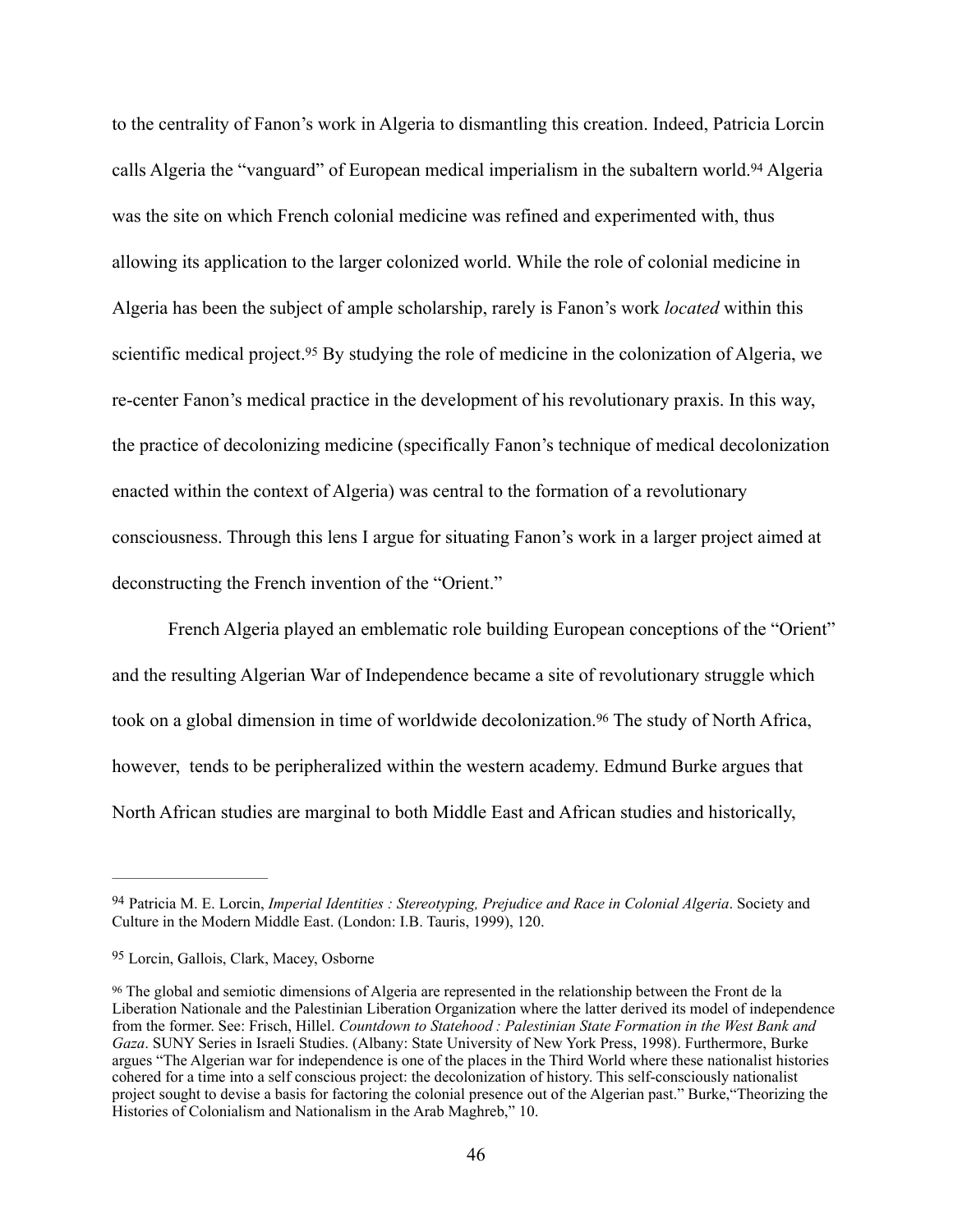many western writings on the region, particularly French, tend to reproduce colonial hierarchies. A notable example of this marginality is the conspicuous absence of any discussion of Algeria colonization or decolonization in Edward Said's *Orientalism*. As Burke pointedly remarks,

<span id="page-50-2"></span>It is interesting to note that in [orientalism] said makes no reference to Algerian decolonization, arguable the most bitterly contested and radical anti-colonial struggle in the Middle Eastern region as a whole in the 1950s and 1960s, (or indeed to Frantz Fanon and Jean-Paul Sartre, two of its leading opponents). [97](#page-50-0)

Burke's reference to Fanon in this passage is key. I argue that the colonial and decolonizing periods in Algerian history merit scholarship not simply because they were key temporal sites for the reproduction of imperial violence and epistemologies of race but equally because born from these periods was the articulation of a new and global revolutionary conciseness which I have chosen to highlight through the work of Frantz Fanon. While Fanon has been left out of some of the more famous accounts of the Algerian War of independence, I argue that his work was paramount for the creation of an Algerian revolutionary consciousness which addressed the legacyof colonial, scientifically codified taxonomies.<sup>[98](#page-50-1)</sup> In analyzing the mechanisms of French colonial governance—in this case through the analysis of Medical Colonization—I hope to demonstrate that centering the Algerian colonial and decolonization periods within scholarly horizons necessarily leads to a recognition of Algeria as an incubator of liberation ideology.

<span id="page-50-3"></span>The initial French occupation of Algeria began in 1830 with the First French Algerian War (1830-1848) against various armed Algerian oppositions groups resulting in French control over the Tell. While the initial military plans to occupy Algeria lacked coherent goals, Brower argues that the 1830 military invasion was in part a result of Charles X's rise to power in 1824

<span id="page-50-0"></span> $97$  Burke, "Theorizing the Histories of Colonialism and Nationalism in the Arab Maghreb," 17, fn 9.

<span id="page-50-1"></span>See Alistar Horne, *A Savage War for Peace* and Benjamin Brower *A Desert Named Peace* [98](#page-50-3)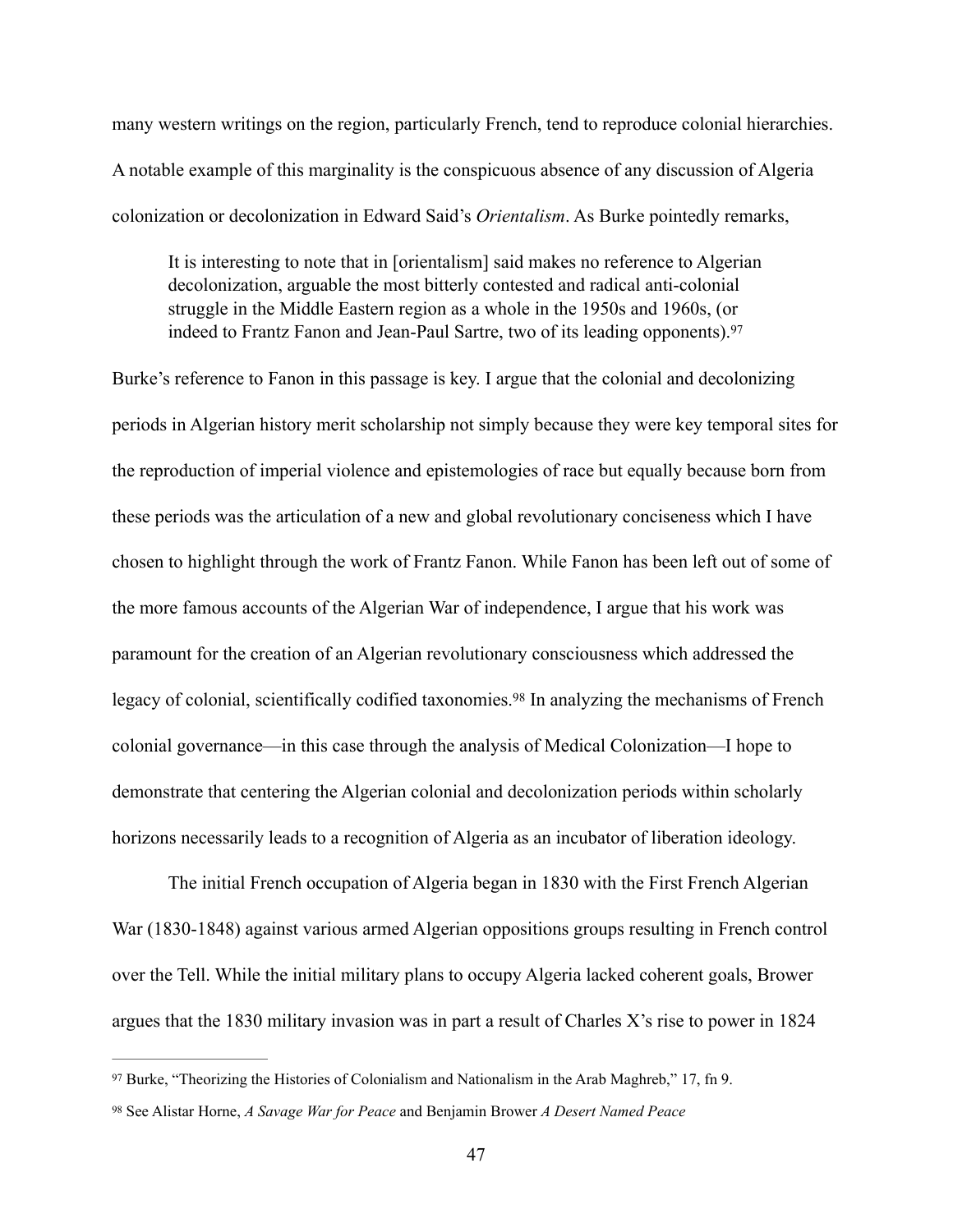andhis desire to assert French nationalism through conquest.<sup>[99](#page-51-0)</sup> From its outset, the ideologically muddy French occupation was characterized by strategic rhetorical framing which sought to "liberate" Algeria from its Ottoman provincial status. In 1830 head General de Bourmont insisted that

<span id="page-51-7"></span><span id="page-51-6"></span><span id="page-51-5"></span>Our presence among you is not to fight you; our goal is only to make war on your Pacha… You are not ignorant of the excesses of hit tyranny, the depravation of his bad character… The proof [of these] is that the most beautiful estates, lands, horses, arms, clothing, jewelry, etc., are all for him alone....to deliver you from the worries and the misery that oppress you.[100](#page-51-1)

Under the Convention of 5 July 1830 France negotiated the surrender of Hussein Dey, the Ottoman provincial governor to Algeria and promised that the exercise of Islam would remain freeand there would be no assault on Algerian claims to property.<sup>[101](#page-51-2)</sup> Nonetheless, the months that followed saw a wave of looting by both French officials and local criminals. The French military seized homes, mosques, and destroyed neighborhoods. They were accompanied by military engineers who destroyed 90 building in Algiers in 1830 and 355 in 1831. The Decree of 7 December 1830 claimed properties held by mosques and Islamic pious foundations for France. There was an estimated outflow of 30,000-40,000 refugees from Algiers between 1830-1834.[102](#page-51-3) The ousting of the Ottoman Dey was followed by the forced explosion of Ottoman-Anatolian populations in Algiers. 1830 also saw the French Sack of Bilda in November which Brower describes as "six hours of indiscriminate killing."<sup>103</sup>

<span id="page-51-9"></span><span id="page-51-8"></span><span id="page-51-0"></span>Benjamin Claude Brower, *A Desert Named Peace : The Violence of France's Empire in the Algerian Sahara,* [99](#page-51-5) *1844-1902.* (Columbia University Press, 2009), 8, 9.

<span id="page-51-1"></span>[<sup>100</sup>](#page-51-6) Ibid., 11.

<span id="page-51-2"></span>[<sup>101</sup>](#page-51-7) Ibid.

<span id="page-51-3"></span>[<sup>102</sup>](#page-51-8) Ibid., 15.

<span id="page-51-4"></span>[<sup>103</sup>](#page-51-9) Ibid., 16.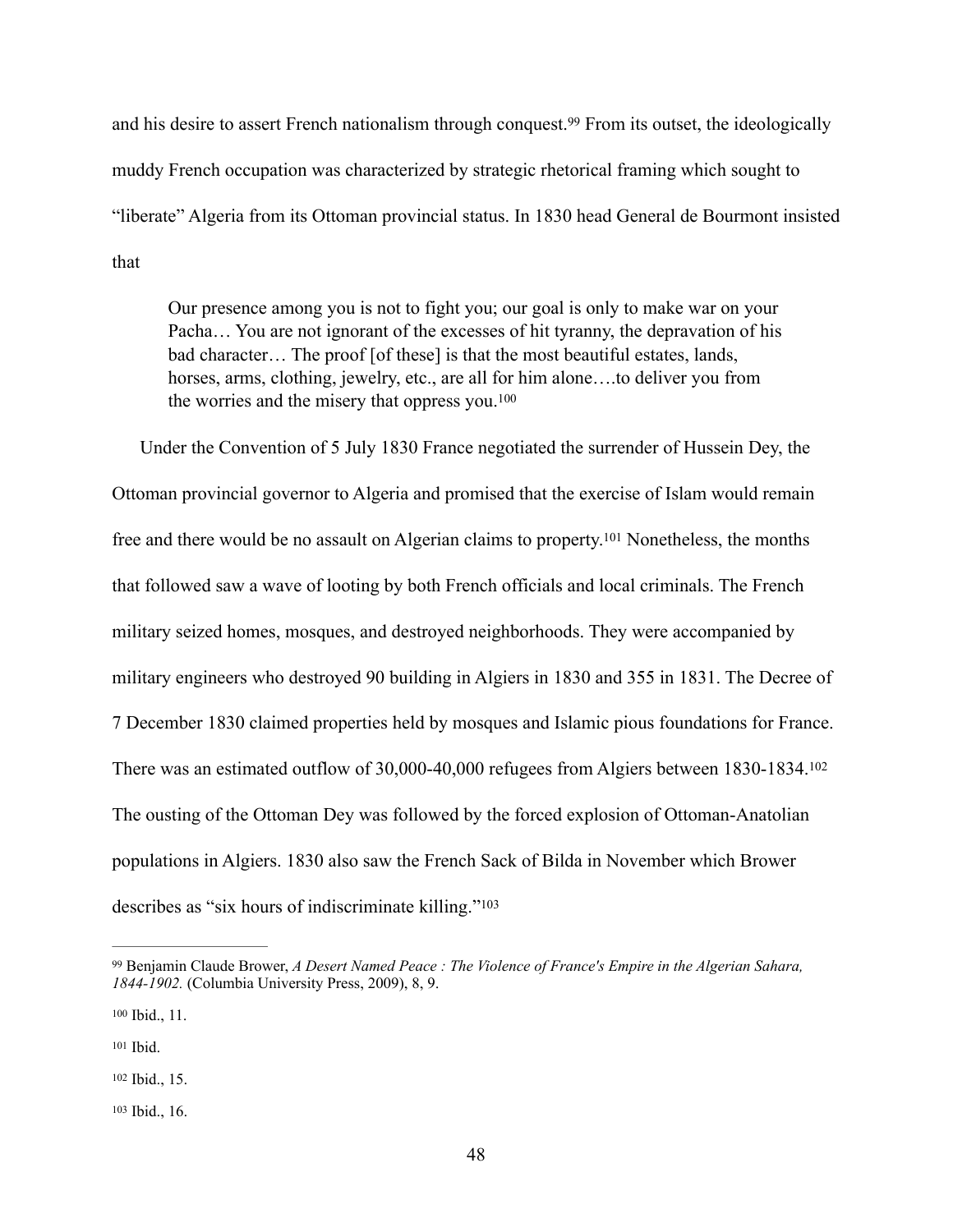These are by no means complete accounts of the violence which took place across over 130 years of colonization. I mention these instances of colonial violence not to provide a comprehensive colonial timeline but rather to demonstrate that from the very outset of military occupation French colonization of Algeria was a violent event. Moreover, I hope these examples illustrate the fundamental contradiction between French rhetoric of *une mission civalizatrice* and the brutal outcomes of colonial conquest. Furthermore, within a chapter on colonial medicine, these examples offer a pushback against conceptions of medicine as a humanitarian project by reminding us that any benevolence we associate with medicine is not only offset by the violent colonial framework that medical colonization existed within, but also that compatibility between western medicine and western colonial structures should lead us to question the objective altruism of medicine itself. When Fanon arrived in Algeria in 1953, previous to the organized presence of the Front de Liberation National, he arrived in a colonial society in which every event took place against the backdrop of a violent occupation. What followed was a negotiation between the French medical institutions he worked within and the revolutionary theory he derived from them.

# **From Cairo to Algiers: Tracing the Epistemes of Scientific Colonization**

In his article "Science and the French Empire" Michael Osborne writes that "the purported rational, secular, and disinterested nature of science—often juxtaposed against the perceived fanatics of Islam in France's African holdings and French Catholicism at home and abroad—wasseen as a means to retain and develop the French colonies."<sup>[104](#page-52-0)</sup> Indeed French colonial holdings offered a wealth of reproducible discoveries that allowed for the publishing of

<span id="page-52-1"></span><span id="page-52-0"></span><sup>&</sup>lt;sup>[104](#page-52-1)</sup> Michael A. Osborne,"Science and the French Empire." *Isis* 96:1 (2005): 80-87, 86.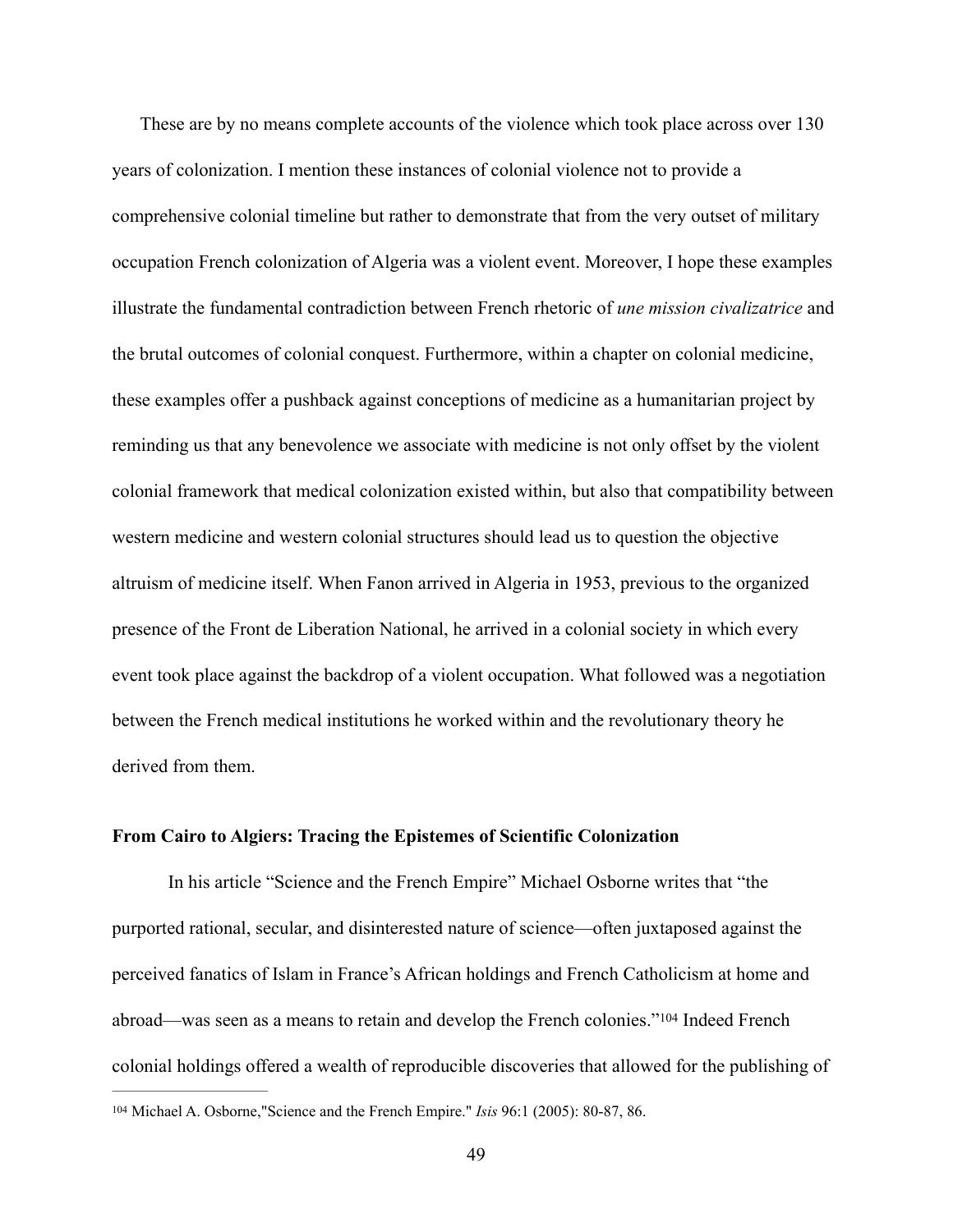<span id="page-53-2"></span>encyclopedias and the establishment of institutions deemed necessary for the reproduction of knowledge. Perhaps the most notable historic "moment" in this practice of knowledge production through the pillaging of the non-European world was Napoleon Bonaparte's 1798 campaign in Cairo. Like the eventual 130 years of colonial occupation in Algeria, Napoleon's 1798-1801 occupation of Egypt privileged scientific studies alongside military conquest; these constituted categorical representations of North African Arabs that then provided empirical justification for the hegemonic colonial mission. Napoleon strategically framed his campaign in Egypt as a mission to free Egyptians from Mamluk tyranny and demonstrate alliance to the Ottoman Sultan and reverence of Islam. Al-Jabarti's chronicle of French occupation provides a valuable perspective on Napoleon's mission which was simultaneously socio-political and militant[.](#page-53-0)  $105$  Al-Jabarti's account challenges Napoleon's liberation rhetoric even as it chronicles the injustices of Mamluk rule. Said's analysis of Napoleon's invasion demonstrates a strong lineage between the academic corps which accompanied Napoleon and the medical corps which accompanied General de Bourmont in 1830 in Algeria. Said argues that Napoleon's project drew on the work of Comte de Voleny, the French traveler who wrote *Voyage en Egypte et en Syrie* in 1787which, in Said's words, produced a "canonical hostility" towards Islam.<sup>[106](#page-53-1)</sup> In practice, Napoleon took a different approach in which he consciously used the language of Islam and translated his proclamations into Arabic thereby appropriating Egyptian Islamic culture to construct a false benevolence towards the Egyptian Muslim landscapes he occupied. Notably through personal invitations, distributions of military honors, and external admiration of Islam,

<span id="page-53-3"></span><span id="page-53-0"></span><sup>&</sup>lt;sup>[105](#page-53-2)</sup> 'Abd al-Rahmān Jabartī and Shmuel Moreh. 2004. *Napoleon in Egypt: Al-Jabarti's chronicle of the French occupation, 1798*. (Princton, NJ: Markus Wiener Publishers)

<span id="page-53-1"></span><sup>&</sup>lt;sup>[106](#page-53-3)</sup> Edward W. Said, *Orientalism*. Vol. First Vintage books edition. (New York: Vintage, 1979)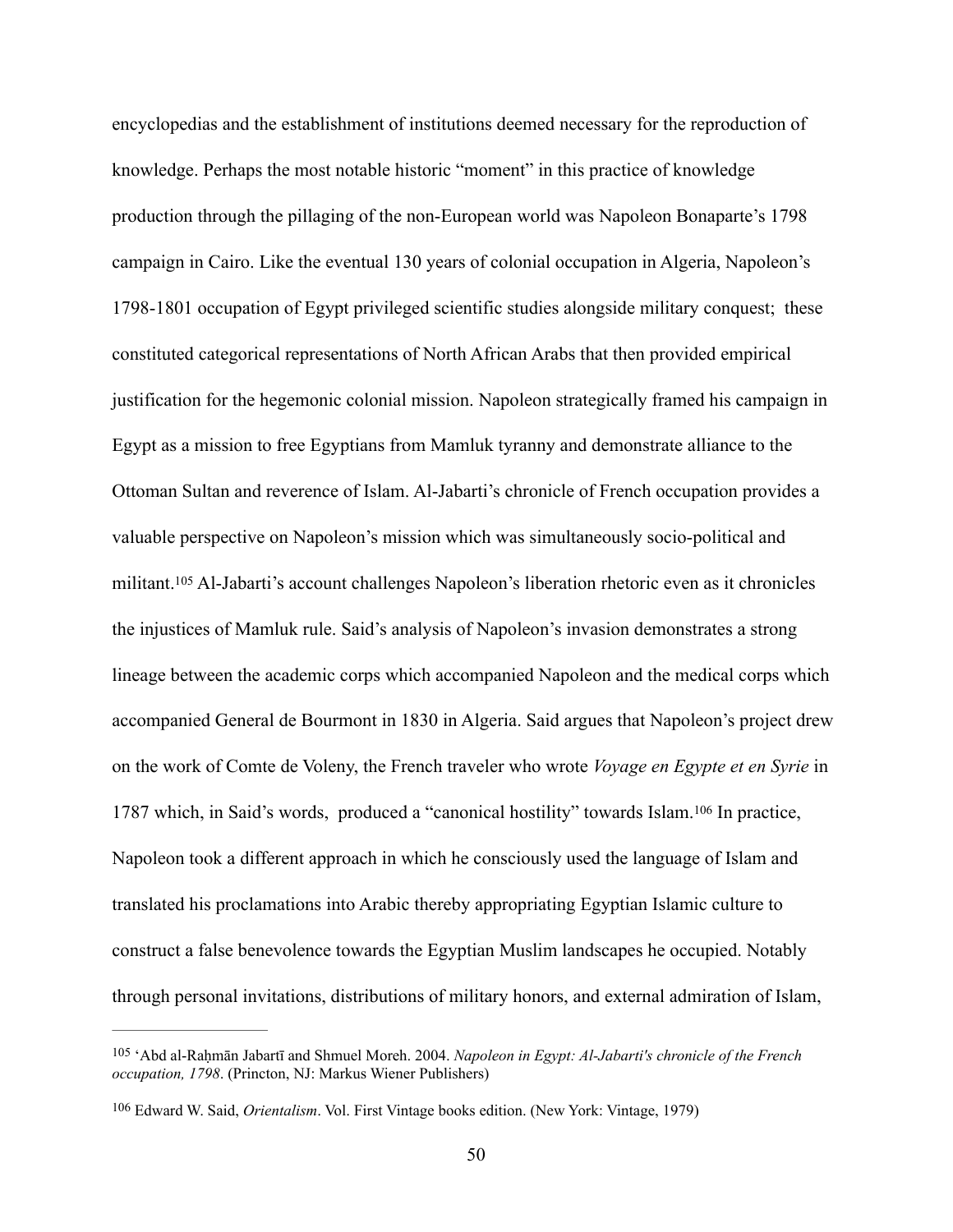Napoleon forged connections with Egyptian imams, qadis (judges), muftis (jurisconsults), and ulema (religious scholars) in an attempt to influence scholarly interpretations of the Qu'ran in favor of his military occupation.<sup>[107](#page-54-0)</sup>

<span id="page-54-4"></span><span id="page-54-3"></span>However, more most notable than these efforts the shape the rhetoric of invasion through strategic connections with the local elite was Napoleon's attempt to develop Egypt into a department of French learning through the establishment of L'Institut d'Egypte and the publication of the 23 volumes of *Description de L'Egypte* with input from scientists, historians, and archeologists. Said argues that the legacy of Napoleon's conquest was "to formulate the Orient, to give it shape, identity, definition with full recognition of its place memory, its importance to imperial strategy, and its 'natural' role as an appendage to Europe.["](#page-54-1)<sup>[108](#page-54-1)</sup> Said conceives of Napoleon's invasion as a significant turning point in Orientalism from a style of representation to a means of creation. I argue that the project that Napoleon began in Egypt was crystalized in Algeria and, in fact, fortified by the privileging of biological science. French medical colonization, through both medical practice and scholarly publication, was both a continuation and essential complication of Napoleon's conception that conquest would transform NorthAfrica from its "present barbarism" to "former classical greatness."<sup>[109](#page-54-2)</sup> While Said writes that Napoleon's invasion produced many orientalist "textual children," he does not mention Algerian medical writings—paramount documents in French creations of the orient.

<span id="page-54-5"></span><span id="page-54-0"></span><sup>&</sup>lt;sup>[107](#page-54-3)</sup> Ibid: There is an interesting connection here between Napoleon's calculated relationship with Muslim scholars and French use of local qadi to enforce hygiene protocol in Algeria which I will discuss later.

<span id="page-54-1"></span> $108$  Ibid

<span id="page-54-2"></span> $109$  Ibid.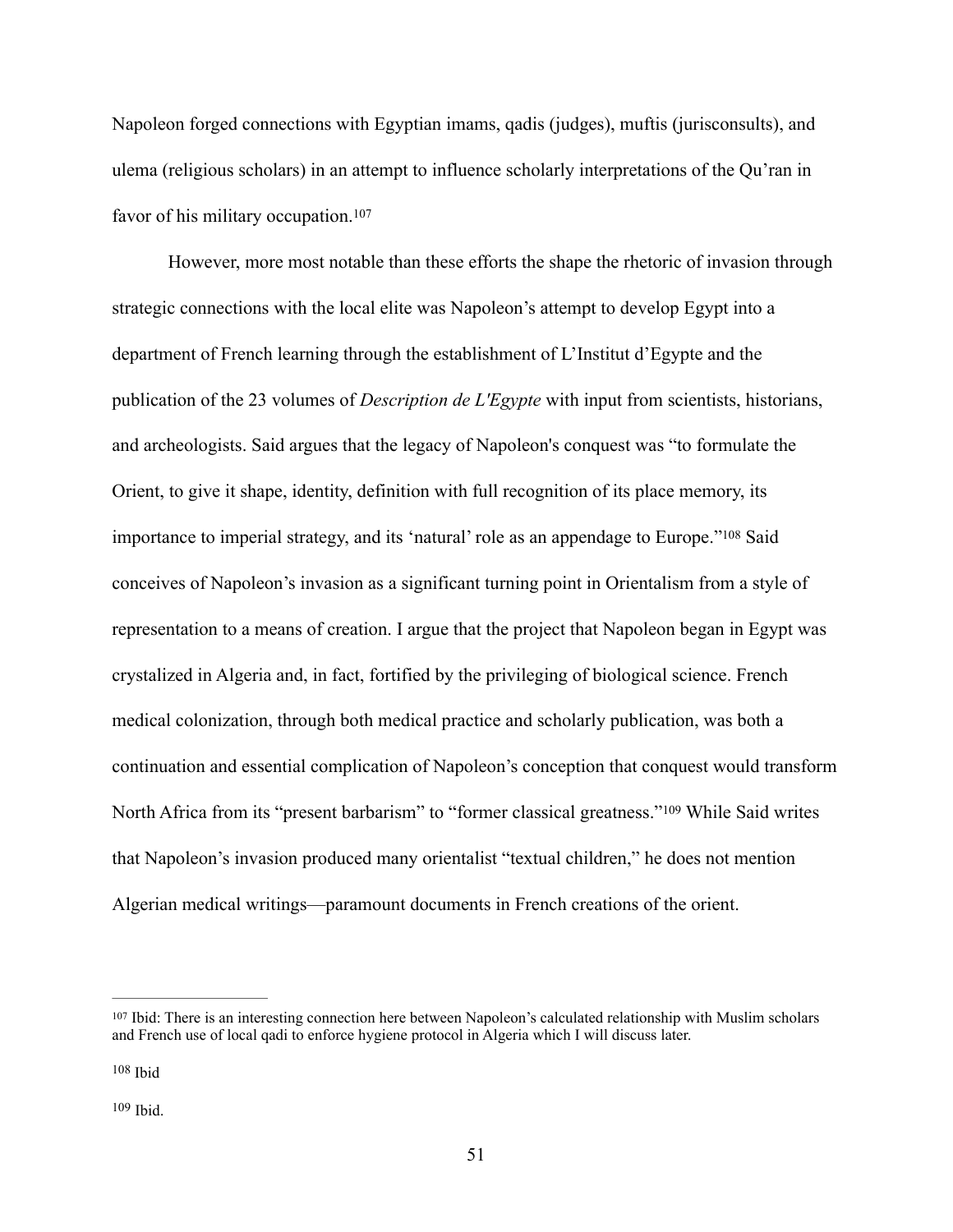# **Colonial Medicine in Algeria**

<span id="page-55-4"></span><span id="page-55-3"></span>As David Macey writes in his biography of Fanon, "France conquered Algeria with a gun in one hand and quinine in the other."<sup>[110](#page-55-0)</sup> Colonial medicine, rather than a secondary result of France's colonial process, was central to the creation of colonial Algeria and factored heavily into the feasibility and justification of colonial conquest. 167 surgeons accompanied French military forces on their initial conquest of Algeria in 1830. As towns subsequently fell to French forces, military doctors set up hospitals, thus literally tying French military conquest to the institutionalization of medicine.<sup>[111](#page-55-1)</sup> There are two crucial dimensions to this medical conquest of Algeria. The first was the way in which European doctors and medical institutions literally profited off of the violent colonial condition through occupying land, colluding with legal institutions, and engaging in dishonest medical practice. The second is the role that European doctors played an important as informants for anthropologists. Algeria was a crucial site for European developments of scientific racism through the intersection of medical science and anthropology. These two distinct yet interlocking projects were essential for the longevity of French colonization of Algeria which lasted for 133 years (1830-1963).

The *Service Medical de Colonisation* was a medical corps established by the French state in 1853. It permitted the establishment of private medical practices which receive stipends from the French state. These doctors were tasked with inspecting school children, sex workers, and food and water[.](#page-55-2)<sup>[112](#page-55-2)</sup> In the following decades a series of legal measures fine-tuned the role of

<span id="page-55-5"></span><span id="page-55-0"></span><sup>&</sup>lt;sup>[110](#page-55-3)</sup> David Macey, *Frantz Fanon : A Biography*. (Picador USA, 2001), 218.

<span id="page-55-1"></span><sup>&</sup>lt;sup>[111](#page-55-4)</sup> Lorcin, 120.

<span id="page-55-2"></span><sup>&</sup>lt;sup>112</sup>Hannah-Louise Clark, "Expressing Entitlement in Colonial Algeria: Villagers, Medical Doctors, and the State in the Early 20th Century." *International Journal of Middle East Studies* 48:3 (2016): 445–72, 447.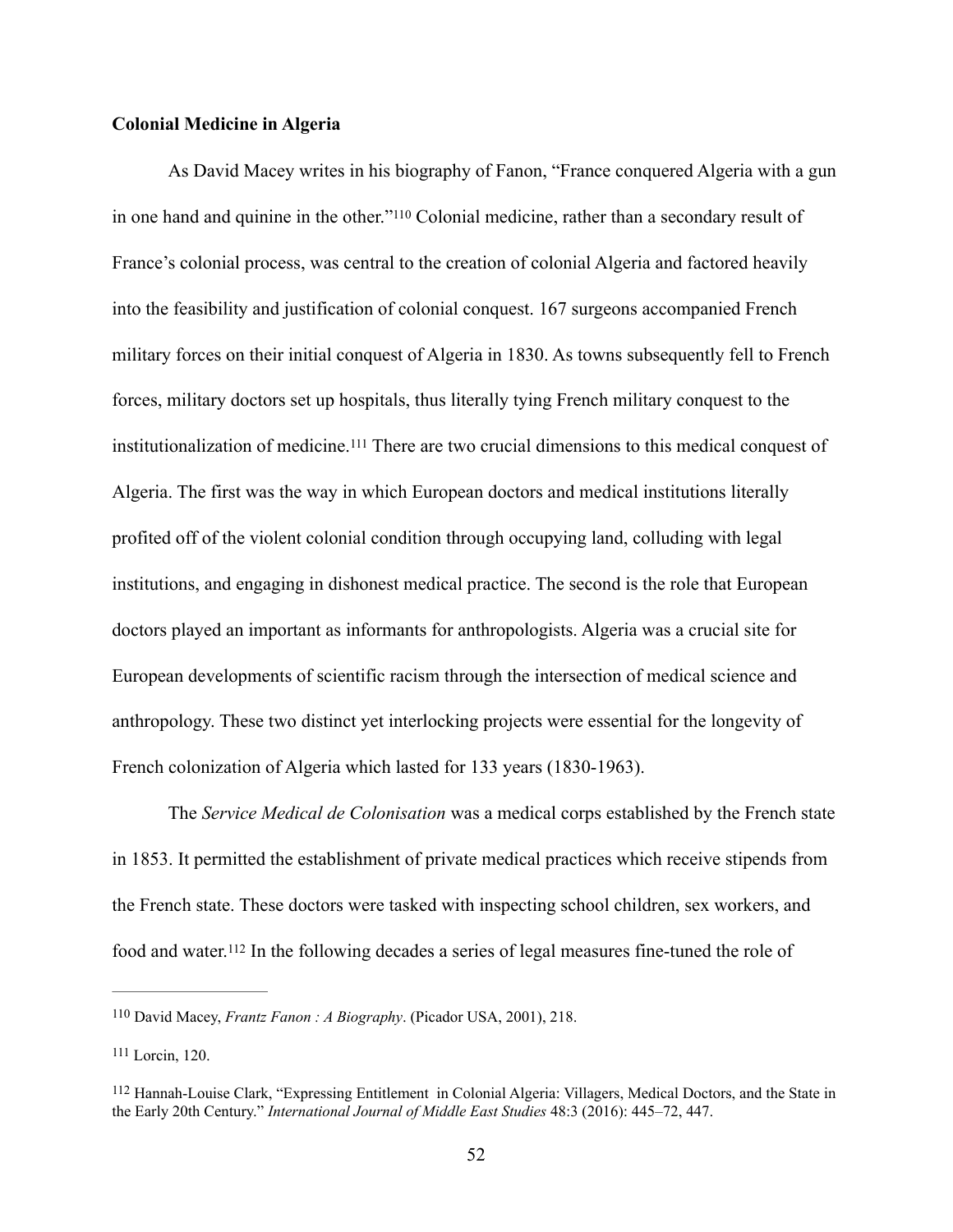<span id="page-56-7"></span><span id="page-56-6"></span><span id="page-56-5"></span>doctors in the colonial context.<sup>[113](#page-56-0)</sup> Le loi du 15 février 1902 relative à la protection de la santé *publique* dictated that French doctors were responsible for producing registries of 13 infectious diseases and required each mayor to produce sanitary regulations for his constituency[.](#page-56-1)<sup>[114](#page-56-1)</sup> The law took effect in Algeria in 1909 and entailed the distribution of sanitary regulation pamphlets and new requirements for Algerian owned businesses to declare illness among clients. Notably this responsibility was not extended to European owned institutions.<sup>[115](#page-56-2)</sup> This law demonstrates the way in which medicine was deployed through legal frameworks in order to define and control Algerian populations. Similarly, France deployed local qaids (chieftains) in rural areas to report on disease and mortality within their communities and paid them bonuses for good sanitary policing thereby deploying Algerian governance structures for the colonial project.<sup>[116](#page-56-3)</sup> In this way, medical and hygienic interventions were a means by which the French state could control who was "in" or "out" of their national community. This is only further underscored by the lineage between medical science and anthropology. Lorcin writes,

<span id="page-56-9"></span><span id="page-56-8"></span>Military doctors were invaluable to the development in France of interest in racial questions. Many were members of scholarly societies, especially the anthropological societies. Their research provided the first-hand information necessary to confirm or refute racial hypotheses, and was therefore discussed and often published[.117](#page-56-4)

<span id="page-56-0"></span>*Le loi du 15 juillet 1893 sur l'assistance médicale gratuite* promised free home visits and hospitalizations for [113](#page-56-5) poor French citizens and made licensed medical professionals responsible for "medical policing" and public declaration of infectious disease. The Imperial Decree of 12 July 1851 applied French medical licensing laws to Algeria but excluded native Muslims or Jews who practiced medicine. Decrees in 1896, 1927, and 1935 restricted medicine to licensed doctors. Ibid., 449, 454.

<span id="page-56-1"></span>[<sup>114</sup>](#page-56-6) Ibid., 449.

<span id="page-56-2"></span> $115$  Ibid., 451.

<span id="page-56-3"></span> $116$  Ibid.

<span id="page-56-4"></span>Lorcin, 125. [117](#page-56-9)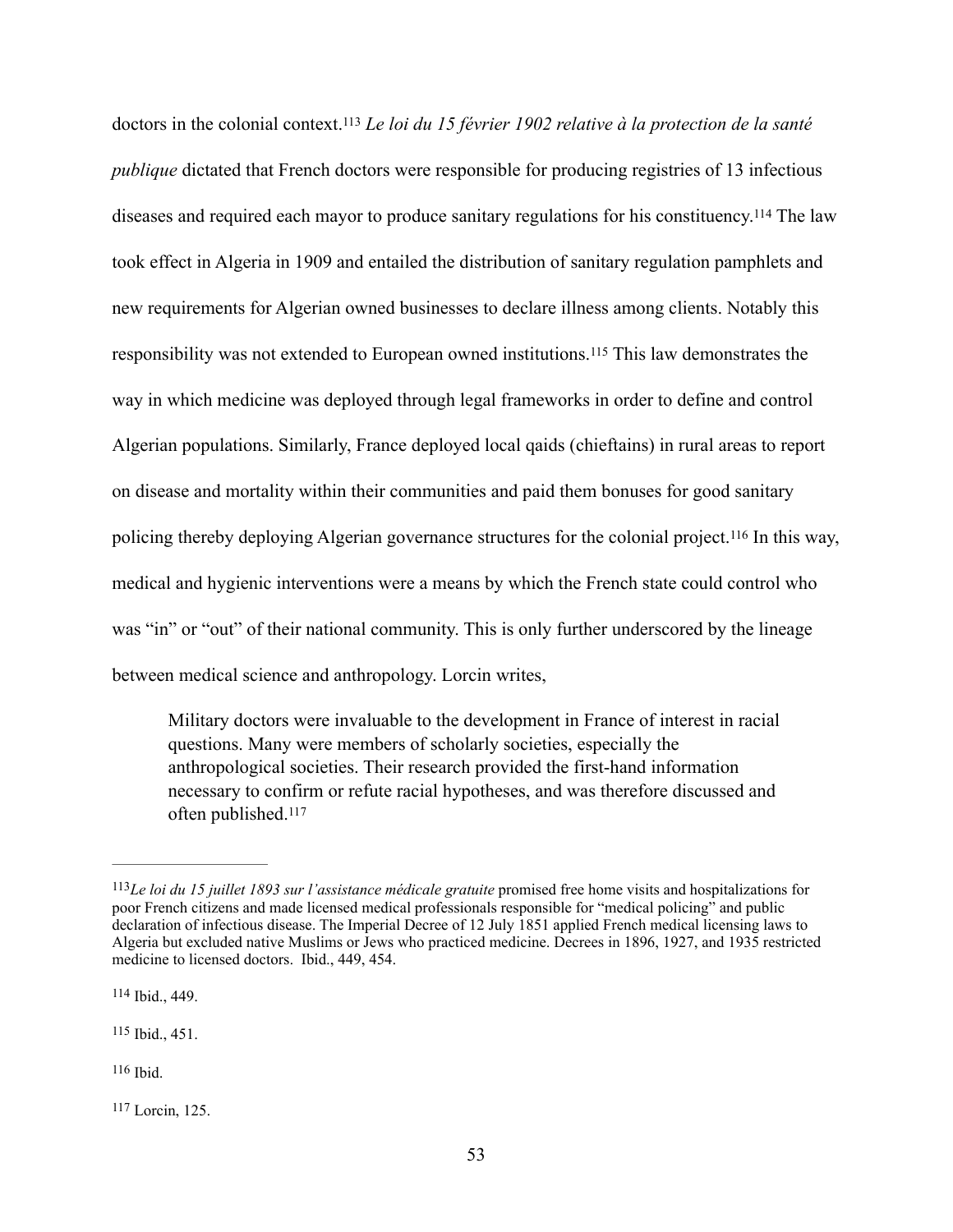Notable figures in this movement include Dr. L. Baudens, and Dr. Eugene Bodichon. The work of both of these two French doctors offers unique insight into the interplay of medicine and the categorization of indigenous Algerians during French colonization. Specifically, Baudens and Bodichon helped constitute an anthropological-medical movement which provided a scientifically codified—and therefore objective—theoretical basis for the the French colonial regime's privileging of Amazigh (specifically Kayble) over Arab Algerians. Baudens' *Relation de L'Expedition de Constantine* (1836), identifies five distinct Muslim "castes" in which produced negative characterizations of Arabs and more positive representations of Kabyles. Bodichon's *Considérations sur l'Algérie* (1845), focuses on physiognomic differences between Arabs and Kabyles. He also produced literature on "acclimatization" in which he argues that the climates that races of people are found in determine their moral character. In *De l'Humanité*   $(1866)$  Bodichon argues that disease itself is biologically determined.<sup>[118](#page-57-0)</sup> The work of these doctors which Lorcin writes about extensively, should not be taken as a comprehensive representation of medicine in Algeria; however they are crucial to understanding Algeria as the site—and Algerians as the people—on which France created taxonomies of the orient. This begs the question of why Algeria and North Africa more broadly have been peripheralized in critical theory surrounding the Middle East.

<span id="page-57-1"></span> In addition to actual medical practices and the mutual construction of medical and anthropological ontologies of the indigenous population in Algeria, medical and hygiene initiatives also played an important rhetorical role in justifying the colonial enterprise and ameliorating blame for French inflicted physical violence. In her extensive work on the

<span id="page-57-0"></span>[<sup>118</sup>](#page-57-1) Ibid., 125, 126.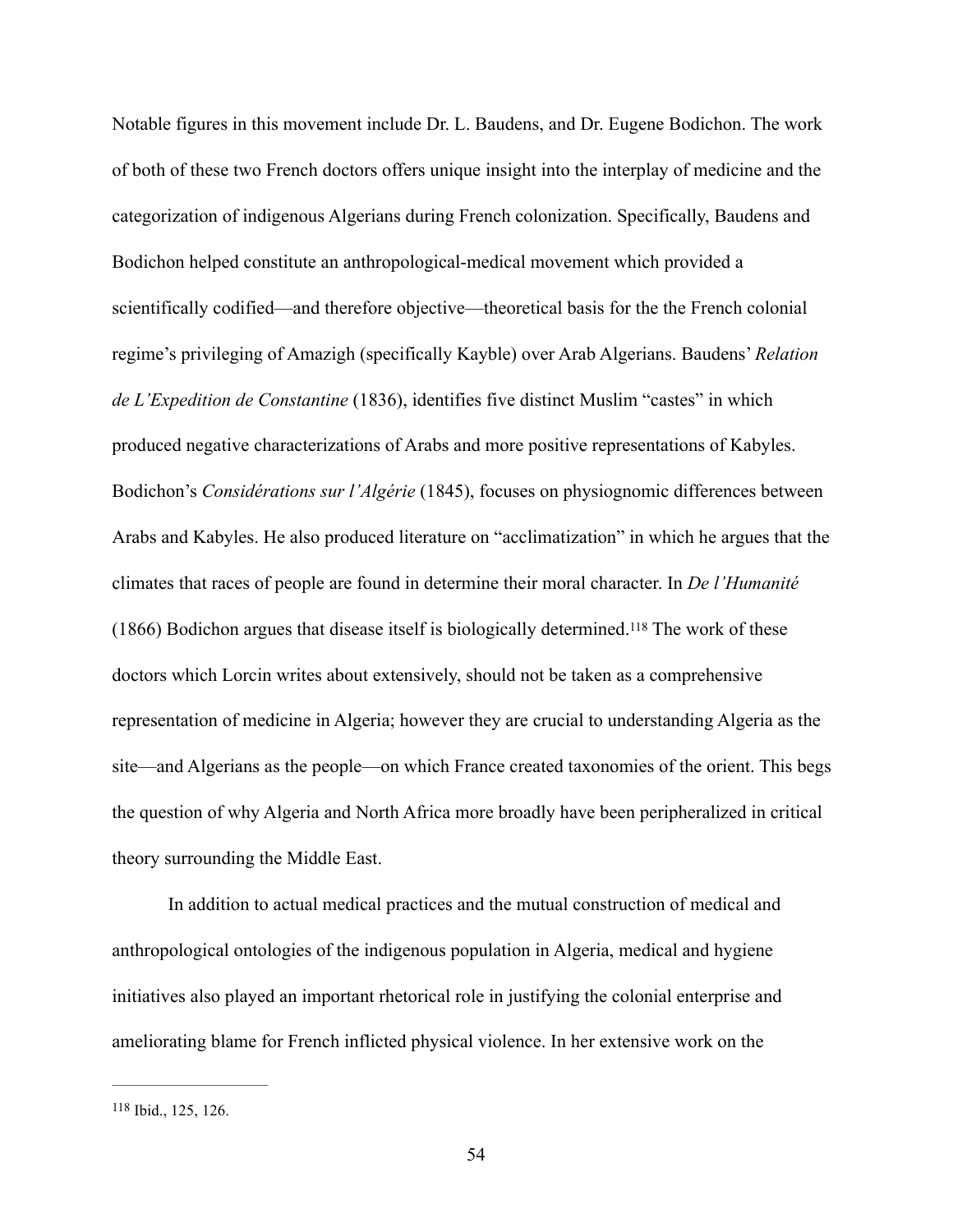institutionalization of commodified hygiene practices in post-WWII France, Kirstin Ross lays out the language of "cleansing" which France used to bolster a *mission civilisatrice* in Algeria. From the moment the Algerian War was conceived of as a war, it was known as the *sale de guerre* or "dirty war." Accordingly, military operations were conceived of as "cleansing" missions such as "cleansing the casbah" and "floor polishing" patrols along the border of Tunisia and Algeria.<sup>[119](#page-58-0)</sup> Ross lays out one particularly haunting testimony from a French soldier who remarks,

<span id="page-58-3"></span><span id="page-58-2"></span>It's maybe not the cleanest job but when you think about it, all those guys are criminals really, and if you let them live they'd only go on killing old men and women and children You can't let them carry on like that. So really we're cleaning up the country [*on nettoie le pays*], ridding it of all the scum [*racaille*].[120](#page-58-1)

While the connection between medical colonization and cleansing rhetoric might seem tenuous, these examples nonetheless represent the dissonance between a French declaration of human rights and the brutality of colonization as converging on the grounds of a sanitizing mission— be it the humanitarian sanitation of medicine or the civilizing sanitation of war. We see this convergence in Alexis de Tocqueville's "Essay on Algeria," published in October 1841 when he was a member of the Chamber of Deputies for Manche*.* Significantly, Tocqueville represents center-of-left French political thought. While, unlike some French pundits, he did not believe that the "uncivilized" condition of Algeria was irreversible, he does argue that in order to be incorporated into France, Algerian land and disease must be managed and cultivated:

When Europeans began to cultivate the hills and valleys of the Algerian Massif to the east of the coast of Couba, Hussein Dey...they were taken by fevers, which led

<span id="page-58-0"></span><sup>&</sup>lt;sup>[119](#page-58-2)</sup> Kristin Ross, *Fast Cars, Clean Bodies : Decolonization and the Reordering of French Culture*. (Cambridge, Mass.: MIT Press, 1995), 114.

<span id="page-58-1"></span>[<sup>120</sup>](#page-58-3) Ibid., 115.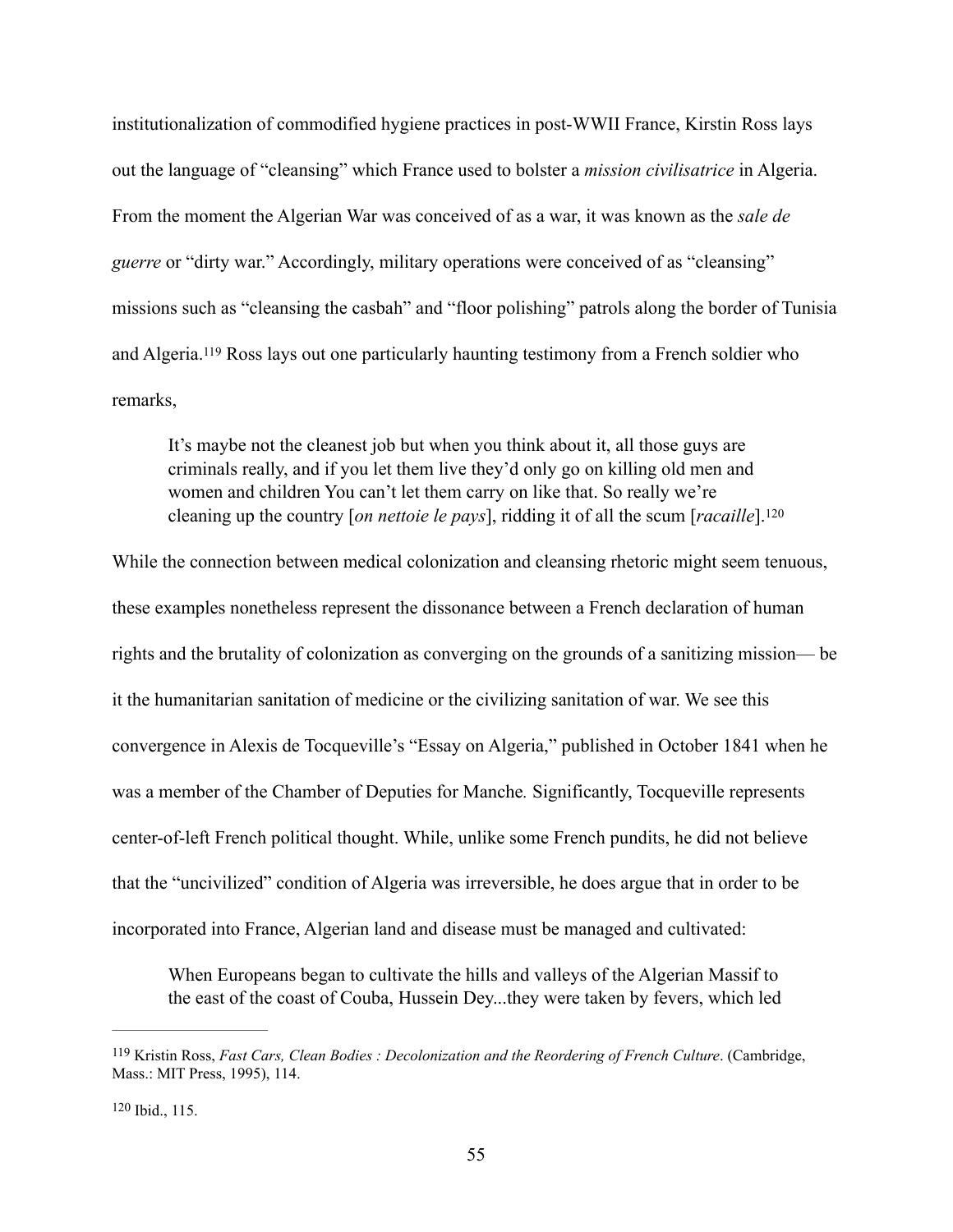<span id="page-59-2"></span>us to believe that the country was unhealthy, even if the cause was invisible. After several years, when the land has been cultivated and the population had grown, people no longer fell sick.[121](#page-59-0)

Albeit subtly, this passage ties the colonization and cultivation of land to the decline of disease. To Tocqueville, disease is an obstacle of the colonial experience which can and will be overcome with the persistence of the settler population. Through the eradication of disease, Tocqueville argues, Algeria can be transformed into a civilized French society. In this way, the parallel is drawn between disease, death, regression, and pre-colonial Algeria while French Algeria is a site of cultivation, health, and progression. In her chapter, "What Race is Your Disease? Africanizing 'Dirt'" Cassie Trentaz argues that the categorical implementations of biological science, medicine, and hygiene constituted an enlightenment secular humanism which intertwined notions of civility with a mastery over nature, dirt, and disease. In this way, the vague image of "fever" on the African continent—which Tocqueville reproduces— represents a binary between "sick" Africa and "healing" Europe. Indeed,

<span id="page-59-3"></span>The image of the feverish heart of Africa also spurred an interest in a Christian healing mission that in some senses challenged the denigration of the body because of its concern for providing medical care for people in need even while it walked hand in hand with colonial imperialism in the restructuring of life on the African continent[.122](#page-59-1)

I argue that Fanon's anti-colonial writing participates in this dialectic by identifying and subsequently deconstructing the rhetorical paradigm which creates parallel binaries of colony/ metropole, disease/health, and death/life binaries.

<span id="page-59-0"></span><sup>&</sup>lt;sup>[121](#page-59-2)</sup> Alexis de Tocqueville and Jennifer Pitts. *Writings on Empire and Slavery*. (Johns Hopkins University Press, 2001), 87.

<span id="page-59-1"></span><sup>&</sup>lt;sup>[122](#page-59-3)</sup> Cassie R. E. H. Trentaz, "Theology in the Age of Global Aids & Hiv : Complicity and Possibility." In *What Race Is Your Disease? Africanizing "Dirt,"* 67–80. (New York : Palgrave Macmillan US : Palgrave Macmillan, 2012), 73.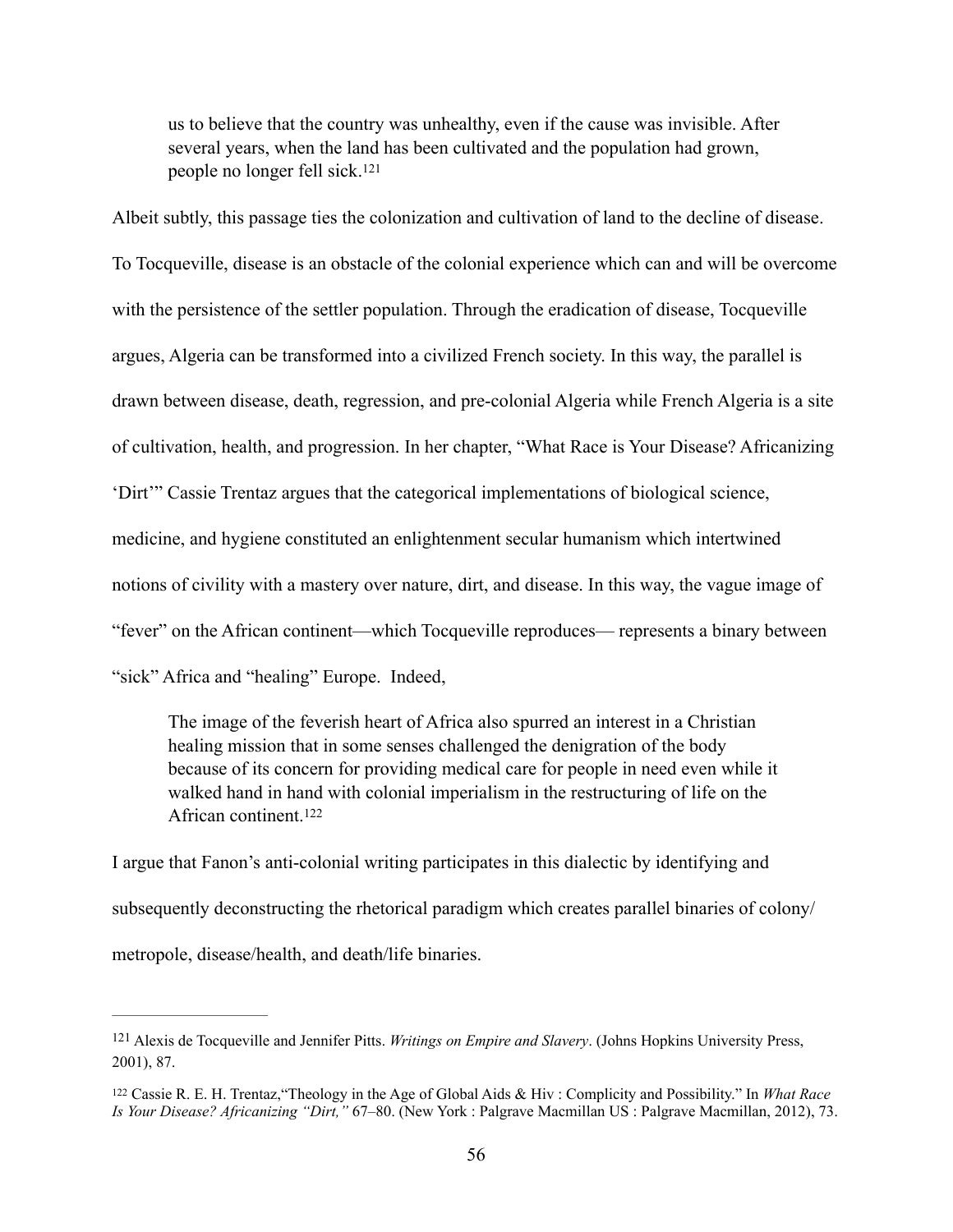# **Fanon and Psychiatry: The Making of a Revolutionary**

<span id="page-60-4"></span><span id="page-60-3"></span>Fanon did not enter Algeria as a revolutionary. While he had already published *Black Skin, White Masks* in 1952, he nonetheless arrived to the Blida-Joinville Psychiatric Hospital without a liberation agenda. Previous to Algeria, Fanon worked in a hospital in Protonson, France where his actions demonstrated an attempt to alter psychiatric practices while working withinthe parameters of the hospital as an institution.<sup>[123](#page-60-0)</sup> When Fanon arrived in Algeria, however, he was frustrated with the "doctrinal-basis" of the Algiers School of Psychology—the school of psychological thought derived from the racial system of French medical colonization[.](#page-60-1)<sup>[124](#page-60-1)</sup> Fanon was the first doctors to practice social therapy in North Africa and his widespread reforms in psychiatric practice included the introduction of social events to treatment programs such as patient film discussions, construction of a café and institution of Friday prayer for Algerian patients in an attempt to practice culturally informed therapy, and reformationof the Thematic Apperception test to fit the Algerian cultural context.<sup>[125](#page-60-2)</sup> Ultimately the work that this did was to place Eurocentric psychoanalytic tradition within a socio-political context or as Fanon puts it in *Black Skin, White Mask's* diagnose a "situational neurosis" which evaluates the systematic depersonalization of the colonial context. It was through Fanon's psychiatric practice that he was contacted by the FLN seeking psychological care for its freedom fighters. By February 1955, FLN representatives were meeting with Fanon and arranging for militants to be housed in his hospital. He developed a close relationship with FLN commander

<span id="page-60-5"></span><span id="page-60-0"></span>[<sup>123</sup>](#page-60-3) Macey, 210.

<span id="page-60-1"></span>[<sup>124</sup>](#page-60-4) Ibid., 218.

<span id="page-60-2"></span>[<sup>125</sup>](#page-60-5) Macey, 228, 229, 233, 234.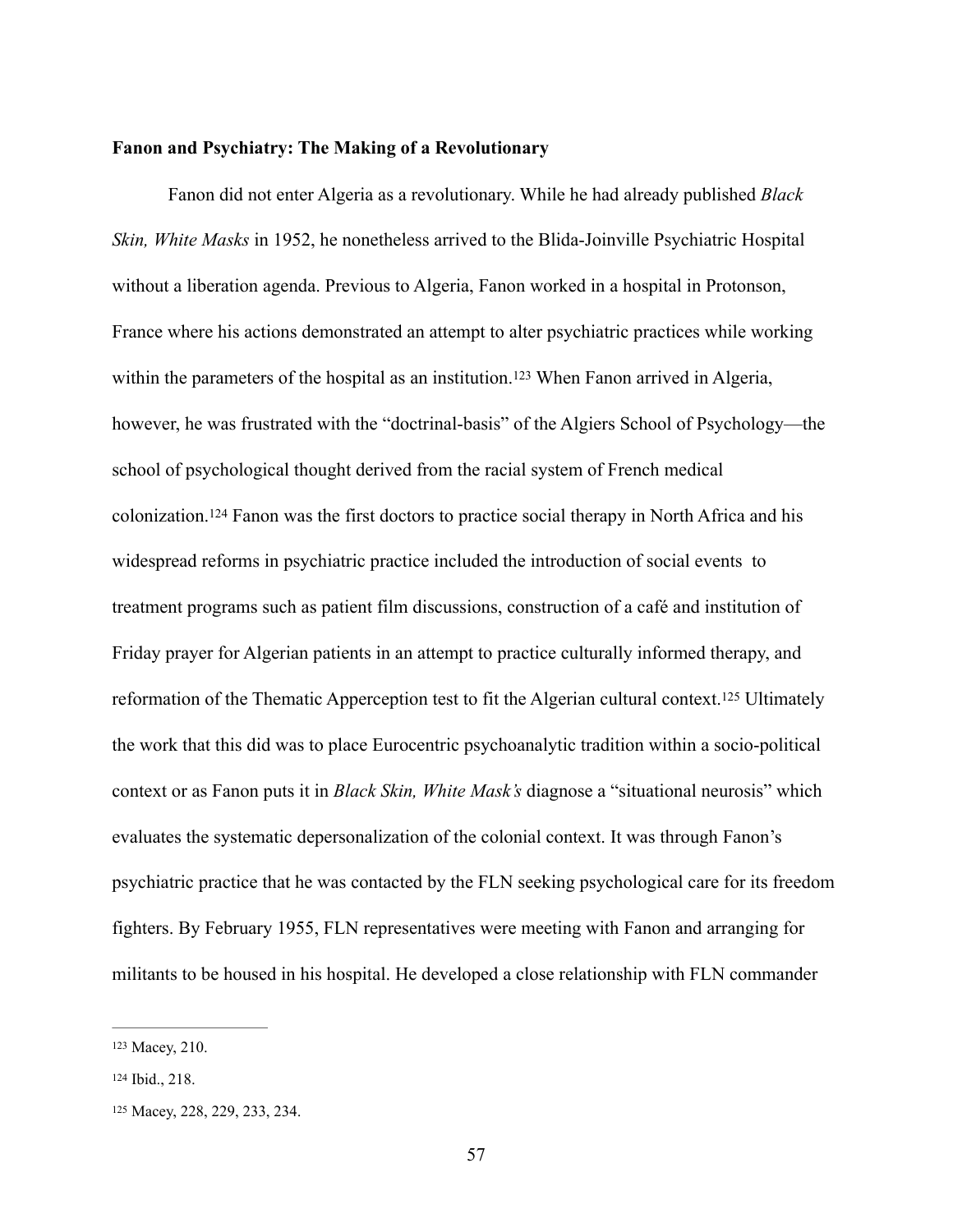Silmane Dehilés who represented the Marxist wing of the movement[.](#page-61-0)<sup>[126](#page-61-0)</sup> Gordon also reveals that Fanon used his hospital and medical training as a site on which to train FLN militants:

<span id="page-61-4"></span><span id="page-61-3"></span>Fanon's response was to use Blida-Joinville's grounds to train FLN members to become nurses and medics. He instructed them how to resist divulging secrets when under interrogation, which invariably mean when under toture, and how to utilize ordinary materials as implements of war.[127](#page-61-1)

 In this way, Fanon transformed the hospital, which was previously the site where French hegemonic military power was reproduced, into a space of revolutionary action against the French state. He continued to treat members of the FLN alongside French soldiers until his explosionfrom Algeria in 1957.<sup>[128](#page-61-2)</sup> This four year period represents a break between Fanon and the French Left and the articulation of his anti-colonial theory.

<span id="page-61-5"></span>Perhaps the most insightful look into Fanon's medical practice occurs in his own essay, "Colonial War and Mental Disorders" published in *The Wretched of the Earth.* In this essay Fanon presents multiple case studies of patients experiencing psychiatric fallout from the Algerian War of Independence. Notably, the cases Fanon chooses to highlight involve both French and Algerian patients, posited on opposite sides of the conflict and nonetheless experiencing similar psychiatric harm from the omnipresent trauma of colonial war. Case number 4 in series A highlights a European Police Officer experiencing depression after being involved in a number of torture scenarios. The following case, no. 5, involves another European police officer who after conducting multiple torture sessions of FLN freedom fighters, began torturing his own wife and children at home. Fanon notes,

<span id="page-61-0"></span>[<sup>126</sup>](#page-61-3) Hudis, 73.

<span id="page-61-1"></span>[<sup>127</sup>](#page-61-4) Gordon, 83.

<span id="page-61-2"></span>[<sup>128</sup>](#page-61-5) Ibid., 81.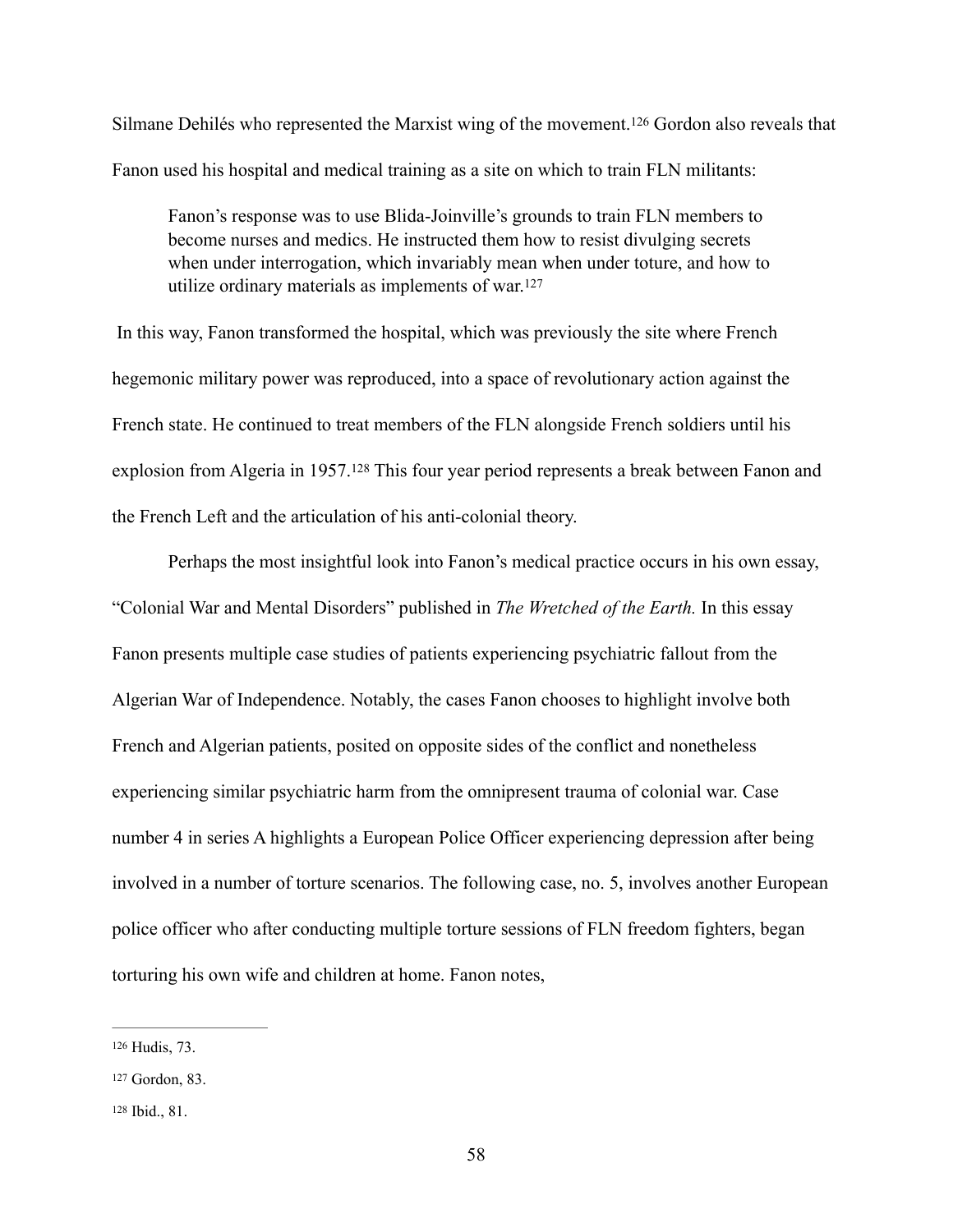<span id="page-62-3"></span>This man knew perfectly well that all his problems stemmed directly from the type of work conducted in the interrogation rooms, though he tried to blame everything on "the troubles." As he has no intention of giving up his job as a torturer (this would make no sense since he would then have to resign) he asked me in plain language to help him torture Algerian patriots without having a guilty conscience, without any behavioral problems, and with a total peace of mind[.](#page-62-0) [129](#page-62-0)

<span id="page-62-4"></span>These accounts not only demonstrate the cognitive dissonance taking place within the French psyche, which conceives of the multiyear Algerian war as "the troubles," but also frame the violence and neurosis of these patients as a consequence of the colonial condition rather than as emanating from a natural state. In his own words, Fanon writes "this case revealed the existence of a coherent system that leaves nothing intact.["](#page-62-1)<sup>[130](#page-62-1)</sup> Fanon's inclusion of colonial figures in his analysis is brilliant in its denaturalization of the state of colonial occupation and war in Algeria. Returning to his previous thesis that "man is nothing" these case studies demonstrate that violence exhibited by anyone living within the colonial system is a product of thatsystem rather than reflective of a natural state.<sup>[131](#page-62-2)</sup> Put differently, the colonial context is an unhealthy and neurotic state which produces violence. It is important to note the tension here between Fanon's diagnosis of a "situational neurosis" and his reproduction of Eurocentric psychiatric medicine that historically relied on the assumption of a universal (read: European) consciousness. As Shohat writes

<span id="page-62-5"></span>Fanon and Azoulay came to realize that they has been the unconscious "carriers" of the French assimilationist model within the mental institution itself. But within this asymmetrical situation, Fanon at least tried to unravel the fictitious

<span id="page-62-0"></span><sup>&</sup>lt;sup>[129](#page-62-3)</sup> Fanon, *The Wretched of the Earth*, 198.

<span id="page-62-1"></span>[<sup>130</sup>](#page-62-4) Ibid., 199, fn 25.

<span id="page-62-2"></span><sup>&</sup>lt;sup>[131](#page-62-5)</sup> Fanon, *Black Skin, White Masks, 6.*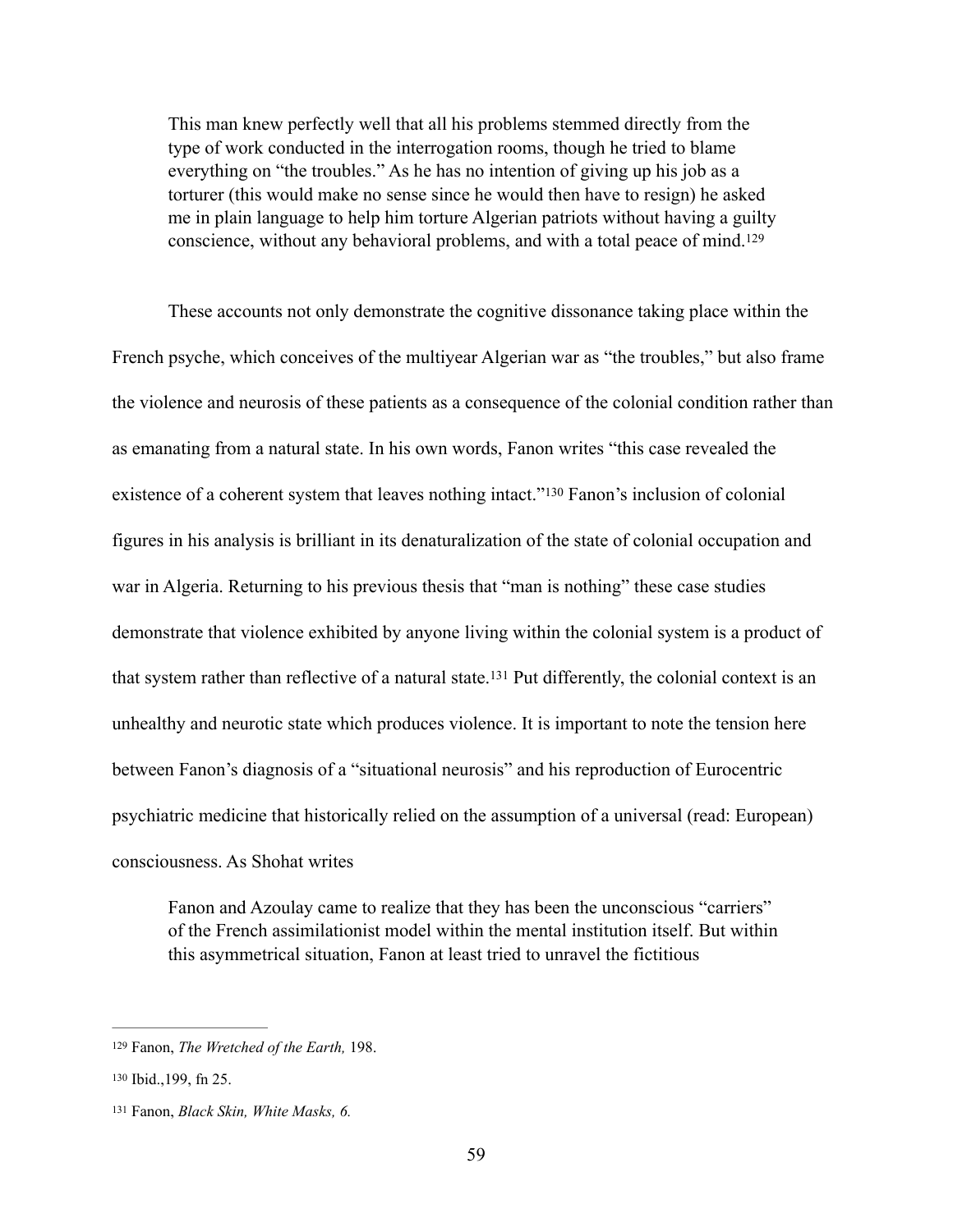<span id="page-63-3"></span>universalism of psychoanalysis and psychiatry by placing theory and practice in dialogue[.132](#page-63-0)

However, we must remember to place Fanon's movement across these tensions within a larger colonial war which necessitated medical care. Considering the Algerian context allows us to remember that Fanon's practice was revolutionary in that it pushed back against the French ethnocentric, alienating gaze upon its colonial subjects. As Fanon's intern, Jacques Azoulay testifies: "There were no chains in Blida. The originality of Fanon does not need that myth. Fanon freed something in the patients, something beyond their illness. He succeeded in liberating his patients from an ethnocentric gaze. That is his innovation."<sup>[133](#page-63-1)</sup>

<span id="page-63-4"></span>Fanon dedicates the majority of "Colonial War and Mental Disorder," however, to the conditions of the colonized and tortured. Fanon chronicles a number of physical, mental, and psychosomatic consequences of colonial war including anorexia, depression, delusions, criminality, and sexual impotence. In establishing a connection between these disorders and the colonial condition, Fanon counters the biological determinism of the Algiers School of Psychiatry which he works within. Referencing the 1918 work, *Annales Médico-Psychologiques*  by A. Porot, Fanon writes,

We must recall the semiology elaborated by the school of Algiers. The "native," it says, presents the following characteristic:

- complete or almost complete lack of emotivity
- highly credulous and suggestible
- doggedly stubborn
- childlike mentality minus the curiosity of the European child
- <span id="page-63-5"></span>• prone to accidents and pithiatic reactions.<sup>134</sup>

<span id="page-63-0"></span>[<sup>132</sup>](#page-63-3) Shohat, 258.

<span id="page-63-1"></span><sup>&</sup>lt;sup>[133](#page-63-4)</sup> Nedjari Al, John Wilson, Gary Brown, Mark Nash, Isaac Julien, Colin Salmon, Al Nedjari, et al. 1996. Frantz Fanon: black skin, white mask. San Francisco, CA: California Newsreel.

<span id="page-63-2"></span><sup>&</sup>lt;sup>[134](#page-63-5)</sup> Fanon, *The Wretched of the Earth*, 224.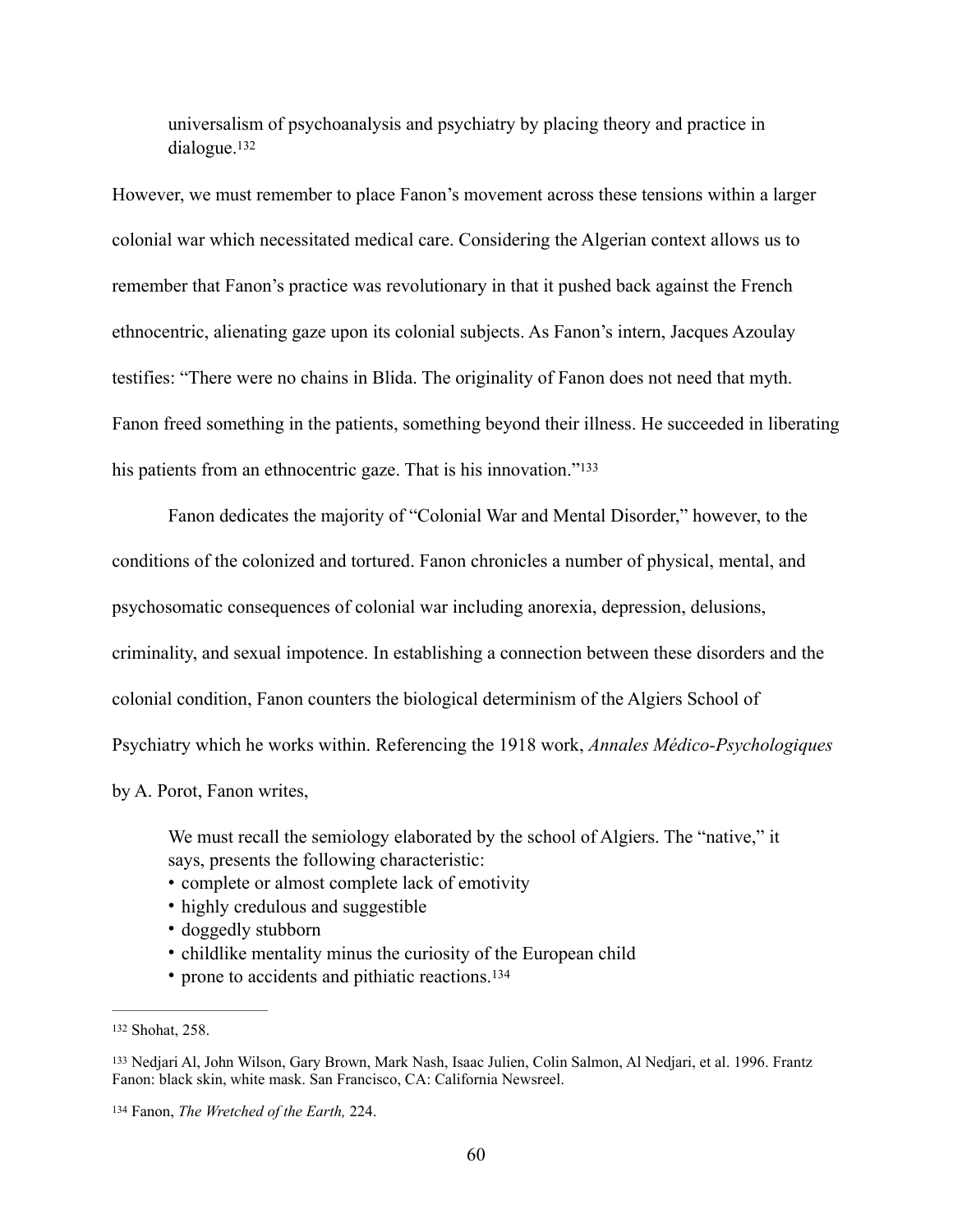<span id="page-64-1"></span>At this point, it should be clear that the Algiers school and the psychiatric treatment derived from it functioned to concretize the hierarchy of the colonial vulgate through the biological essentializing of its colonial subjects. Fanon's detailed accounts of his patients in Blida, engaged in criminality or suffering from mental disorders, *due* to the conditions of French colonial rule worksto dismantle the logic of the colonial vulgate through psychiatric practice.<sup>[135](#page-64-0)</sup> Moreover, Fanon's detailed and often gruesome accounts of mental disorders and torture through this essay add an important dimension to his work in "On Violence." For anyone still unconvinced that this essay is not a call to arms, Fanon's nuanced understanding of the tangible consequences of violent struggle should convince us that while Fanon does not call for violence—and may even detest it—he is acutely aware that violent struggle is the natural consequence of the un-natural event of colonization.

#### **Against** *Une Mission Civilisatrice***: Identifying the Violence of Western Medical Frameworks**

Gallois underscores the forefront of Medicine in French colonization in his work on Algerian doctors working in colonial Algeria between 1870 and 1900. He asserts that the accounts of these doctors represent the contradiction between medicine as a justification for colonial conquest and medicine as a site of Algerian opposition to French imperialism. Accordingly, the personal testimonies and resistances of Algerian doctors in the late nineteenth century should be understood as the foundation on which Fanon articulated and institutionalized

<span id="page-64-0"></span>[<sup>135</sup>](#page-64-1) Ibid., 233: "The criminality of the Algerian, his impulsiveness, the savagery of his murders are not, therefore the consequence of how his nervous system is organized or specific character traits, but the direct result of the colonial situation."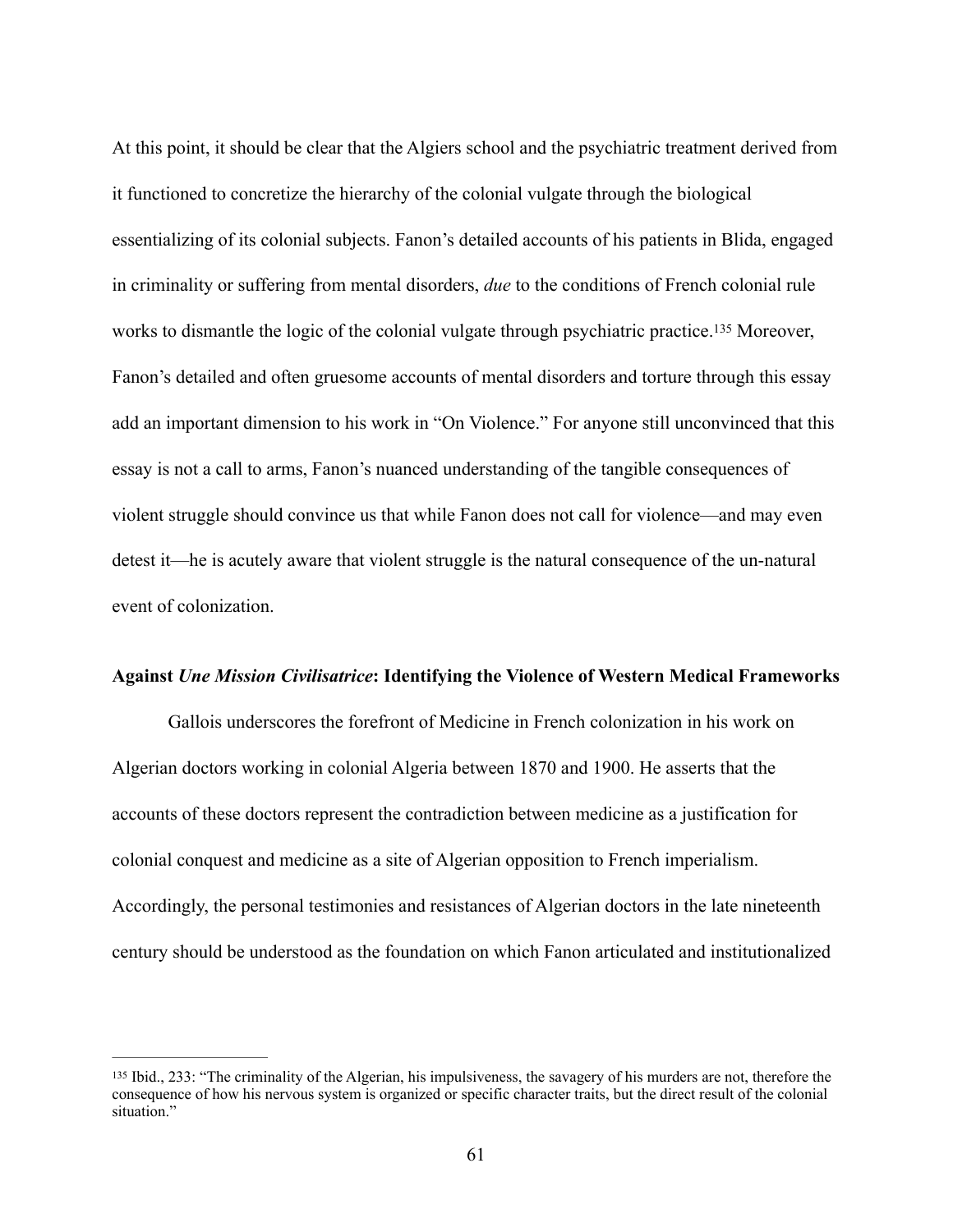<span id="page-65-2"></span>medical opposition to France.<sup>136</sup>[H](#page-65-0)ere we can turn to Fanon's work as constitutive of this central irony. Fanon worked within a French psychiatric hospital in Algeria, yet his position working in this medical capacity for the French state allowed him to identify medical interactions as sites of resistance. In "Medicine and Colonialism," an essay in Fanon's collection *A Dying Colonialism*  he describes the interactions between the colonized patient and the colonial doctor as the site on which the fundamental violence of colonization is enacted *and* relatedly, the site which represents the fundamental dichotomy(ies) between the colonial and colonized populations. We see in this essay, published in 1960, the way in which medical colonization shaped Fanon's revolutionary praxis. Put differently, Fanon, the revolutionary, acted within and through French institutions of medicine to formulate and apply revolutionary psychiatric practice alongside revolutionary organizations such as la Front de la Liberation Nationale.

Careful attention to Fanon's footnotes reveal his assessment of medicine in Algeria as a capital enterprise in which European doctors profited off exploitation of Algerian subjects. Fanon claims that Algerians and "sub-saharan infantrymen" were subject to psychological experimentation to determine the "threshold of each race." Equally striking is his assertion that frequently French doctors would scam and mistreat patients for profit:

<span id="page-65-3"></span>Medical practice in the colonies very often assumes an aspect of systemized piracy. Injections of twice-distilled water, billed as penicillin or vitamin B-12, chest X-rays, radiotherapy seasons 'to stabilize a cancer,' given by a doctor who has no radiological equipment, are examples. In the latter case the doctor need only place the patient behind a sheet and after 15 or 20 minutes announce that the session is over [137](#page-65-1)

<span id="page-65-0"></span>William Gallois, "Local Responses to French Medical Imperialism in Late Nineteenth-Century Algeria." *Social* [136](#page-65-2) *History of Medicine* 20:2 (2007): 315–31, 318.

<span id="page-65-1"></span><sup>&</sup>lt;sup>[137](#page-65-3)</sup> Fanon, *A Dying Colonialism*, 124, fn 1, 133, fn 4.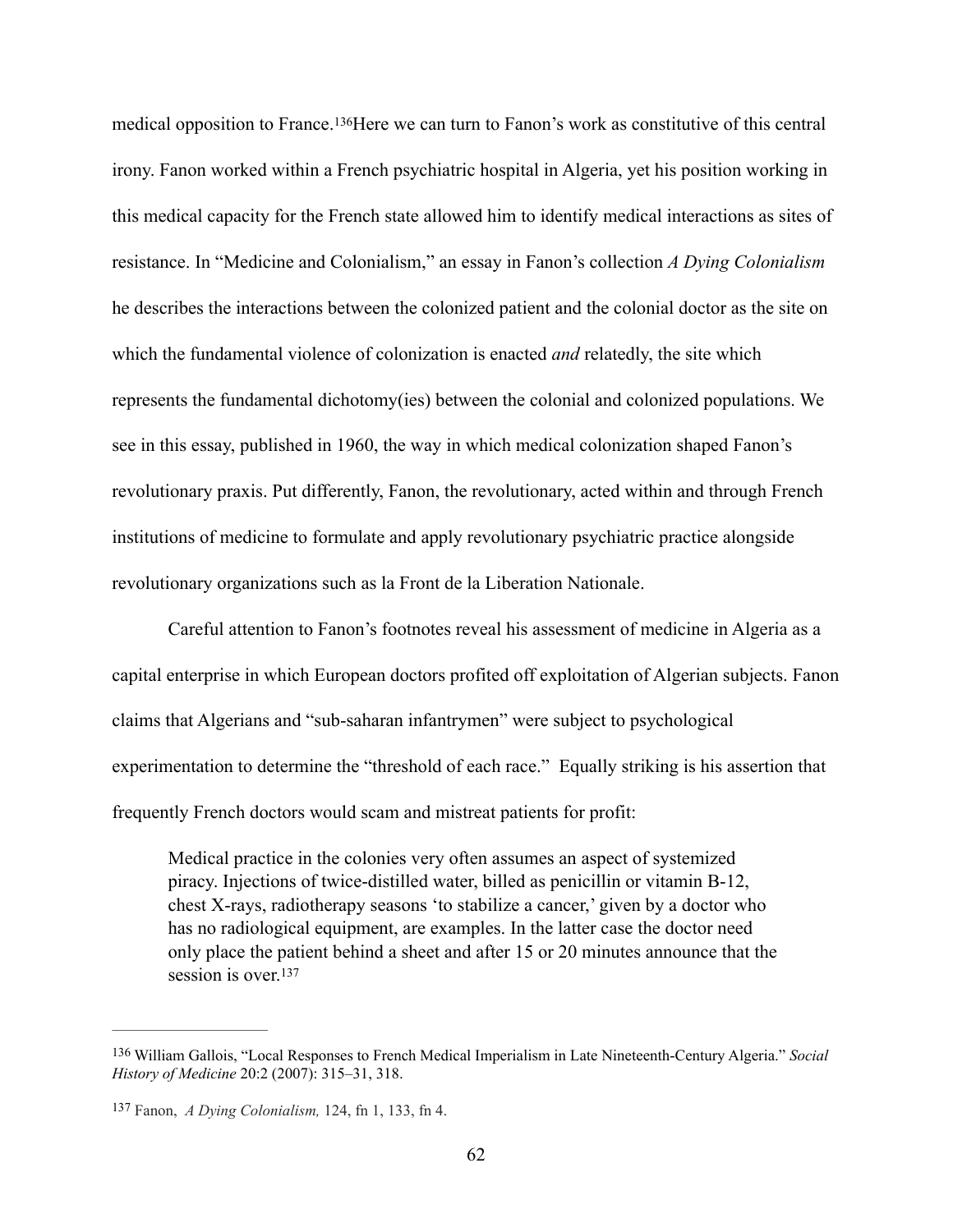<span id="page-66-3"></span>In a further testament to the brutality of French medicine, Fanon demonstrates the role of doctors in practices of torture. European doctors were frequently called on to testify on behalf of the French state in cases involving Algerians who were held in police custody, their assessments always concluded that no torture had occurred. Algerian doctors were prohibited from being appointedas experts.<sup>[138](#page-66-0)</sup> Fanon describes French doctors' use of a psychoactive chemical substance which he called the "truth serum" (Pentothal) during torture sessions and writes "Everything—heart stimulants, massive doses of vitamins—is used before, during, and after the sessionsto keep the Algerian hovering between life and death."<sup>[139](#page-66-1)</sup> Equally disturbing is the manipulation of trust and strategic framing of medicine as benevolent event when it exists to enhance torture:

<span id="page-66-4"></span>The scene goes as follows: First of all, the psychiatrist states "I am a doctor, not a policeman. I'm here to help you." Thus the prisoner's trust is won after a few days, Then: "I'm going to give you a dew shots to clear your head." For several days all kinds of vitamins, heart stimulants and other placebos are administered. On the fourth or fifthly the Pentothal is injected intravenously. The interrogation begins[.](#page-66-2) [140](#page-66-2)

<span id="page-66-5"></span>These examples are poignant and naturally complicate the French rhetoric of a civilizing and humanitarian colonial mission, but Fanon's most crucial point on the relationship between medicine and capital is his connection between doctors and land ownership. The predictable yet crucial reality that European doctors in Algeria enjoyed a higher standard of living than their colleagues in the metropole and "almost always" owner agriculture-producing land should in our minds—like it did for Fanon—center medicine as an active component to the colonial project

<span id="page-66-0"></span>[<sup>138</sup>](#page-66-3) Ibid., 136.

<span id="page-66-1"></span>[<sup>139</sup>](#page-66-4) Ibid., 137, 138.

<span id="page-66-2"></span><sup>&</sup>lt;sup>[140](#page-66-5)</sup> Fanon, *The Wretched of the Earth*, 212.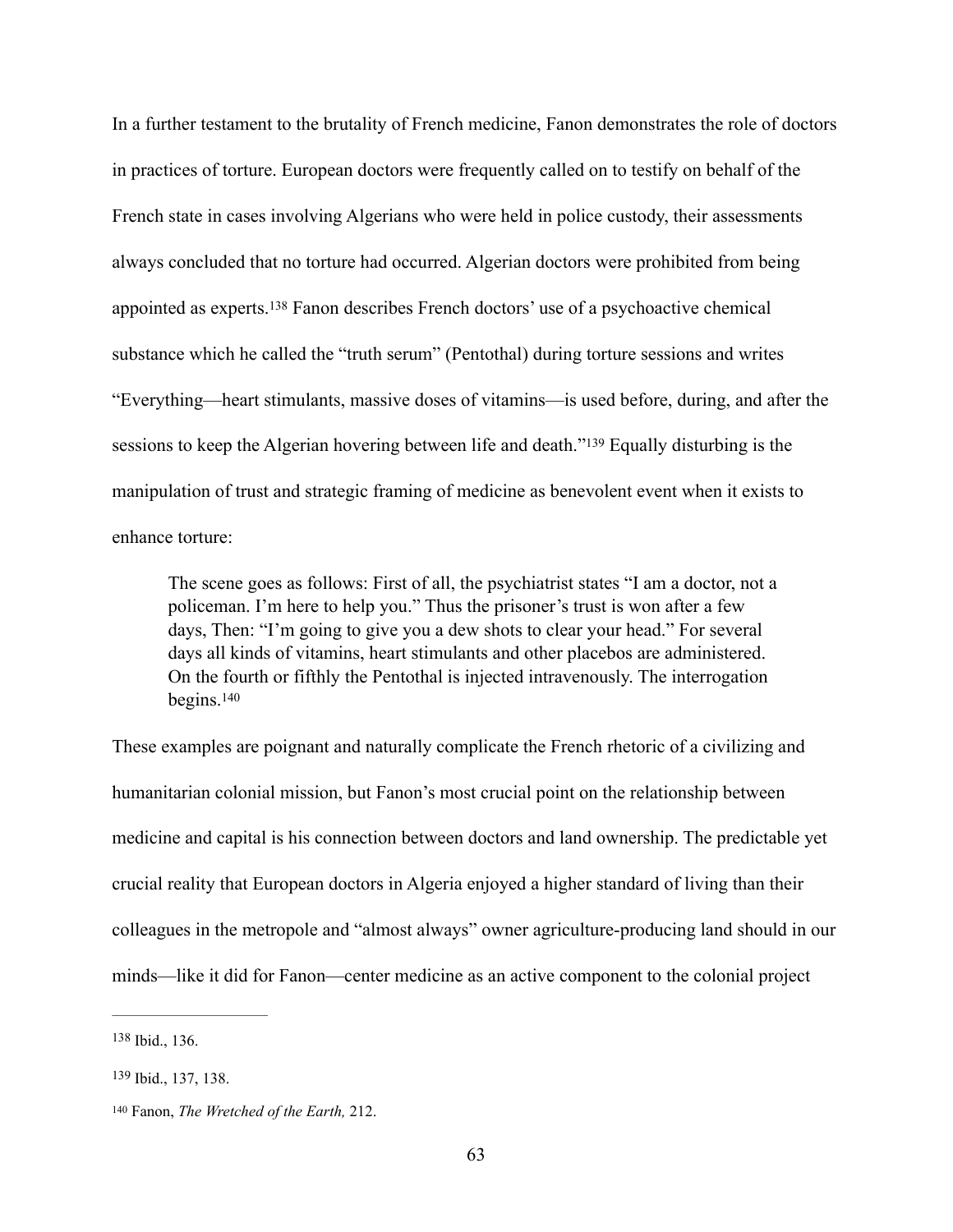<span id="page-67-4"></span><span id="page-67-3"></span>rather than an appendage and therefore mark it as an essential site for revolutionary action. The colonial doctor *is* the colonial project, his land is his profit upheld by the flimsy facade of medicalaid.<sup>[141](#page-67-0)</sup> In Fanon's own words the doctor is the "spokesman for the occupying power" he is central to it and the face of it[.](#page-67-1)<sup>[142](#page-67-1)</sup> We should pay special attention to the importance of land here as the re-acquisition of land is a prominent theme in *The Wretched of the Earth.* Not only does Fanon valorize rural, land-working populations, in his assessment land is everything: "For a colonized people, the most essential value, because it is the most meaningful, is first and foremost the land: the land, which must provide bread and, naturally, dignity.["](#page-67-2)<sup>[143](#page-67-2)</sup> Fanon identifies that the colonization of land and colonial medicine are mutually constitutive practices which both must be obliterated on the path to liberation.

<span id="page-67-5"></span> However, this is not the only argument of "Medicine and Colonization." Rather, Fanon seeks to demonstrate that the colonizer is operating within an entirely different paradigm of life, death, and health from the colonized. For the problem is not simply that France mobilized medicine as a weapon against colonized populations, but rather that in the dichotomous situation of a colonial encounter, medicine epitomizes hegemonic European conceptions of progress over that of the colonized. The deep-seated irony is that the life that colonial medicine seeks to extend is naturally shortened by the violent Eurocentric paradigms imposed by a colonial regime. Fanon writes:

There is, first of all, the fact that the colonized person, who in this respect is like the mean in underdeveloped countries or the disinherited in all parts of the word,

<span id="page-67-0"></span><sup>&</sup>lt;sup>[141](#page-67-3)</sup> Ibid., 134: "The colonialists arrogance, the contempt for the client, the hateful brutality toward the indigent are more or less contained in the formula, 'I don't have to sit around waiting for clients to make a living.'"

<span id="page-67-1"></span>Fanon, *A Dying Colonialism,* 131. [142](#page-67-4)

<span id="page-67-2"></span>[<sup>143</sup>](#page-67-5) Fanon, *The Wretched of the Earth*, 9.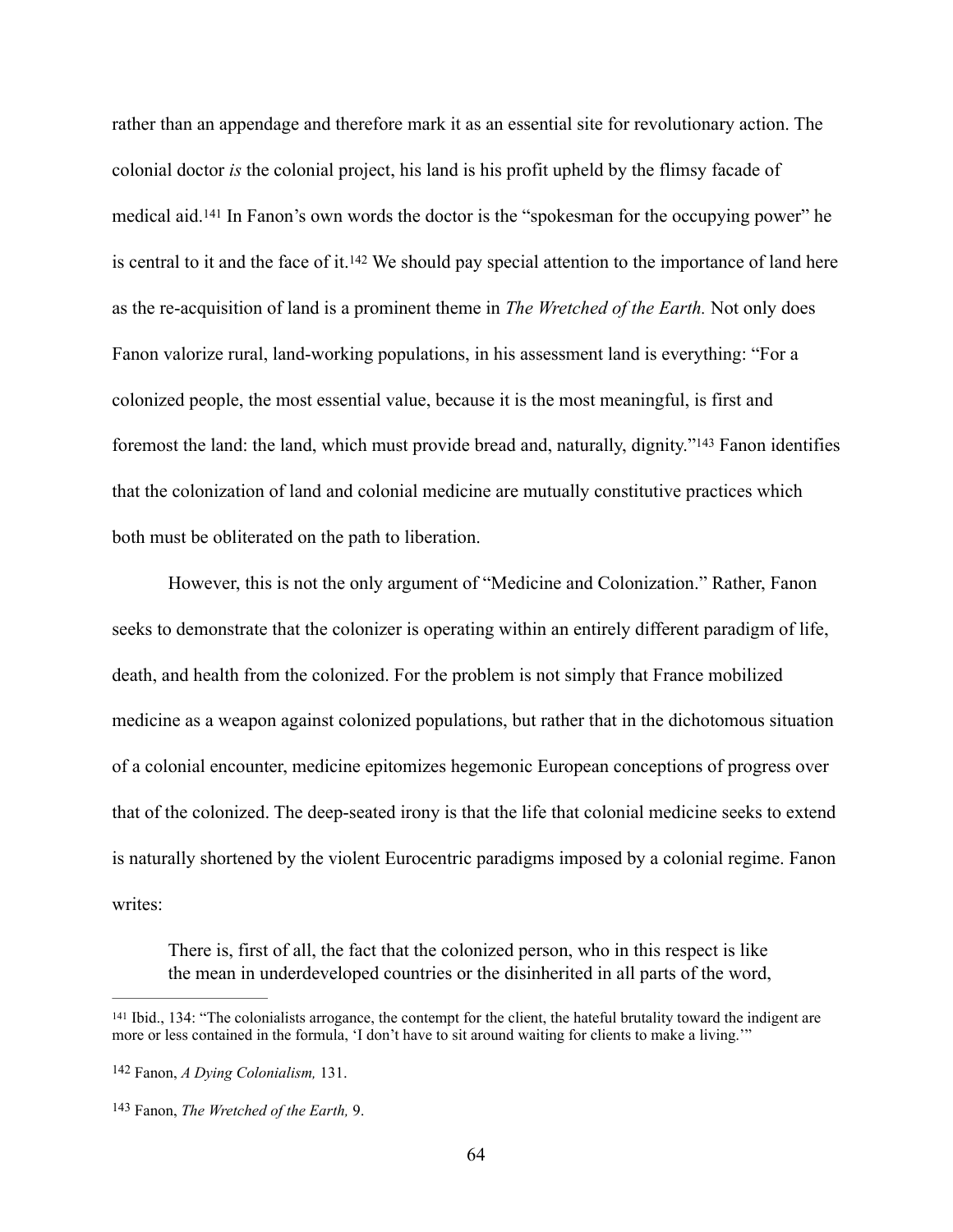<span id="page-68-4"></span>perceives life not as a flowering or a development of an essential productiveness, but as a permanent struggle against an omnipresent death. This ever-menacing death is experienced as endemic famine, unemployment, a high death rate, an inferiority complex and the absence of any hope for the future. [144](#page-68-0)

<span id="page-68-5"></span>Where European history conceives of death as a fundamental obstacle in human progress, Fanon takes a different approach. He contends that for the colonized, death is part of life, an "omnipresent force" rather than an enemy of existence. This is not to say that Fanon essentialises the colonized relationship with death. Rather, he argues that within the European colonial dialectic, colonization is figured as synonymous with the dominance of nature, that is, the control over life. In this binary conception of life/death as parallel with civilization/nature (or perhaps more accurately, colonial/native), the indigenous person is necessarily the site of disease and death which the colonizer has come to liberate with European enlightenment rationality[.](#page-68-1)<sup>[145](#page-68-1)</sup> In fact, Fanon claims that this dynamic is essentially what colonization is: "A hostile, ungovernable, and fundamentally rebellious Nature is in fact synonymous in the colonies with the bush, the mosquitoes, the natives, and disease. Colonization has succeeded once this untamed Nature has beenbrought under control."<sup>[146](#page-68-2)</sup> In the context in which he is writing, however, the nature that colonization attempts to control is the natural state of disease. European medical intervention exists within a specific life/death binary framework which is ultimately exported to the colony.<sup>147</sup>

<span id="page-68-7"></span><span id="page-68-6"></span><span id="page-68-0"></span><sup>&</sup>lt;sup>[144](#page-68-4)</sup> Fanon, *A Dying Colonialism*, 128.

<span id="page-68-1"></span>[<sup>145</sup>](#page-68-5) This should bring us back to the work of Trentaz.

<span id="page-68-2"></span><sup>&</sup>lt;sup>[146](#page-68-6)</sup> Fanon, *The Wretched of the Earth*, 182.

<span id="page-68-3"></span><sup>&</sup>lt;sup>[147](#page-68-7)</sup> Ibid: "All this gnawing at the existence of the colonized tends to make of life something resembling an incomplete death. Acts of refusal or rejection of medical treatment are not a refusal of life, but a greater passivity before that close and contagious death." Put differently, Fanon later speaks of the psychological toll which colonization places upon the colonized's will to live. In a system of consistent exploitation, bodily violence, and material raid, the colonized subject experiences something akin to ego death in which erodes the life drive: "This object man, without means of existing, with a *raison d'être,* is broken in the very depth of his substance. The desire to live, to continue, becomes more and more indecisive, more and more phantom-like." Fanon, *Towards the African Revolution, 35.*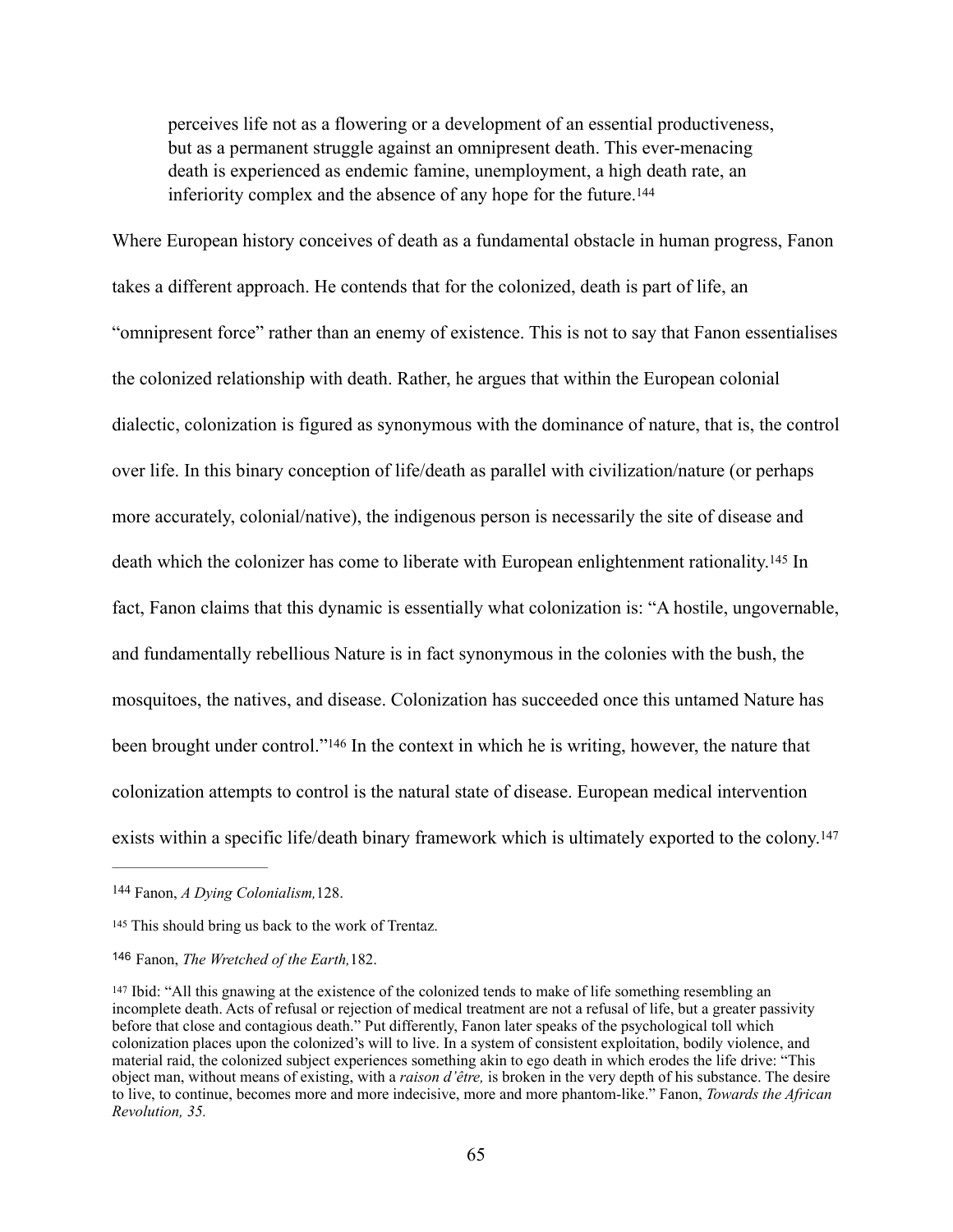<span id="page-69-2"></span>In this way, Fanon argues that the body of the colonized medical patient becomes the battle ground on which the opposing forces of colonial medicine and traditional treatments fight not justfor a medical cure, but for ontological hegemony.<sup>[148](#page-69-0)</sup> As a result, the colonized patient always will interpret colonial medical intervention as an aggression and humiliation against not only herself, but her larger native community[.](#page-69-1)<sup>[149](#page-69-1)</sup> However, it is equally important to keep in mind that French colonial medicine, despite constituting itself as a life-prolonging mission was regularly used to the opposite end as a tool of torture and medical fraud.

<span id="page-69-3"></span> I have argued that medical colonization in Algeria was central to the production of scientifically codified orientalist literature of North Africa and served to rigidly bifurcate European and Algerian populations. While Said writes of Napoleon's invasion of Egypt as a key historic moment in the European invention of North Africa and the Middle East, the medical colonization of Algeria which took place 30 years later was a continuation of this project. The work of Fanon, through a denaturing of European medical practice, represents a moment of resistance through the negotiation between colonial institutional models and revolutionary paradigms. Fanon's anti-colonial theory which exists within colonial institutions yet offers a radical deconstruction of colonial practice, is consistently ripe with tension yet embodies a revolutionary dismantling of the European colonial dialectic.

<span id="page-69-0"></span>[<sup>148</sup>](#page-69-2) Ibid., 131.

<span id="page-69-1"></span>[<sup>149</sup>](#page-69-3) Ibid., 126.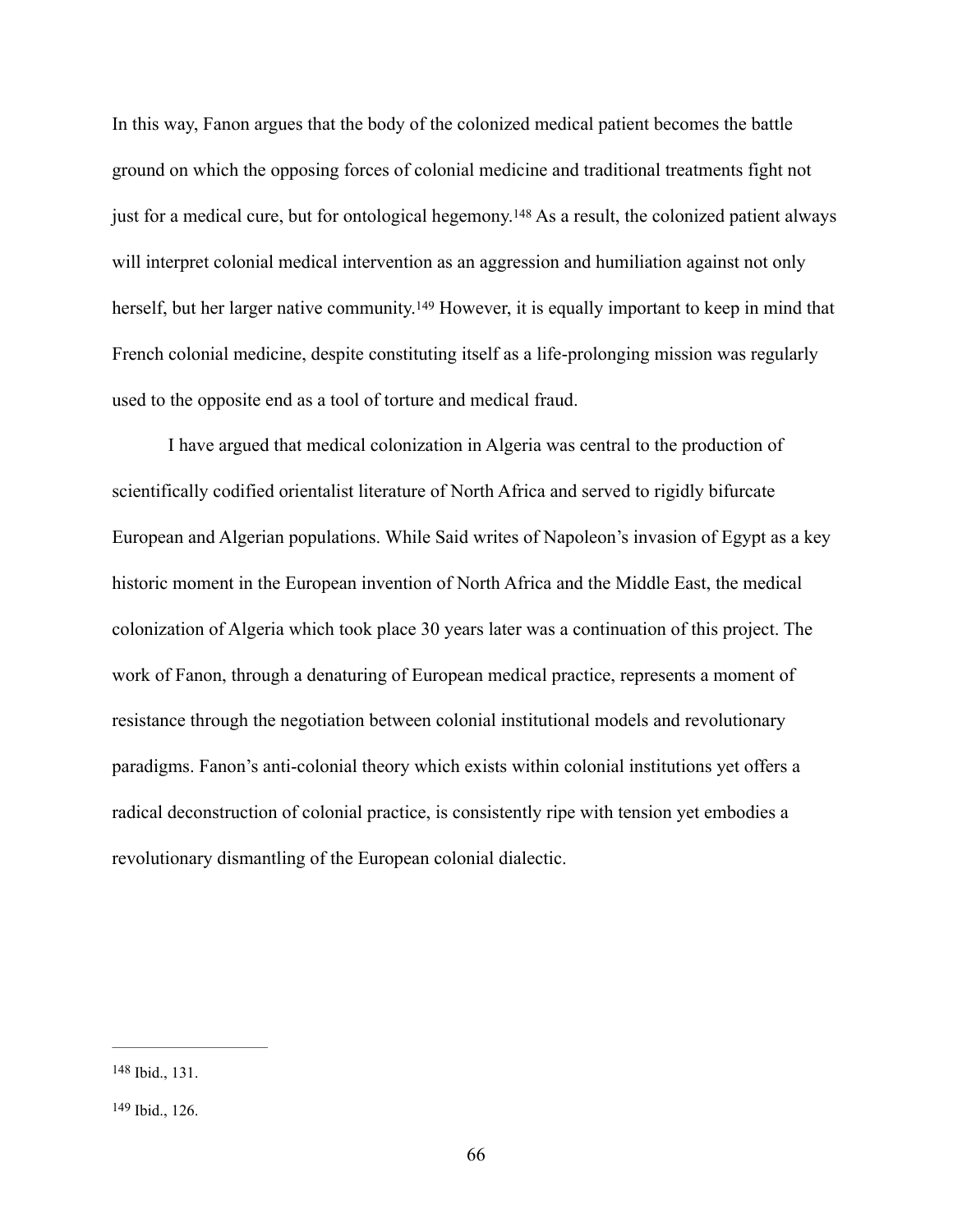### **CONCLUSION**

*O my body, always make me a man who questions!* 

# <span id="page-70-1"></span>*- Frantz Fanon, Black Skin, White Masks*

 In his masterpiece, *What Fanon Said,* Gordon names five historical stages in the development of "Fanon studies:" reaction; biography; social and political science; colonial and postcolonialcritique; and pragmatic use for continued development of thought.<sup>[150](#page-70-0)</sup> I contend that two of the most telling pieces in the development of Fanon studies are Issac Julien and Göran Olsson respective films: *Frantz Fanon:Black Skin, White Mask* (1998) and *Concerning Violence*  (2014). Julien's film combines documentary and live action to engage in a detailed, theoretical unpacking of Fanon's works. It features interviews with many of Fanon's family members as well as scholars including Francois Vèrges, Stuart Hall, and Alice Cherki. In the film, Fanon, played by Colin Salmon, is stoic and calm. His character does not read like a revolutionary. Rather, he is most often a silent observer. He frequently sits mute at the edge of the frame playing the attentive but wordless psychiatrist as other characters take the center to ofter testimony of their experience with torture and colonial war. It seems like in Julien's assessment, Fanon is not a violent revolutionary. Rather, he is a doctor who is profoundly moved by the colonial condition in Algeria and responds accordingly. Julien offers a nuanced portrait of Fanon accompanied by some highly critical commentary. Vèrges repeats (or more likely states for the first time) her opinion that to Fanon, the Algerian revolutionary male was the antidote to the feminized castrated Martinique who succumbed to colonization. Mohammad Harbi, a formed member of the FLN accuses Fanon of being an outsider to Arab society who was only interested

<span id="page-70-0"></span><sup>&</sup>lt;sup>[150](#page-70-1)</sup> Gordon, 3.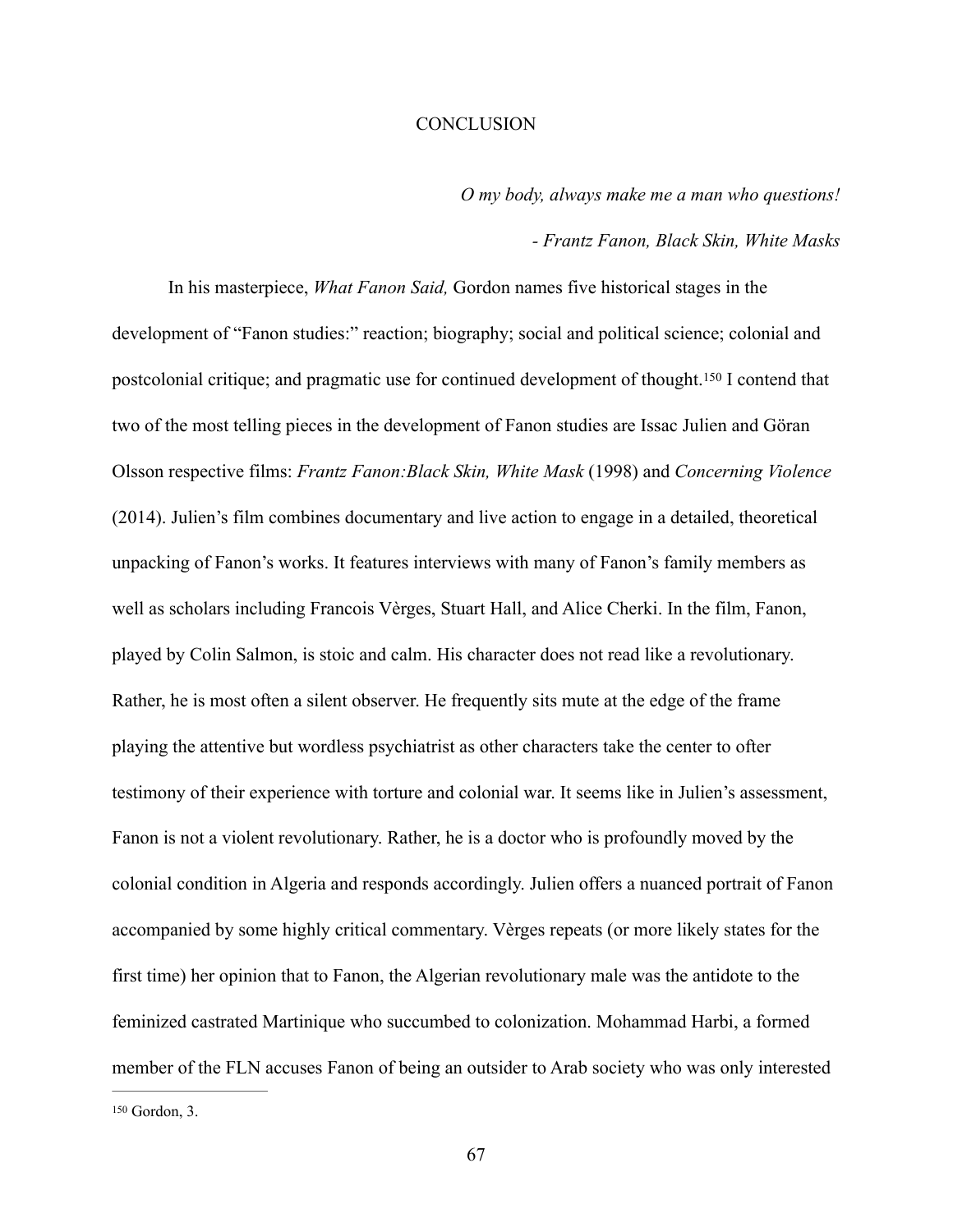in associating with the intelligentsia. Hall similarly comments that Fanon did not understand the "deeply religious" nature of Algerian society. We are left with an understanding of Fanon as a mysterious and slightly impenetrable character. He embodies both perceptivity of the colonial condition and an unconscious desire for a masculine revolutionary experience.

 Olsson's *Concerning Violence* takes some what of an opposite approach. It is not about Fanon at all. Rather the film presents multiple scenes of footage from anti-colonial guerrilla movements across Africa in the 1960s and 70s. The narrator (Ms. Lauryn Hill) somberly reads dissonant phrases from *The Wretched of the Earth* (on which the film claims to be based) focusing almost exclusively on "On Violence" and the conclusion. Algeria is entirely absent from the film and aside from a two minute introduction from Gayatri Spivak, so is Fanon. Olsson compiles shocking and important footage of colonial projects in Africa which demonstrate that colonial violence exists in the cultural and economic domination of the colonizer as much as their physical force. However, his thesis is bland: colonialism is violent and Fanon argues that the colonized must respond with violence. I hope, if nothing else, this thesis has shown why such a simplified interpretation of *The Wretched of the Earth* does not do Fanon justice.

 I am concerned with these films because they represents two of the rhetorical "traps" we get stuck in when remembering Fanon. The first, which we see in Julien's work, is the trap centering the study of Fanon on what others have said about him. Julien does not do this exclusively; Fanon is present through his image and character. However, as opposed to . That is, what he said and what ideas he grappled with. Olsson on the other hand falls into the trap of reading Fanon's work completely out of context. He reproduces only the surface level of what Fanon says, and despite his effort to frame it as justified, Olsson still falls into the trap of

68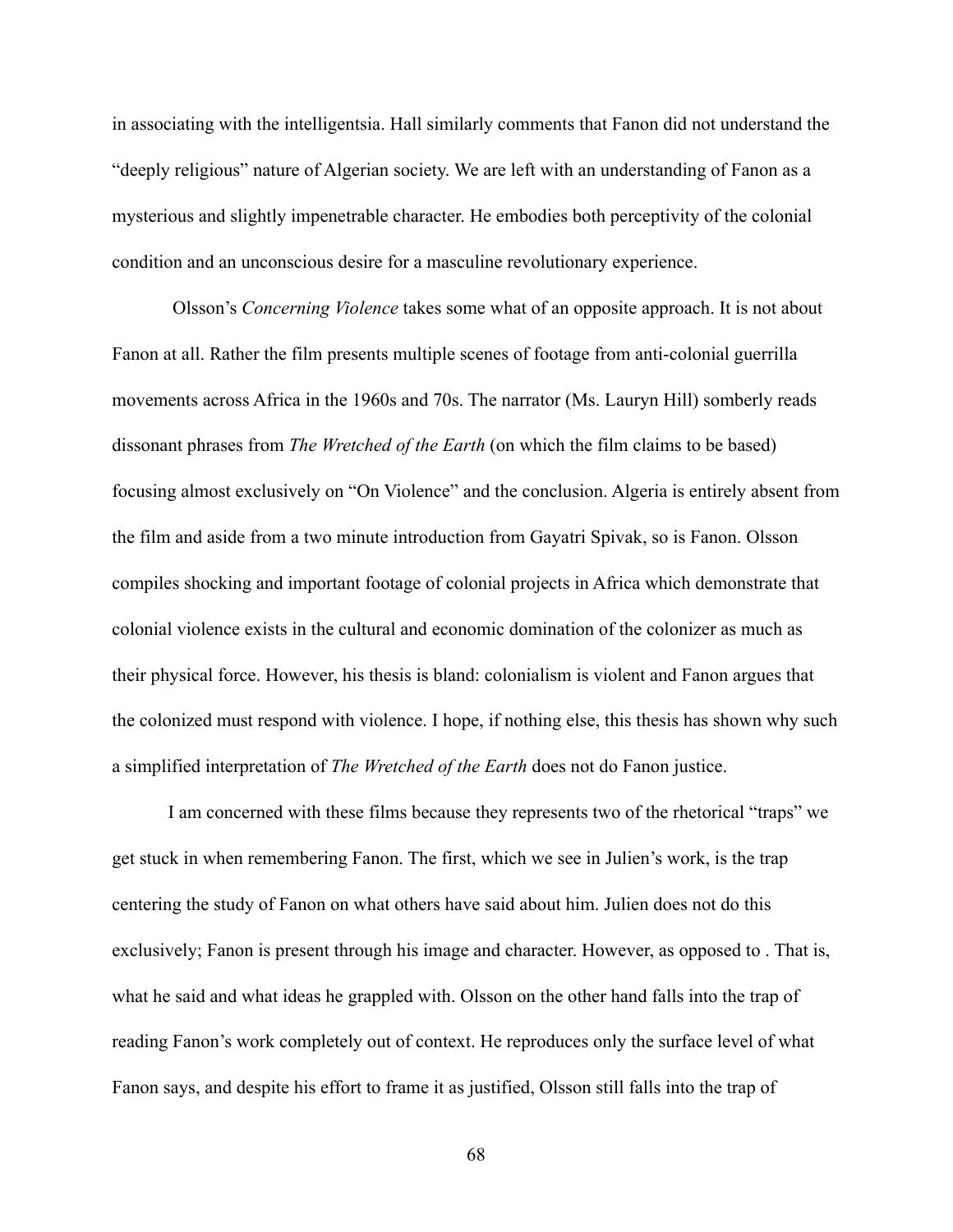presenting Fanon's work as a call to violence. In this thesis, I attempt to move away from these two approaches which are each reductive in their own ways. What interests me is a close analysis of Fanon's texts— that is, as Gordon put it, *What Fanon Said*. Through a critical rereading of Fanon we see that the genius of his work lies in its epistemic negotiations. Fanon identifies that the colonial world ruptures the paradox of enlightenment humanism by exhibiting that this humanism is build on the *negation* of the other. In this way, Fanon pushes against the limitations of colorblind humanism and appropriates Eurocentric frameworks of thought against the colonial structures they uphold. Understanding this nuance requires both a close reading of Fanon's texts themselves and an understanding of the epistemologies they build from. Rereading Fanon also requires rereading the Algerian colonial project because it was within this historical context that Fanon enacted his revolutionary praxis. Fanon deconstructed the contradictions of French Algeria through a calculated manipulation of its medical institutions. His interventions the psychiatric hospital transformed it from site where the native Algerian became locked in their racial alienation to a training ground for liberation from the colonial structure and colonial gaze. Just as France constructed colonial Algeria through medical colonization, Fanon dismantled through medical practice.

 Studying Fanon should leave us with questions. I still have many. One of the most pressing being, how do we place women in Fanon's dialectic? If Fanon's writing strives to reframe existing epistemes to include ontologies of blackness, can we do the same with his work and gender? In other words, can we apply the work Fanon does to deconstruct binaries in the colonial context to the question of gender rather than dismiss his work? And what about Josie? How does her intricate and forgotten role in Frantz Fanon's life play into these questions? Josie

69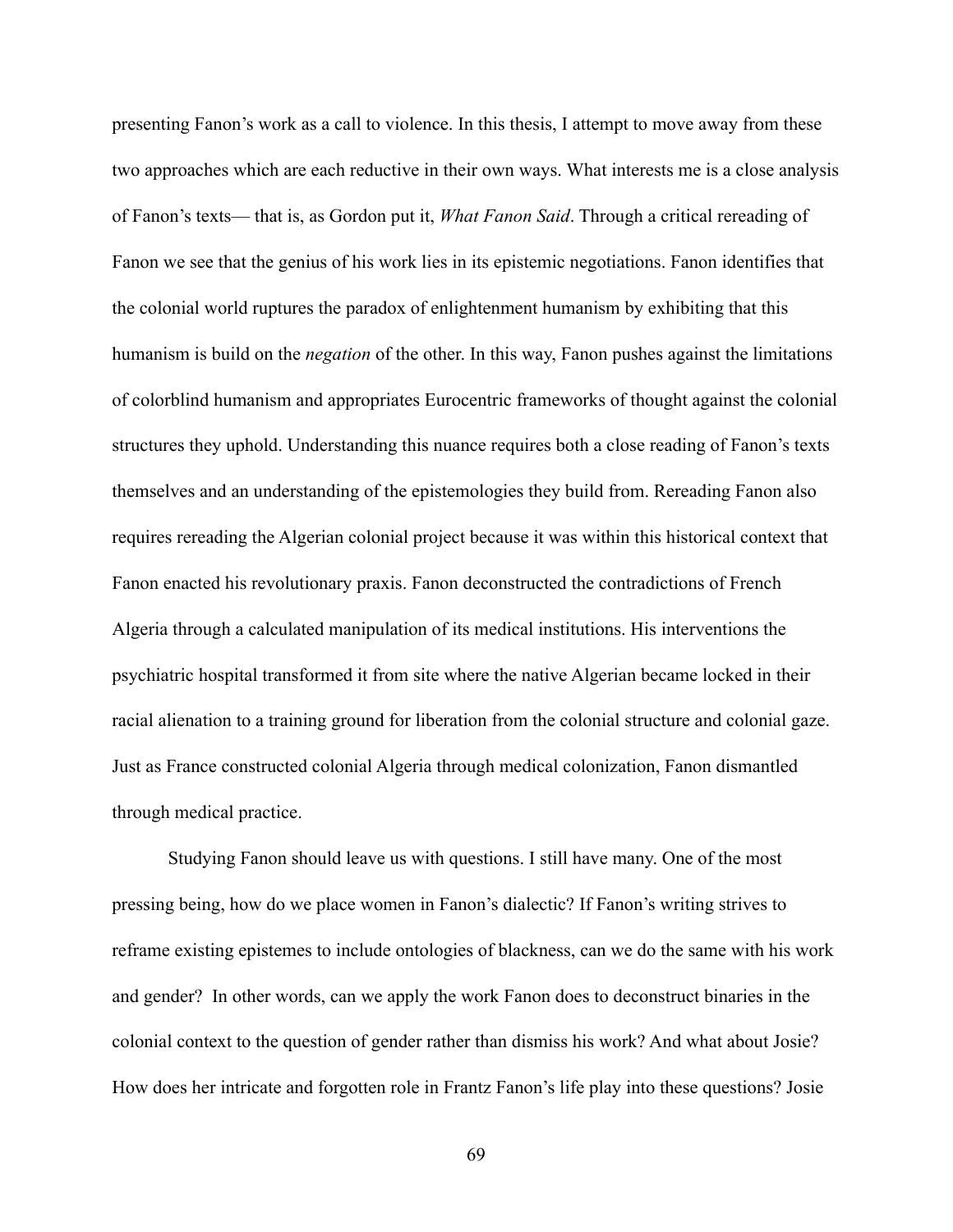Fanon died in 1989 by suicide, but she dedicated her life after Fanon's death to working and writing for liberation in Algeria. I hope that further study of Fanon—my own included—will explore her role as Frantz's partner and intellectual companion more deeply. I also question how Fanon's work can inform our understanding of Algeria today. To better unpack the lasting political unrest including the Algerian civil war from 1991 to 2002 and the ousting of Abdelaziz Bouteflika in 2019 we might return to "Grandeur and Weakness of Spontaneity" and "The Trials and Tribulations of National Conciseness" in which Fanon argues that when the colonial metropole transfers power to the nationalist bourgeoisie, there is no real emancipation from the colonial system. How studying Fanon can shape scholarly, political, and revolutionary approaches to present day Algeria—and the Middle East more broadly—is an ongoing question which I feel has not yet been adequately addressed in the growing field of Fanon studies but offers incredible potential for finding new frameworks to understand existing socio-political unrest. I am particularly interested in further integrating Fanon's work into scholarly approaches to the Middle East. What Fanon gives us is a framework to begin to unpack the interlocking construction of colonial histories, political hegemony, and epistemic violence. To determine how, why, and to what end we continue to use Fanon we must continue to read, reread, and question.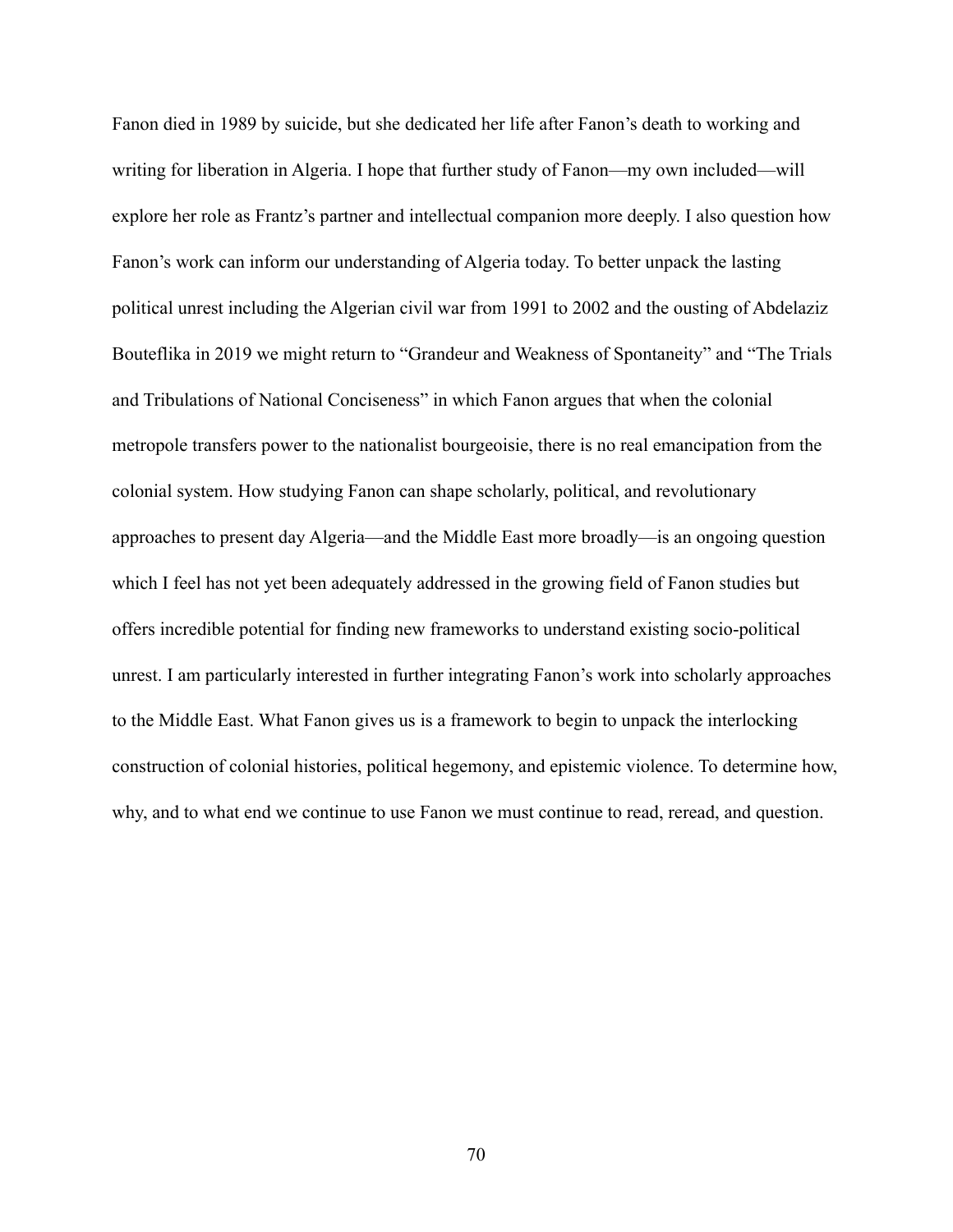## BIBLIOGRAPHY

- 1. Ahluwalia, D. P. S. *Out of Africa : Post-Structuralism's Colonial Roots*. Postcolonial Politics. Abingdon, Oxon, England: Routledge, 2010.
- 2. Arendt, Hannah. "Reflections on Violence." *Journal of International Affairs*, 23:1 (1969), 1– 35.
- 3. Avineri, Shlomo. "Introduction," from *Karl Marx on Colonialism and Modernization*, Doubleday, 1968.
- 4. Brower, Benjamin Claude. *A Desert Named Peace : The Violence of France's Empire in the Algerian Sahara, 1844-1902.* Columbia University Press, 2009.
- 5. Burke, Edmund. "Two Critics of French Rule in Algeria : Ismail Urbain and Frantz Fanon." *Franco-Arab Encounters Studies in Memory of David C. Gordon.* (1996).
- 6. Burke, Edmund. "Theorizing the Histories of Colonialism and Nationalism in the Arab Maghrib." *Arab Studies Quarterly* 20:2 (1998).
- 7. Chancy, Myriam J. A.. "Subjectivity in Motion: Caribbean Womens (Dis)Articulations of Being from Fanon/Capécia to the Wonderful Adventures of Mrs. Seacole in Many Lands."*Hypatia* 30: 2 (2015): 434–49.
- 8. Chow, Rey."The Politics of Admittance: Female Sexual Agency, Miscegenation, and the Formation of Community in Frantz Fanon." In *Frantz Fanon: Critical Perspectives*, 2nd ed., 35–58. Taylor & Francis e-Library, 2005.
- 9. Clark, Hannah-Louise. "Expressing Entitlement in Colonial Algeria: Villagers, Medical Doctors, and the State in the Early 20th Century." *International Journal of Middle East Studies* 48:3 (2016): 445–72.
- 10.Derrida, Jacques and Gayatri Chakravorty Spivak, *Of Grammatology*. Corrected ed. Baltimore, Md.: Johns Hopkins University Press, 1997.
- 11. Fanon, Frantz. *Black Skin, White Masks*. 1st ed., New ed. New York : [Berkeley, Calif.]: Grove Press; Distributed by Publishers Group West, 2008.
- 12.Fanon, Frantz. *A Dying Colonialism*. 1St Evergreened. An Evergreen Book. New York: Grove Press, 1967.
- 13.Fanon, Frantz. et al. *The Wretched of the Earth*. Translated by Richard Philcox, Grove Press, 2004.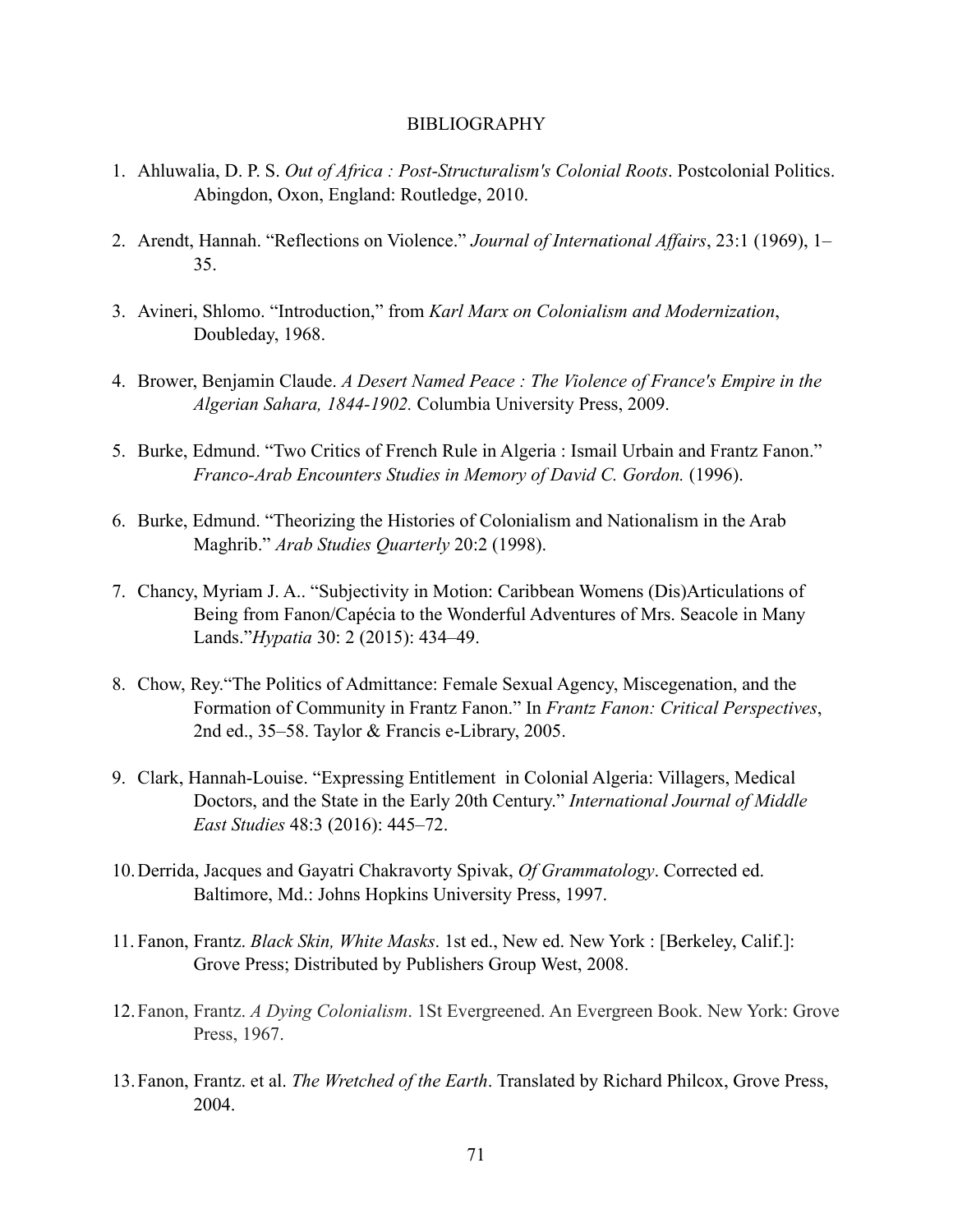- 14.Fanon, Frantz and Maspero François. *Toward the African Revolution : Political Essays*. Translated by Haakon Chevalier. New Evergreened. New York: Grove Press, 1988.
- 15.Freud, Sigmund and James Strachey, *Beyond the Pleasure Principle*. Standarded. New York: Norton, 1989.
- 16.Freud, Sigmund, and James Strachey. *The Ego and the Id*. The Standard Edition of the Complete Psychological Works of Sigmund Freud. New York: Norton, 1989.
- 17.Gallois, William. "Local Responses to French Medical Imperialism in Late Nineteenth-Century Algeria." *Social History of Medicine* 20:2 (2007): 315–3.
- 18.Gilman, Sander L.. "Black Bodies, White Bodies : Toward an Iconography of Female Sexuality in Late Nineteenth-Century Art, Medicine, and Literature." *Critical Inquiry* 12:1, S. 204-242 (1985).
- 19.Gordon, Lewis R. *What Fanon Said: A Philosophical Introduction to His Life and Thought*, NEW YORK: Fordham University Press, 2015.
- 20.Gramsci, Antonio Quintin Hoare, and Geoffrey Nowell-Smith, *Selections from the Prison Notebooks of Antonio Gramsci* New York: International, 1999.
- 21.Hudis, Peter. "The Engaged Philosopher: The FLN and the Algerian Revolution." In *Frantz Fanon: Philosopher of the Barricades*, 69-91. London: Pluto Press, 2015.
- 22.Hunt, Lynn Avery. *Politics, Culture, and Class in the French Revolution*. Berkeley: University of California Press, 1984.
- 23.Jabartī, Abd al-Raḥmān and Shmuel Moreh. 2004. *Napoleon in Egypt: Al-Jabarti's chronicle of the French occupation, 1798*. Princeton, NJ: Markus Wiener Publishers.
- 24.Lawless, R. I.. "The Concept of Tell and Sahara in the Maghreb: A Reappraisal." *Transactions of the Institute of British Geographers*, 57 (1972).
- 25.Lorcin, Patricia M. E.. *Imperial Identities : Stereotyping, Prejudice and Race in Colonial Algeria*. Society and Culture in the Modern Middle East. London: I.B. Tauris, 1999.
- 26.Macey, David. *Frantz Fanon : A Biography*. Picador USA, 2001.
- 27.McClintock, Anne. *Imperial Leather : Race, Gender, and Sexuality in the Colonial Contest*. Routledge, 1995.